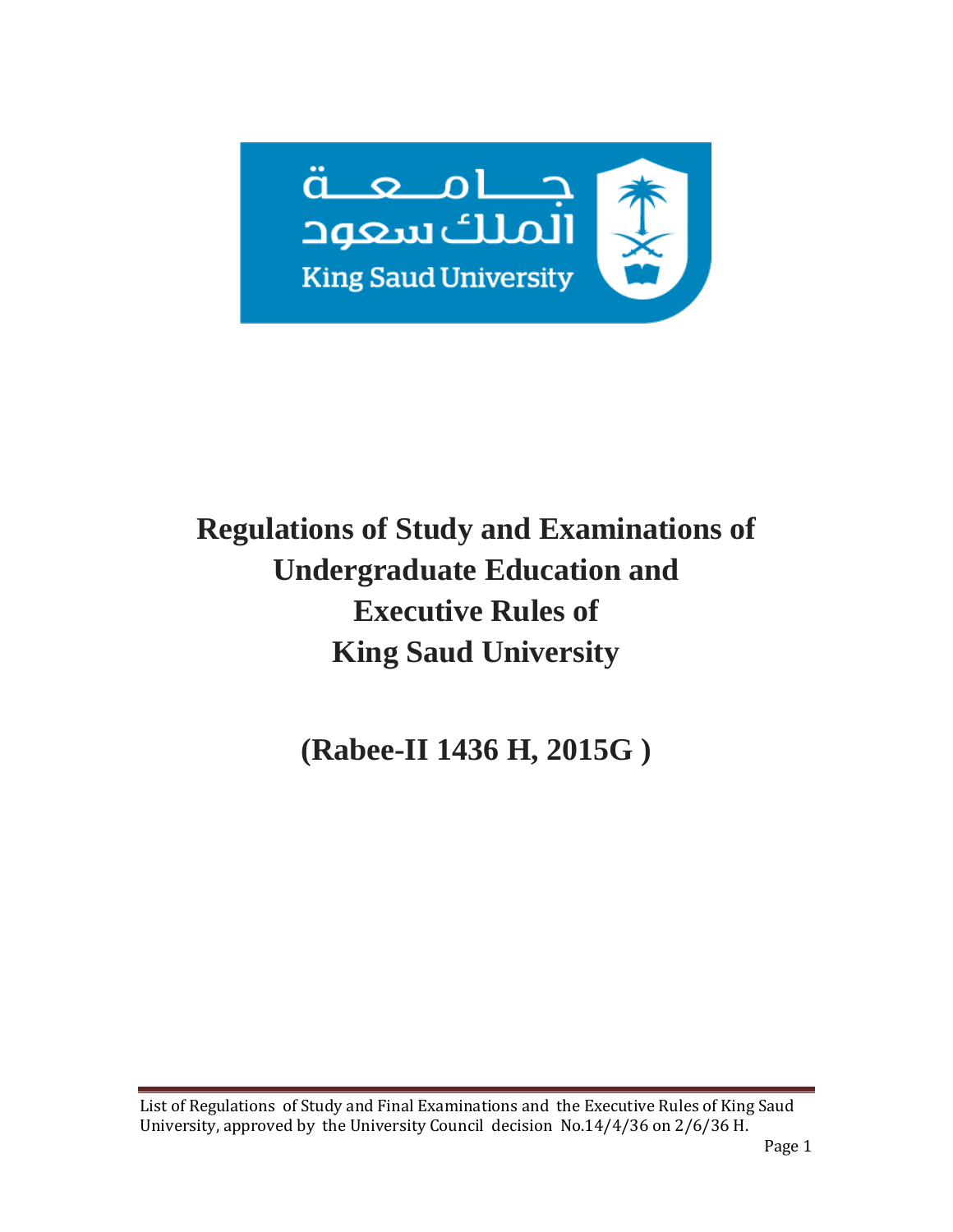### **Article one: Definitions**

### **Academic year:**

Two main semesters and a summer semester, if it exists.

### **Academic semester:**

A period of no less than fifteen weeks during which the academic courses are taught. It does not include the periods of registration and final examinations.

### **Summer semester:**

A period of time of no more than eight weeks that does not include the periods of registration and final examinations. During the summer semester, the time allocated for each academic course is doubled.

### **Academic level:**

It represents the academic stage in accordance with the approved academic plans.

### **Academic plan:**

A group of academic courses, either mandatory, elective or free for which the total credit hours represents the graduation requirements that a student must pass successfully in order to earn a degree in a specified discipline.

### **Academic course:**

A study material within the approved academic plan in each discipline (program). Each course should have a number, code, name and detailed description of its items that distinguish it in content and level from other courses. It should also have a special file to be kept in the department for follow-up, evaluation and improvement purposes. It is permissible for a course to have one or more perquisites or co-requisite(s).

### **Academic unit:**

A weekly theoretical lecture that lasts no less than fifty minutes, or a clinical lesson that lasts no less than fifty minutes, or a practical or field lesson that lasts no less than one hundred minutes.

### **Academic warning:**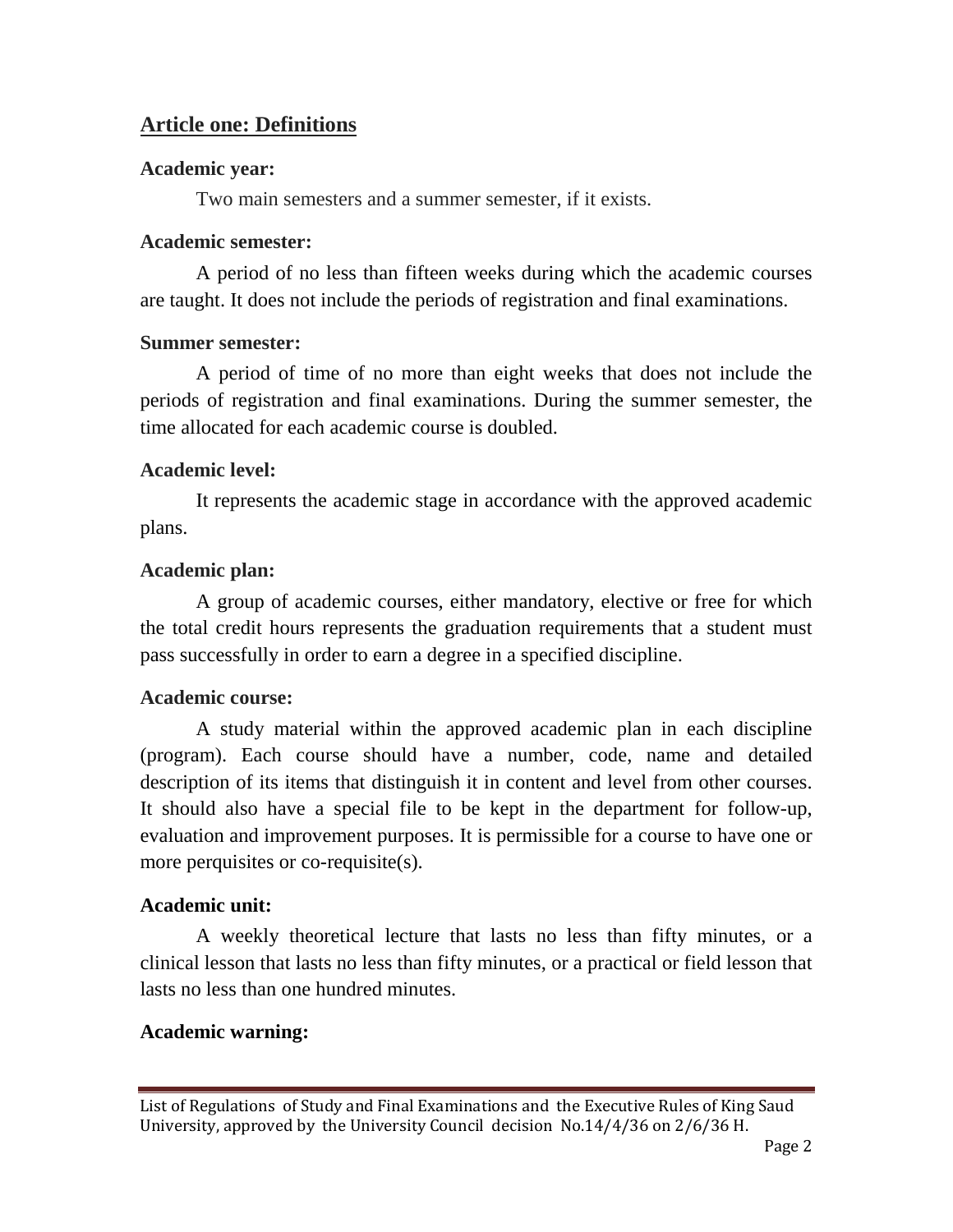The notification addressed to the student when his/her cumulative average falls below the minimum indicated in these regulations list.

#### **Mark of semester work:**

The mark granted to the work performed by the student during an academic semester, such as examinations, research and educational activities related to the academic course.

### **Final examination:**

An examination, of each course, that takes place once at the end of the academic semester.

#### **Mark of final examination:**

The mark a student receives in each course in the final examination of the academic semester.

### **Final mark:**

The total of the mark of semester course-work plus the mark of the final examination for each course. The final mark is calculated out of hundred.

#### **Grade:**

A description in terms of percentage or alphabetical letter of the final mark that the student receives in any course.

### **Incomplete grade:**

A grade that is temporarily recorded for any course in which the student was unable to finish on time its requirements. It is coded in the academic records with the letter (IC).

### **In Progress grade:**

A grade temporarily recorded for any course that requires more than an academic semester to complete. It is coded with the letter (IP).

#### **Semester average:**

The result of the division of the total points earned by the student by the total credit units of all courses taken by the student in any semester. The points are calculated by multiplying the credit unit by the weight of the grade earned in each course taken by the student. See Appendix (B).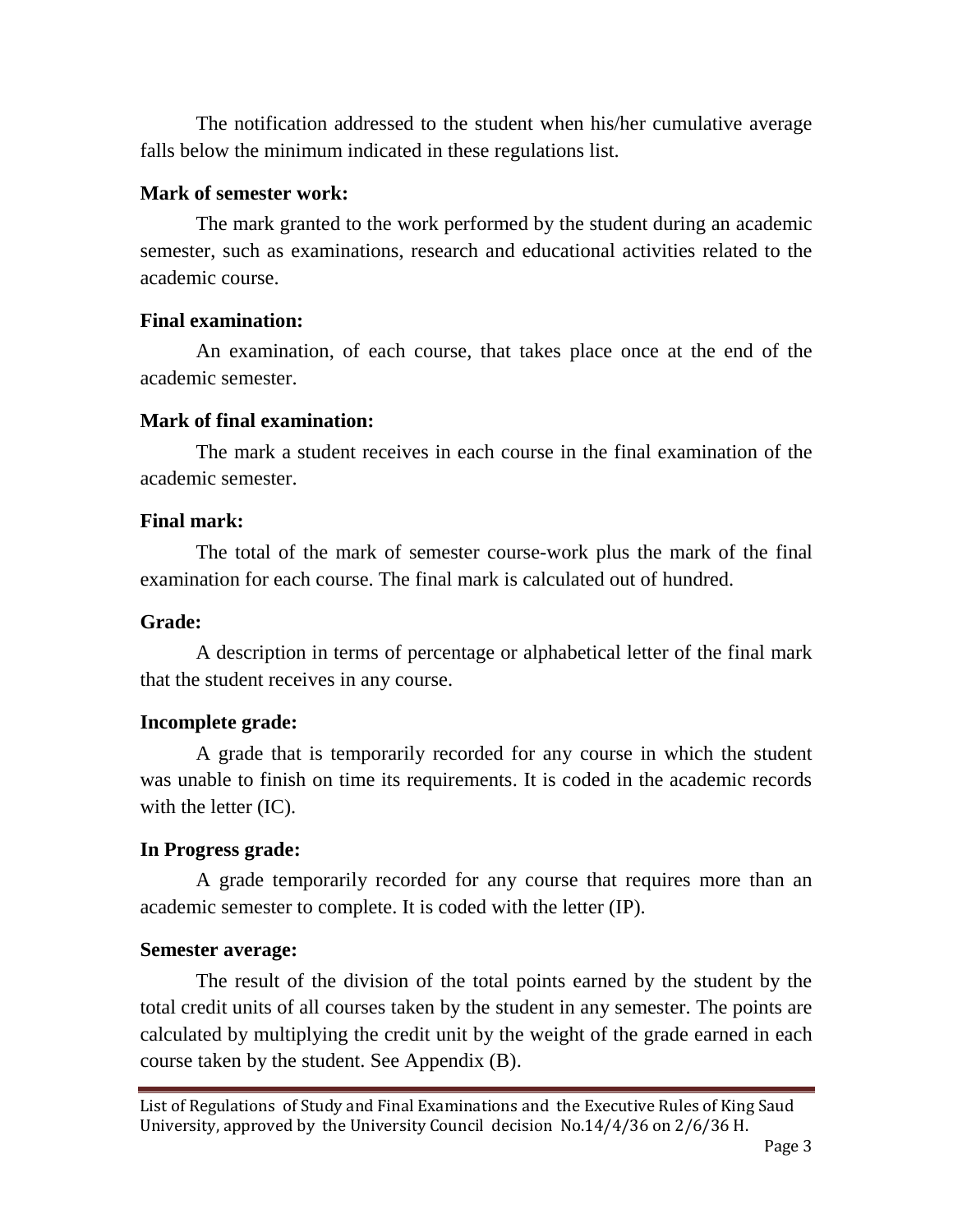#### **Cumulative average:**

The result of the division of the total points earned by the student in all courses he/she took since joining the university by the total credit units of these courses. See Appendix (B).

### **General grade:**

A description of the student achievement during his/her period of study in the university.

### **Academic load:**

The total academic units that the student is allowed to register during an academic semester. The upper and lower limits of the academic load are determined by the executive rules of the university.

List of Regulations of Study and Final Examinations and the Executive Rules of King Saud University, approved by the University Council decision No.14/4/36 on 2/6/36 H.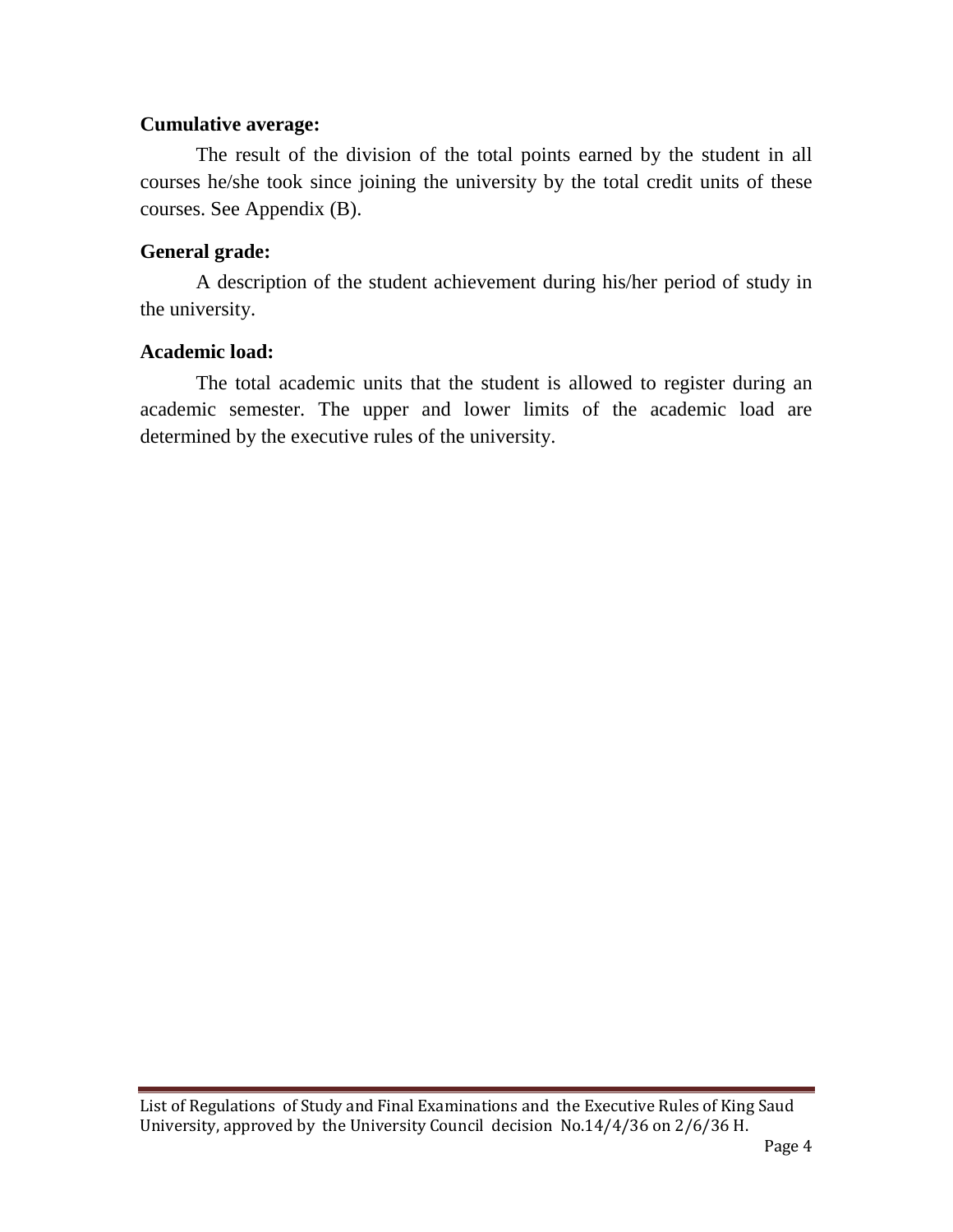### **Admission of Fresh Students**

#### **Article two:**

The university council determines, based on a proposition from colleges councils and relevant university authorities, the number of students to be accepted during the next academic year.

### **Executive rule of King Saud University**

- a) The colleges' councils suggest, in accordance with specific and clear criteria, the number of students that can be accepted for the next academic year.
- b) The university council determines, based on a proposition from colleges councils and relevant university authorities, the number of students that can be accepted for the next academic year.

### **Article Three:**

The following conditions apply to the admission of a fresh student to the university:

- a) He/she should hold the general certificate of secondary education or an equivalent one from inside or outside the kingdom.
- b) The period since obtaining the certificate of the general secondary education or its equivalent should not exceed five years. It is permissible for the university council to exempt from this requirement if there are compelling reasons.
- c) He/she should have a good conduct and behavior.
- d) He/she should pass successfully any examination or personal interview that the university council considers.
- e) He/she should be medically fit.
- f) He/she should receive the consent of his/her authority for studying if he/she is working in a government or a private place.

List of Regulations of Study and Final Examinations and the Executive Rules of King Saud University, approved by the University Council decision No.14/4/36 on 2/6/36 H.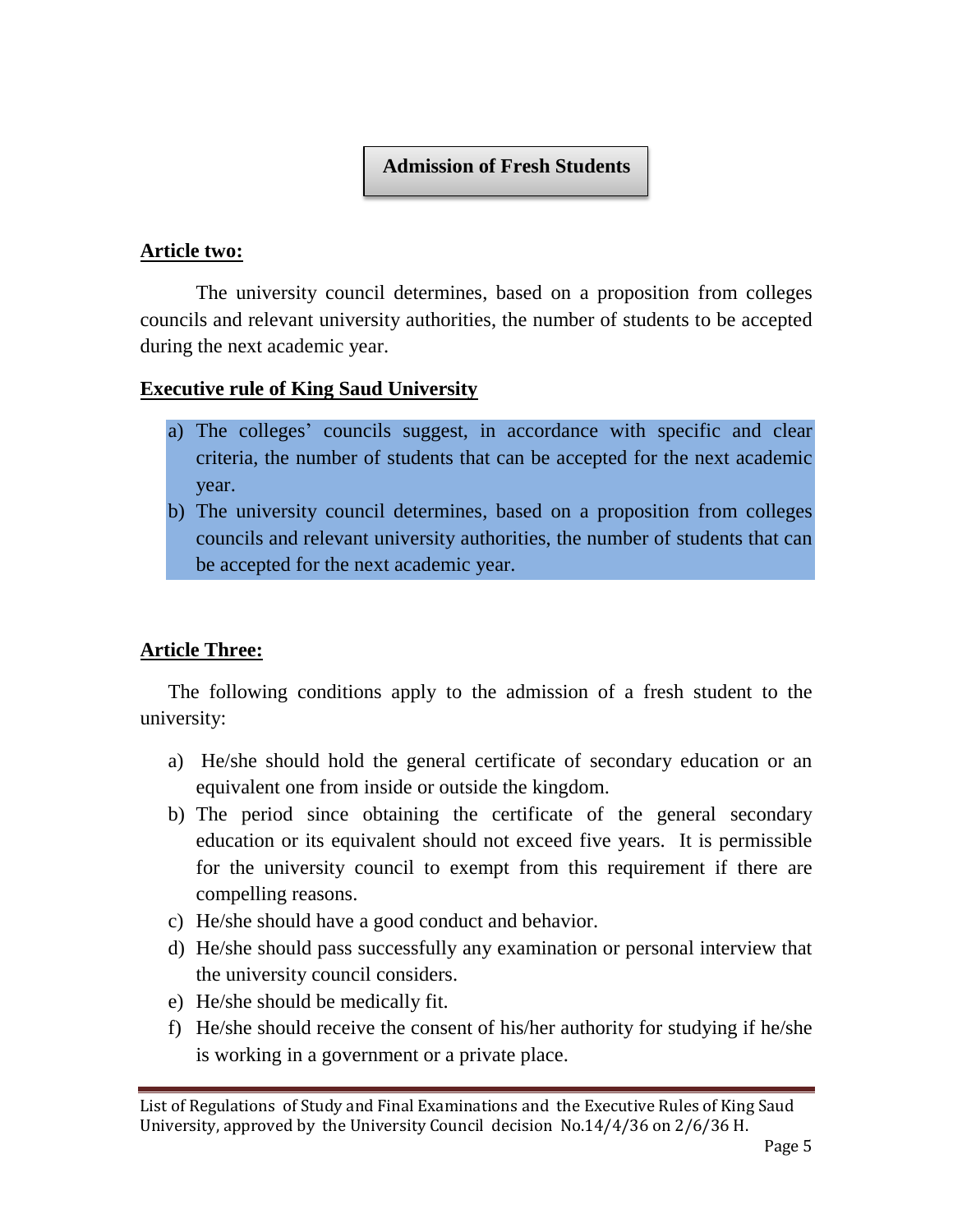g) He/she should satisfy any other requirements defined by the university council and announced at the time of application.

#### **Executive Rule of King Saud University**

The following conditions apply to the admission of a fresh student to the university:

- a) He/she should hold the general certificate of secondary education or an equivalent one from inside or outside the kingdom.
- b) The period since obtaining the certificate of the general secondary education or its equivalent should not exceed five years. It is permissible for the university rector or whom he delegates to exempt from this requirement if there are compelling reasons.
- c) He/she should have a good conduct and behavior.
- d) He/she should pass successfully any examination or personal interview that the university council considers.
- e) He/she should be medically fit.
- f) He/she should receive the consent of his/her authority for studying if he/she is working in a government or a private place.
- g) He/she should satisfy any other requirements defined by the university council and announced at the time of application.
- h) He/she should not have been dismissed from another university for disciplinary or academic reasons.
- i) He/she should not be enrolled regularly in any other university inside or outside the kingdom.
- j) The applicant should not be holder of a baccalaureate degree. It is permissible to consider the applicants for other post-secondary university degrees (Baccalaureate, Diploma) for the remaining seats in the university.

### **Article four:**

A tradeoff is carried out between the applicants satisfying all the requirements according to their marks in the examination of the general certificate of the secondary education, in the personal interview and in the entrance examinations if they exist.

List of Regulations of Study and Final Examinations and the Executive Rules of King Saud University, approved by the University Council decision No.14/4/36 on 2/6/36 H.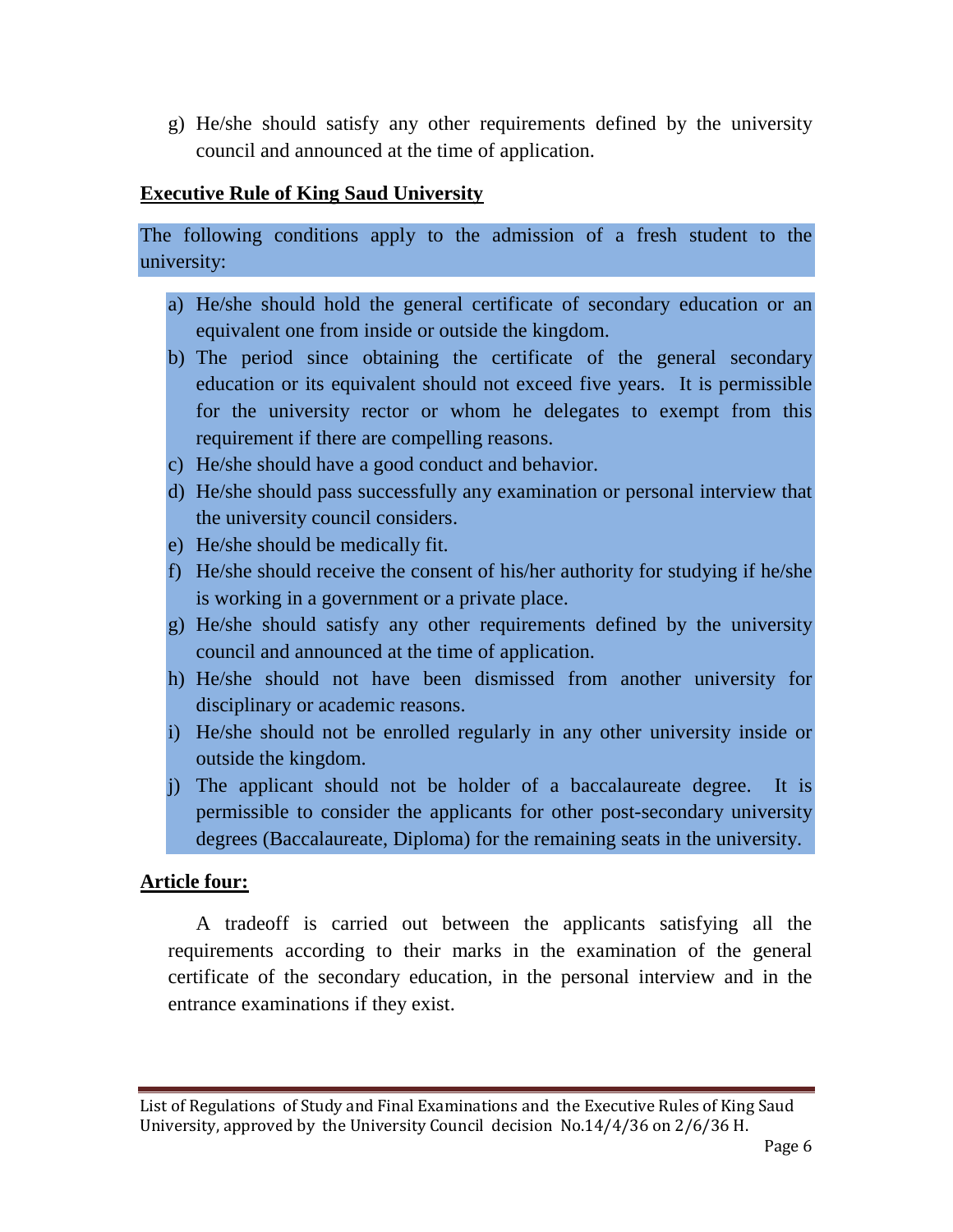### **Academic System**

#### **Article Five: Academic system:**

- a) The student progresses in his/her study in accordance with the executive rules set by the university council.
- b) The academic plans are designed to be equivalent to at least eight academic semesters for the undergraduate level.

### **Executive Rule of King Saud University**

- a) The student progresses in his/her study in accordance with his/her academic plan that is set by the university council. He/she is considered to have completed the requirements of the academic level or the academic year if he/she passes successfully all courses in that level or that academic year or their equivalents of approved credit hours
- b) The academic plans are designed to be equivalent to at least eight academic semesters for the undergraduate level.

### **Article six:**

It is permissible that the study in some colleges to be based on a full academic year in accordance with the rules and regulations set by the university council. The academic year is counted as two levels.

#### **Executive Rule of King Saud University**

It is permissible that the study in some colleges to be one the basis of a full academic year in accordance with the rules and regulations shown in this list after replacing "academic semester" by "academic year" whenever it occurs, and provided that it does not contradict the following:

a) The courses in the academic year system should be offered during an academic year that lasts no less than (30) thirty weeks and does not include the period of final examinations.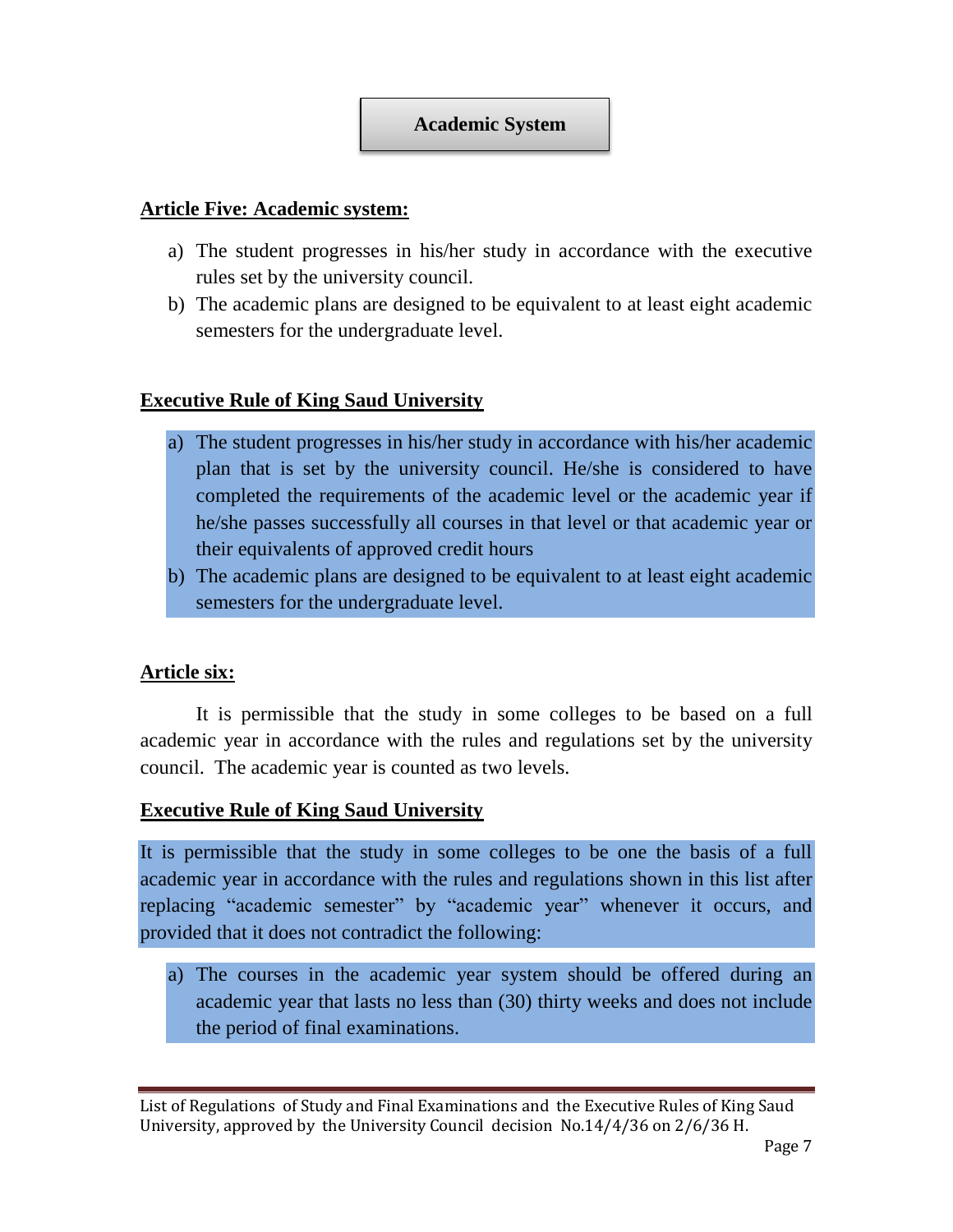- b) The final examination for each course is held at the end of the academic year. It is permissible to hold the final examinations for practical and clinical courses that have a training nature at the end of the training period.
- c) A second round of examinations is held at least two weeks before the start of the academic year. Those permitted to take the examination are students who failed in specific courses in accordance with the regulations and procedures set by the college council. The student passing the second round will be granted the grade (D2) instead of the previous failing grade (F). (D2: The student has passed the second round with an acceptable grade).
- d) The student who fails in the first round of final examinations in a number of courses that exceed what the college council has set in paragraph (c) will not be permitted to take the second round of examinations; he will remain in the same academic year and will repeat the study of only the courses in which he/she failed.
- e) The student who fails in the second round of examinations or in courses that do not a second round of examinations will remain in the same academic year and will repeat the study of courses in which he/she failed. The college council or whom it delegates may allow the student to study courses from the next academic year.
- f) The number of years that courses may be registered for a student is set to two consecutive years.

### **Article 7: System of levels:**

The academic year is divided into two semesters in the academic system. It is permissible to have a summer semester if its duration is considered to be half that of the main semester. The graduation requirements to receive the degree are distributed in levels according to the academic plan set by the university council.

#### **Article 8:**

The university council puts the rules for registration, dropping and adding courses within the levels of the approved academic plan in a way that guarantees for students to register for the minimum limit of the academic load.

List of Regulations of Study and Final Examinations and the Executive Rules of King Saud University, approved by the University Council decision No.14/4/36 on 2/6/36 H.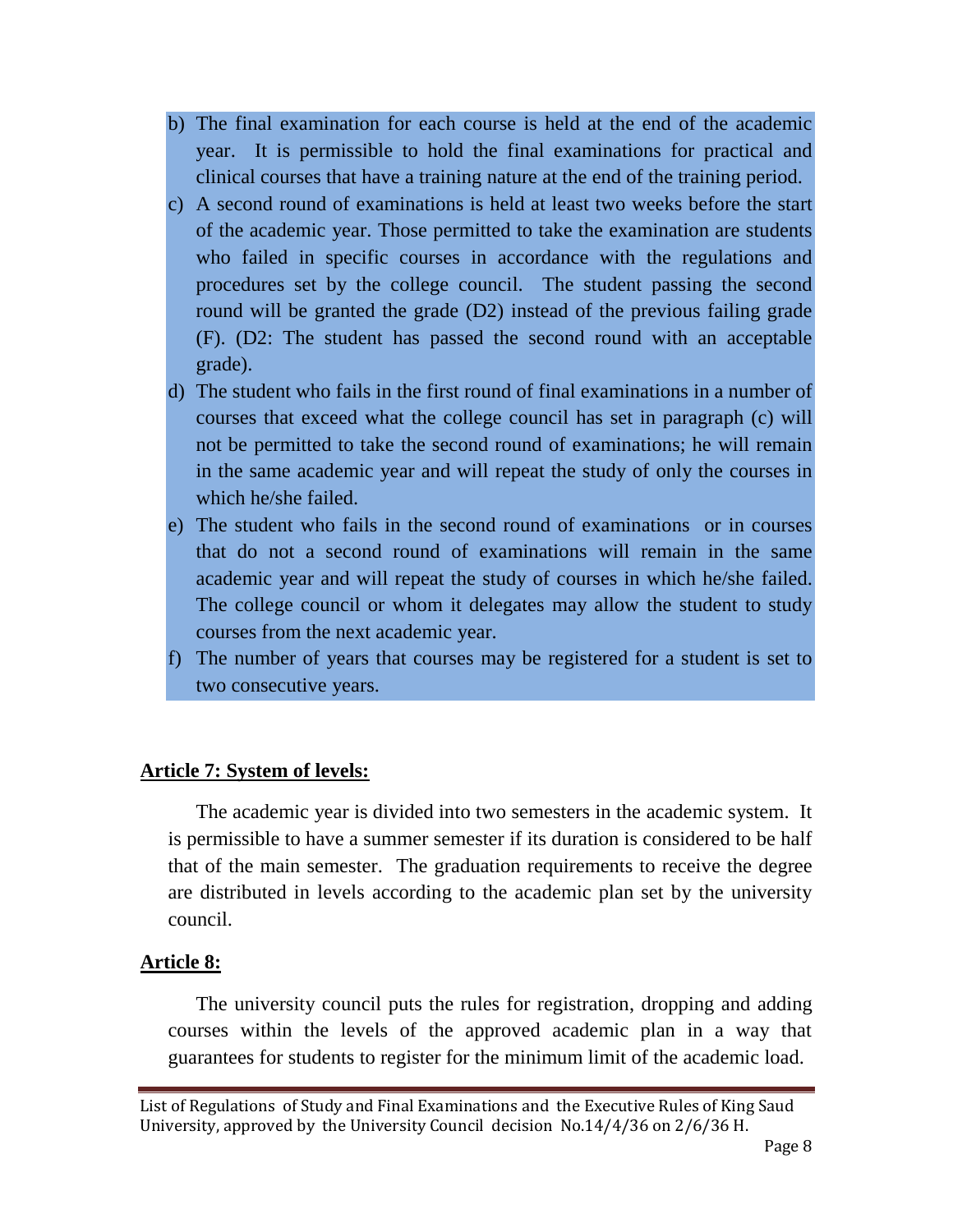### **Executive rules of King Saud University (rules regulating the progression of student in the academic plan)**

8-1- The minimum academic load for a student in an academic semester is 12 credit hours and the maximum is 20 credit hours depending on the student cumulative average in accordance with the mechanism set by the university rector. The university rector or whom he delegates can approve the increase of the maximum load for a student graduating that semester provided that it does not exceed 24 credit hours and 12 credit hours for the summer semester.

8-2- Taking into consideration (8-1), and unless the student registration is suspended, the courses for a regular student are automatically registered in accordance with the following controls:

- a) Adherence to the typical academic plan of the student program with its levels progressions, and adherence to its prerequisite requirements.
- b) There should be no conflicts in the student schedule.
- c) Registering a number of credit hours that does not exceed the upper limit of the allowed academic load which is linked to the student cumulative average. Exception is made for the student who adheres to the typical academic plan. All courses for the next level are registered for the student regardless of his/her cumulative average.

8-3-The automatic registration is cancelled for the student who does not confirm his/her registration during the first week of the academic semester.

8-4-The student can change his/her schedule through the electronic website by adding and dropping courses in the specified period for that in accordance with the following controls:

### **First: Conditions for dropping courses**

- a) The remaining number of credit hours should not fall below the minimum limit of student load. The university rector or whom he delegates can exempt from this requirement.
- b) If the course to be dropped is a co-requisite to another course, the student cannot drop the course unless he/she drops both courses.

### **Second: Conditions for adding courses**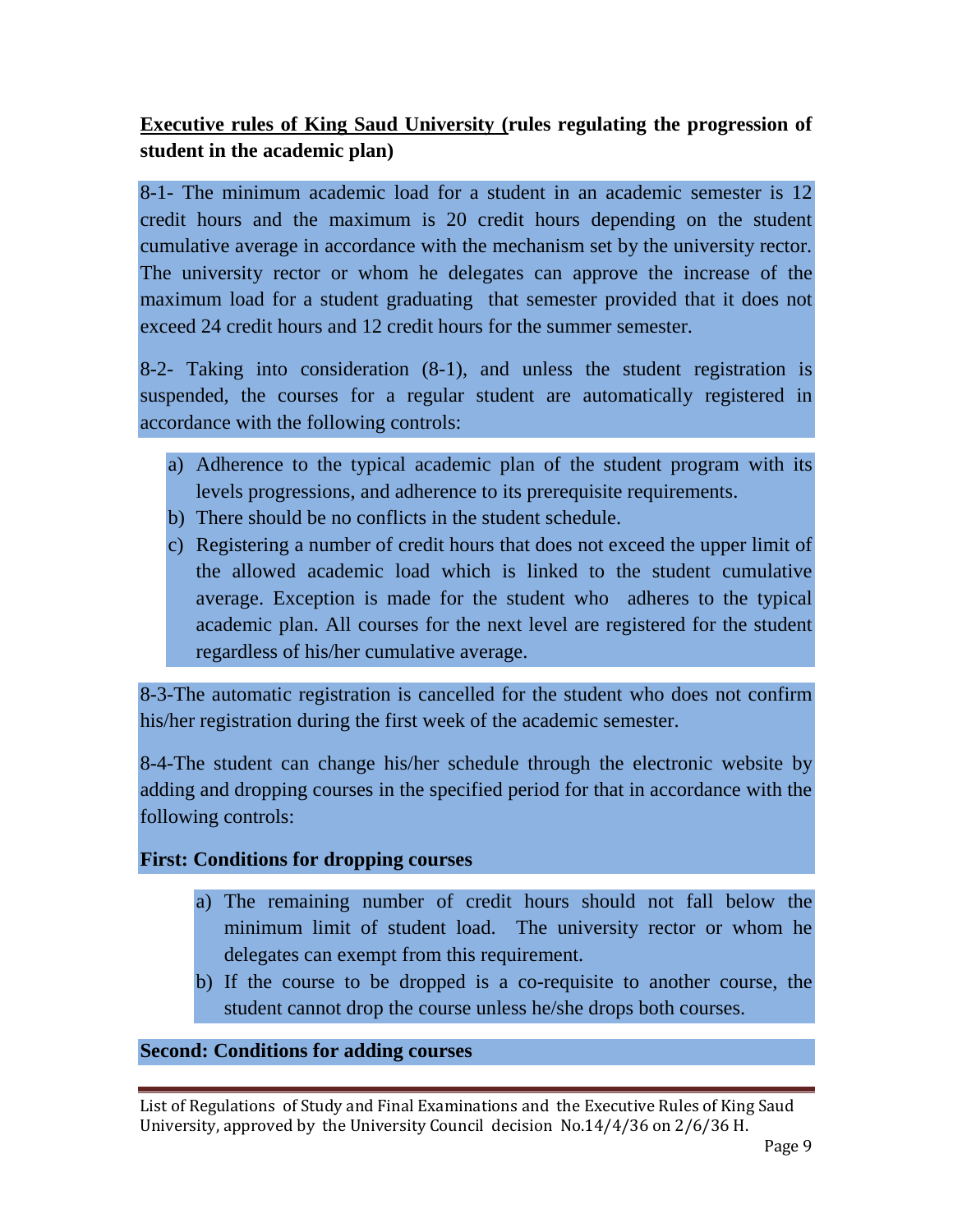- a) There should be no conflict in the student schedule.
- b) The course to be added should be part of the academic plan.
- c) Availability of seats in the desired section.
- d) He/she should have passed successfully the pre-requisite(s) and/or have registered in co-requisite(s).
- e) The maximum academic load for the student should not be exceeded.
- f) Should not add a course that the student has already successfully passed.
- g) Should not add a course that will result in the student exceeding the total credit hours of the academic plan. The university rector or whom he delegates can exempt from this requirement.

8-5 taking into consideration the items in this rule, the college takes care of processing the conditions of registration of students within the specified registration period. The dean of the college offering the course or whom he/she delegates can exempt from requirements (c) and (d) for course addition. The dean of the college where the student is enrolled or whom he/she delegates can exempt from requirement (e) for course addition provided it does not exceed 20 credit hours.

8-6- The college dean or whom he/she delegates, based on a recommendation from the concerned department, can exempt from requirement (b) for course addition, and can specify alternative courses for the student to study in case of inability to propose courses belonging to the academic plan, provided that the alternative courses are equivalent or comparable to the due courses.

List of Regulations of Study and Final Examinations and the Executive Rules of King Saud University, approved by the University Council decision No.14/4/36 on 2/6/36 H.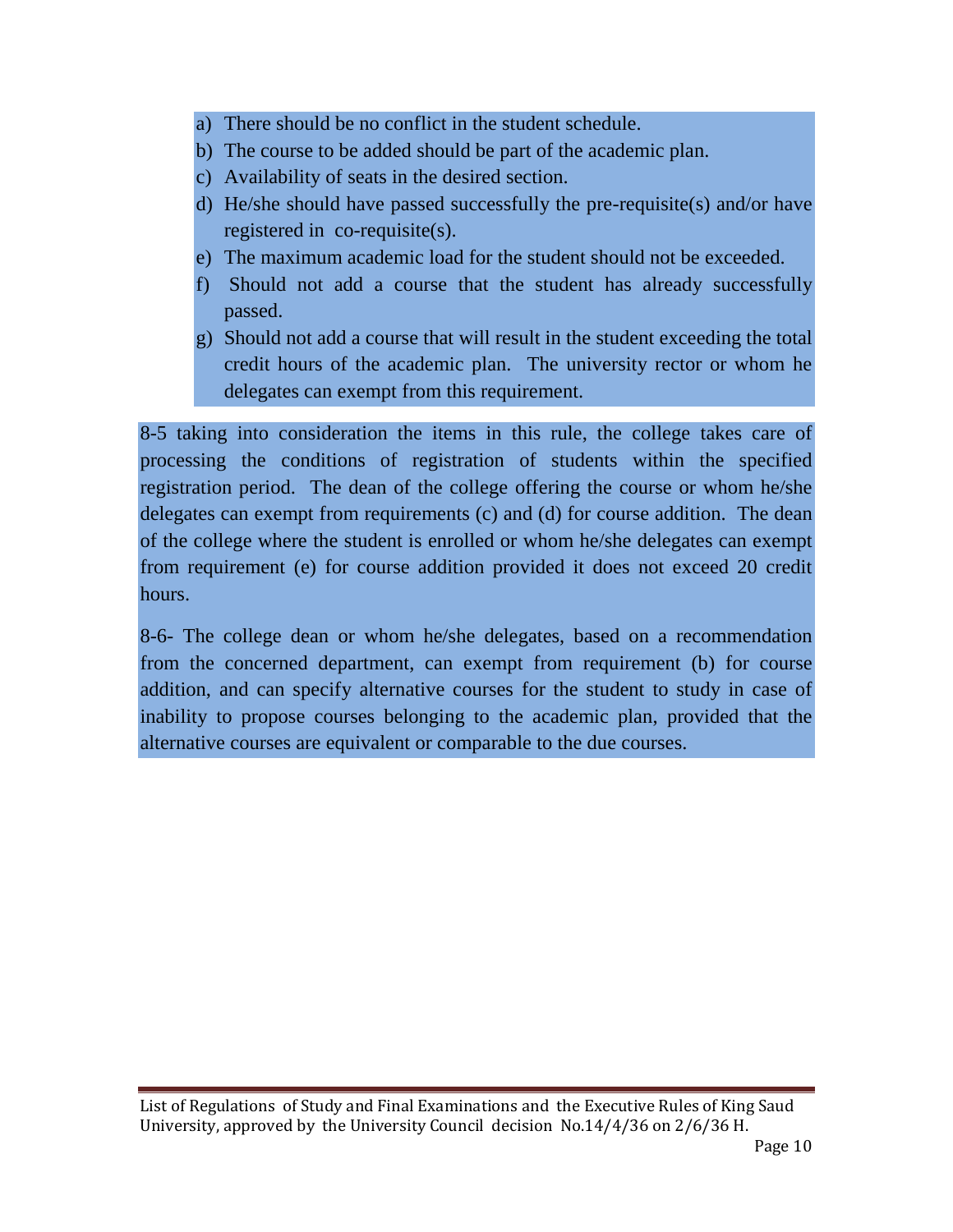#### **Attendance and Excuse from Studies**

#### **Article nine:**

The regular student should attend lectures and practical courses. He/she is denied from entering the final examination if his/her attendance percentage falls below the limit set by the university council. This limit should not be less than 75% of the lectures and practical courses specified for each course in the academic semester. The student denied from entering the final examination because of absence is considered to have failed in the course. A denied (DN) grade is recorded for him.

### **Executive Rule of King Saud University**

The regular student should attend lectures, practical and actual clinical courses as well as tutorials. He/she is denied from entering the final examination if his/her attendance percentage falls below 75% in them. The student denied from entering the final examination is considered to have failed in the course. A denied (DN) grade is recorded for him. The college council or whom it delegates approves the lists of students who are denied entry to final examinations in the courses offered by the college.

#### **Article ten:**

It is permissible for the college council or whom it delegates – exceptionally – to remove the denial and allow the student to enter the examination provided the student presents an excuse accepted by the college council. The university council sets the percentage of attendance, provided it is no less than 50% of lectures and practical courses specified for the course.

### **Executive Rule of King Saud University**

It is permissible for the college council (offering the course) or whom it delegates – exceptionally – to remove the denial and allow the student to enter the examination provided the student presents an excuse accepted by the council and provided that his/her attendance is no less than 50% of the tutorials, practical courses, effective clinical courses for each academic course.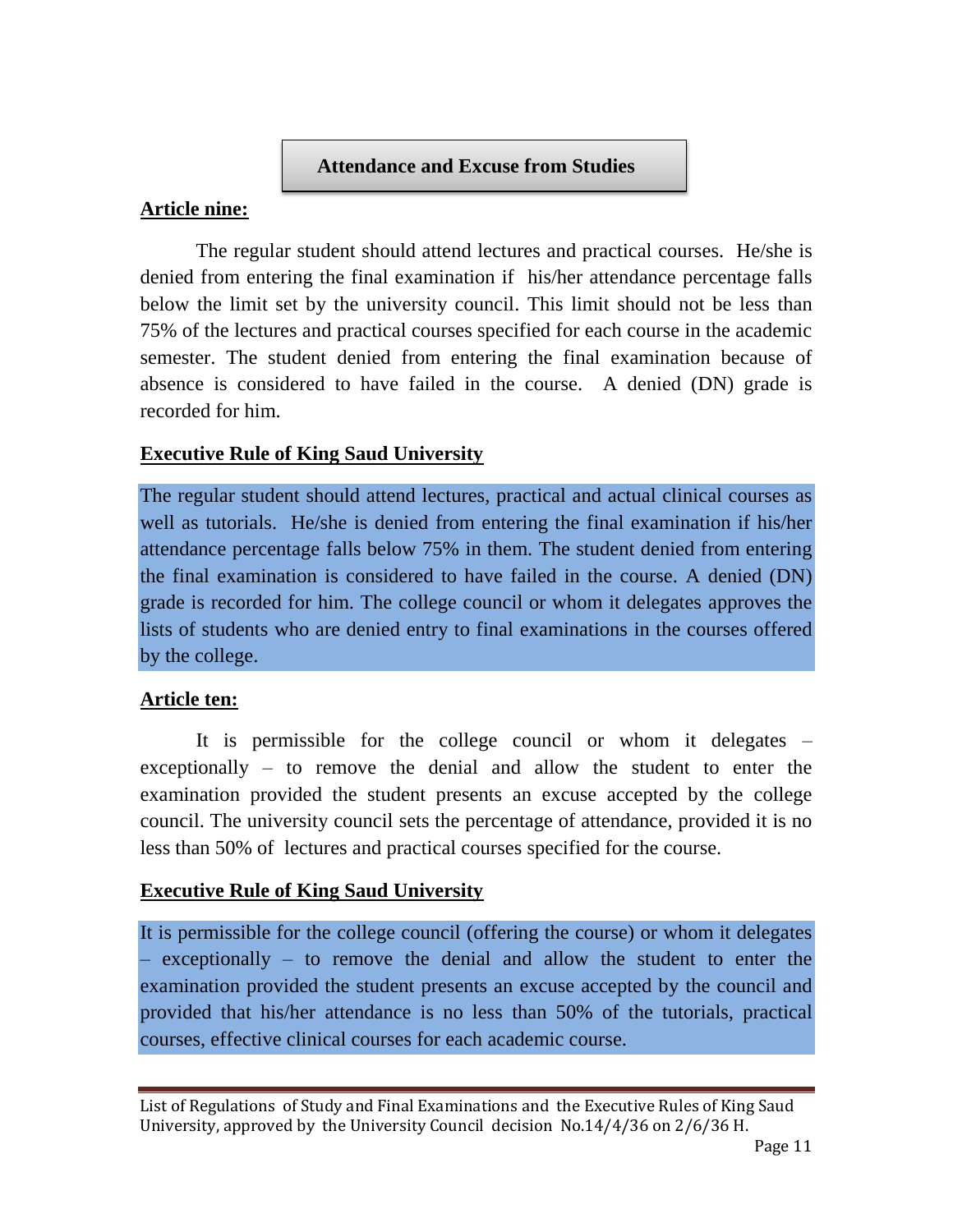#### **Article eleven:**

The student who is absent from the final examination will be given a zero mark in that examination. His/her grade in the course is calculated based on the marks he/she earned in the semester course-work.

#### **Article twelve:**

If, for a compelling reason, the student could not attend the final examination in any course of the semester, it is permissible for the college council, in absolute necessity, to accept his/her excuse and give him/her a makeup examination within a period that does not exceed the end of the next academic semester. A grade will be assigned to him after taking the makeup examination.

### **Executive Rule of King Saud University**

- **a)** If, for a compelling reason, the student could not attend the final examination in any course of the semester, it is permissible for the council of the college where the student belongs, in absolute necessity, to accept his/her excuse and give/her him a makeup examination within a period that does not exceed the end of the next academic semester. A grade will be assigned to him/her after taking the makeup examination.
- b) If one semester passes and the makeup grade (AL) did not change in the student record, and the student did not provide an acceptable excuse or did not postpone that semester, then the grade will be changed to fail grade (F) and will be counted within the semester and cumulative average
- c) If, for a compelling reason, the student could not attend the makeup examination in the next academic semester, it is permissible for the university rector or whom he delegates, based on recommendation of the department and college councils, to allow him/her to take the makeup examination in another (specified) semester. If the semester passes and the student did not take the makeup examination, the grade will be changed to fail grade (F) and will be counted within the semester and cumulative average.
- d) In case of absence of the course instructor, the chair of the department offering the course assigns another faculty member to supervise the makeup examination and grade it.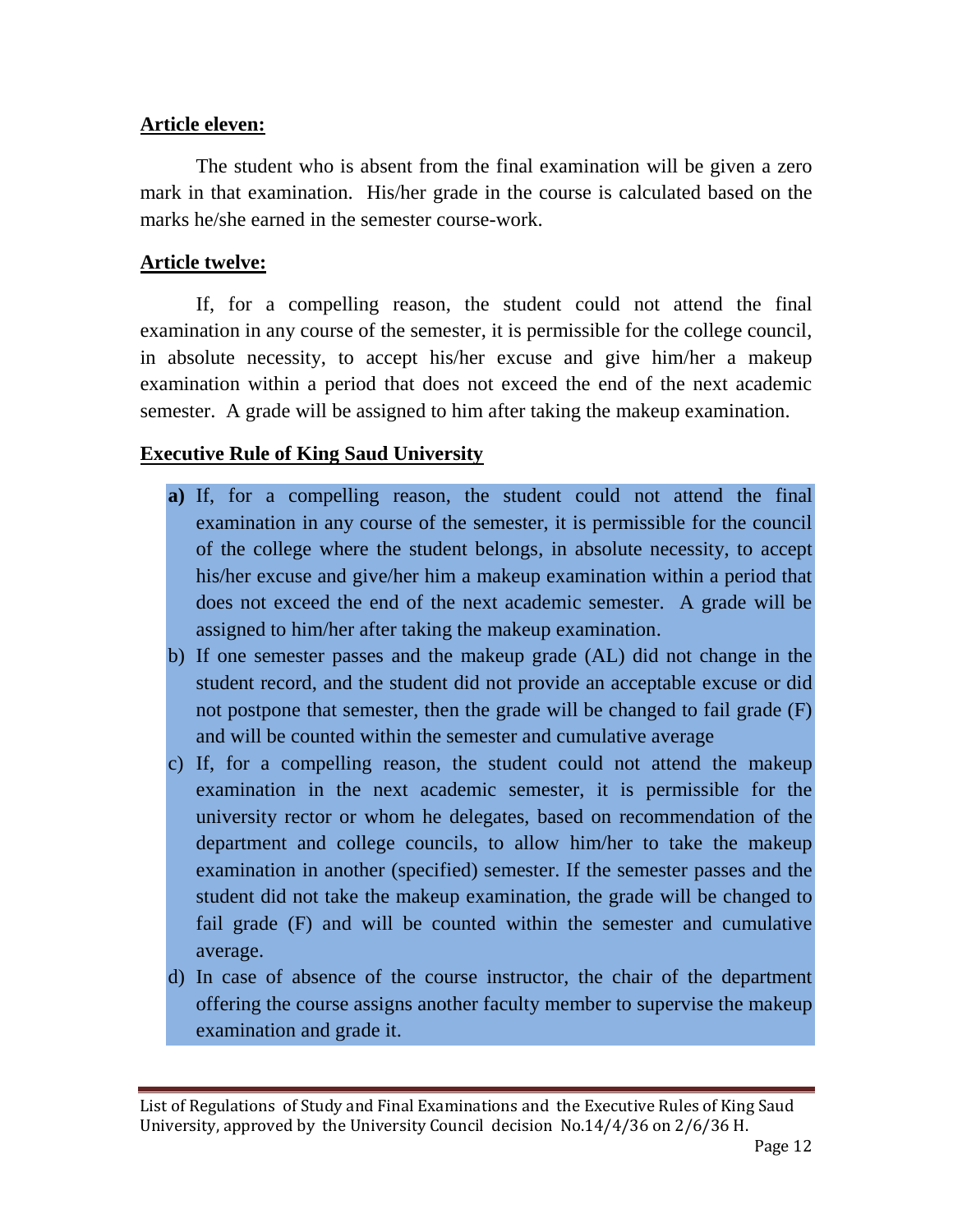### **Article thirteen:**

- a) It is permissible for the student to apply to be excused from continuing the study of an academic semester and without being considered to have failed, if he/she presents an acceptable excuse, within the period of time specified by the executive rules set by the university council, to the party specified by the university council. A grade (W) is assigned to him. This semester is still to be counted within the period necessary to complete the graduation requirements.
- b) It is permissible to withdraw with an excuse from one or several courses in the academic semester in accordance with the executive rules set by the university council.

### **Executive Rule of King Saud University**

13-a) It is permissible for the student to apply to be excused from continuing the study of an academic semester, summer semester or academic year, or short course without being considered to have failed. A grade (W) is assigned to the courses in which he/she is registered. The period excused for is counted within the period necessary to complete the graduation requirements in accordance with the following:

 13-a-1) It is permissible for the student of the academic level system to submit a demand to the college dean to be excused from continuing the study of an academic semester or summer provided that:

- a) He/she should submit his/her demand to be excused before the final examinations; at least four weeks for the academic semester and two weeks for the summer semester.
- b) The number of excuses should not exceed three during his/her staying at the university. (The excuses for summer semester are not included in the total number of excuses).
- c) The excuse should not be for three consecutive semesters.

 13-a-2) It is permissible for the student of the academic year system to submit a demand to be excused from continuing an academic year. The results of courses for which he/she finished the examinations before his/her demand was accepted shall be put in his/her records provided that: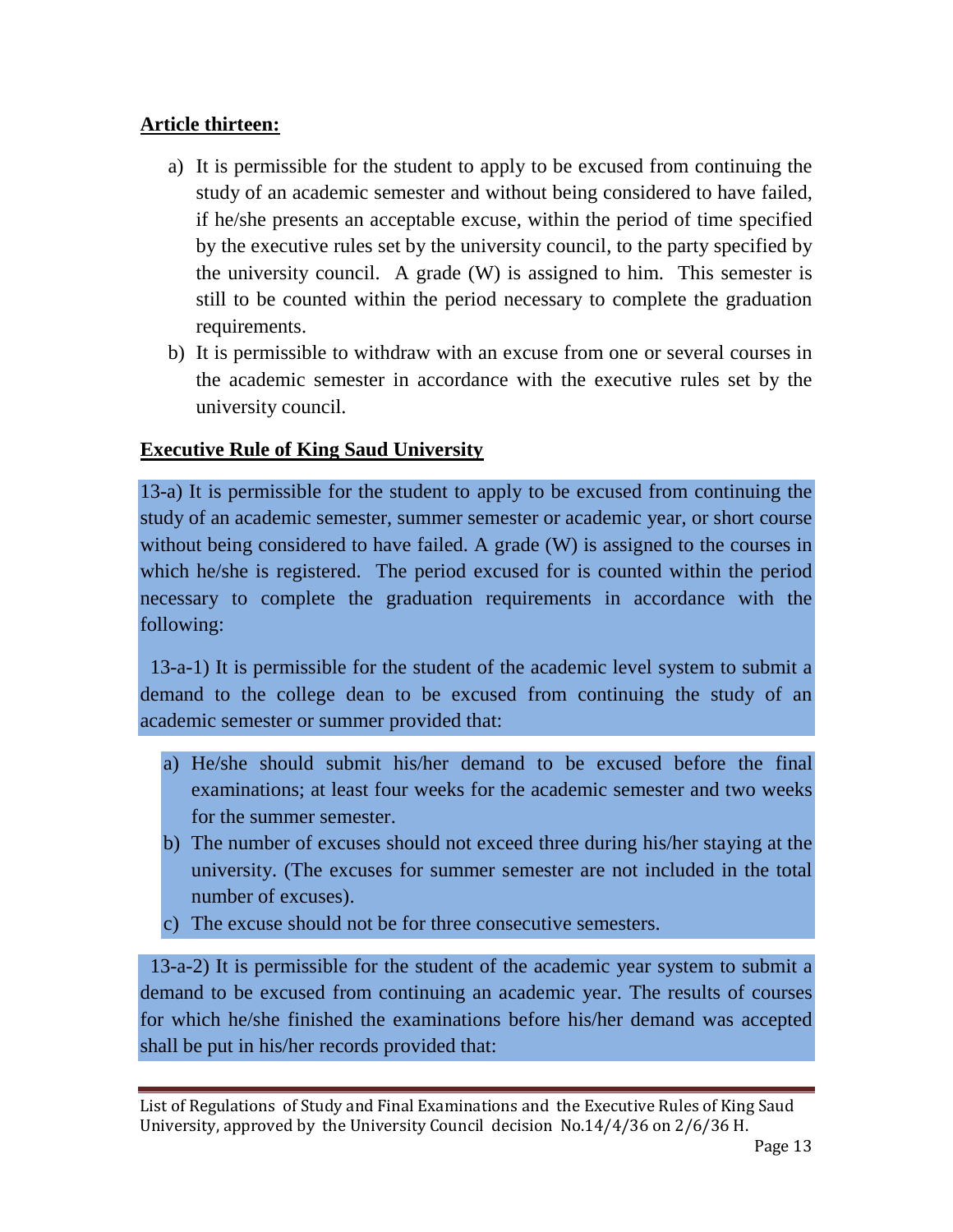- a) He/she should submit his/her demand to be excused at least eight weeks before the start of the final examinations.
- b) The number of excuses should not exceed two during his/her staying at the university.
- c) The excuse should not be for two consecutive academic years.

 13-a-3) the college dean or whom he/she delegates shall take decision within three working days from the date of submission of the demand through the electronic website. If the dean or whom he/she delegates does not rule on the demand within the specified period, the excuse is executed automatically in accordance with the rules stipulated above. The university rector or whom he delegates can – in absolute necessity - exempt from these rules provided the student did not sit for any final exam.

 13-a-4) The student is suspended from the university records in case of the performance of an additional excuse more than what was outlined in the two paragraphs (13-a-1) and (13-a-2) of this article. The student who is suspended from the university records is subject to the provisions of the article twentyseven of this list of regulations.

13 b) It is permissible for the student to submit an application to be excused from continuing the study of one or several courses. A grade (W) is assigned to him without being considered to have failed, in accordance with the following controls:

 13-b 1) The student of the level academic system can apply to be excused from the continuation of the study of up to two courses in a single academic semester or a single summer semester provided that he/she presents his/her request before the final examinations; four weeks for the academic semester and two weeks for the summer semester.

13-b-2) The student of the yearly academic system can apply to be excused from the continuation of the study of up to three courses in a single academic year provided that he/she presents his/her request eight weeks before the final examinations.

13-b-3) The number of courses excused for should not exceed four academic courses during the staying of the student in the university. The excuse for a course in the summer semester is counted as half the excuse, with the fraction to be rounded up to the student benefit.

List of Regulations of Study and Final Examinations and the Executive Rules of King Saud University, approved by the University Council decision No.14/4/36 on 2/6/36 H.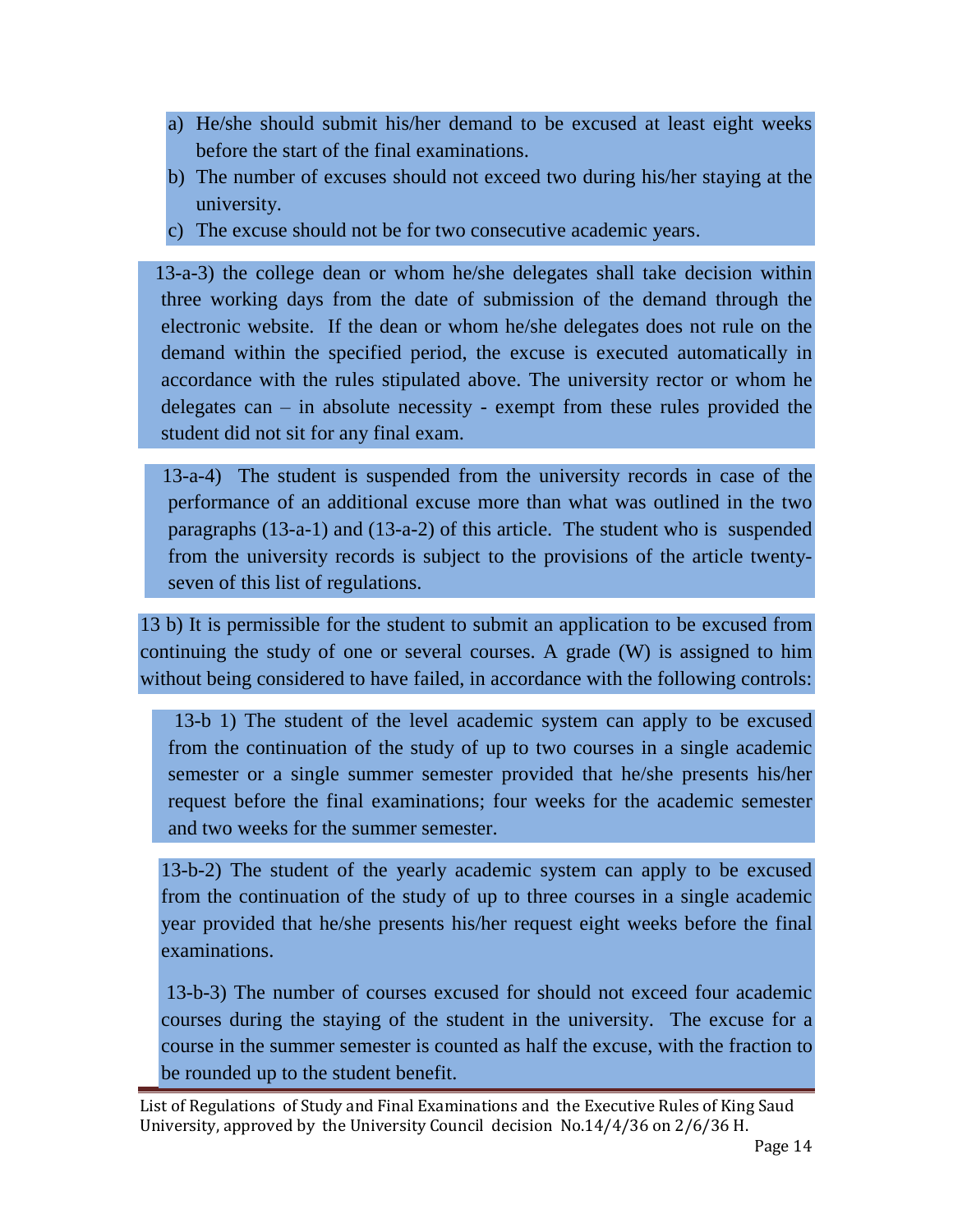13-b-4) The conditions for dropping courses mentioned in paragraph (8-4) of the executive rule of article 8 of these regulations list should be taken into account.

13-b-5) The college dean or whom he/she delegates shall take the decision within three working days from the date of submission of the demand through the electronic website. If the demand is not ruled upon it within the specified period, the excuse is executed automatically in accordance with the rules stipulated above. The university rector or whom he delegates can – in absolute necessity - exempt from these rules provided that it does not exceed the period of the start of the final examinations for the general courses (general preparation) . A grade (W) is assigned to the student in the course.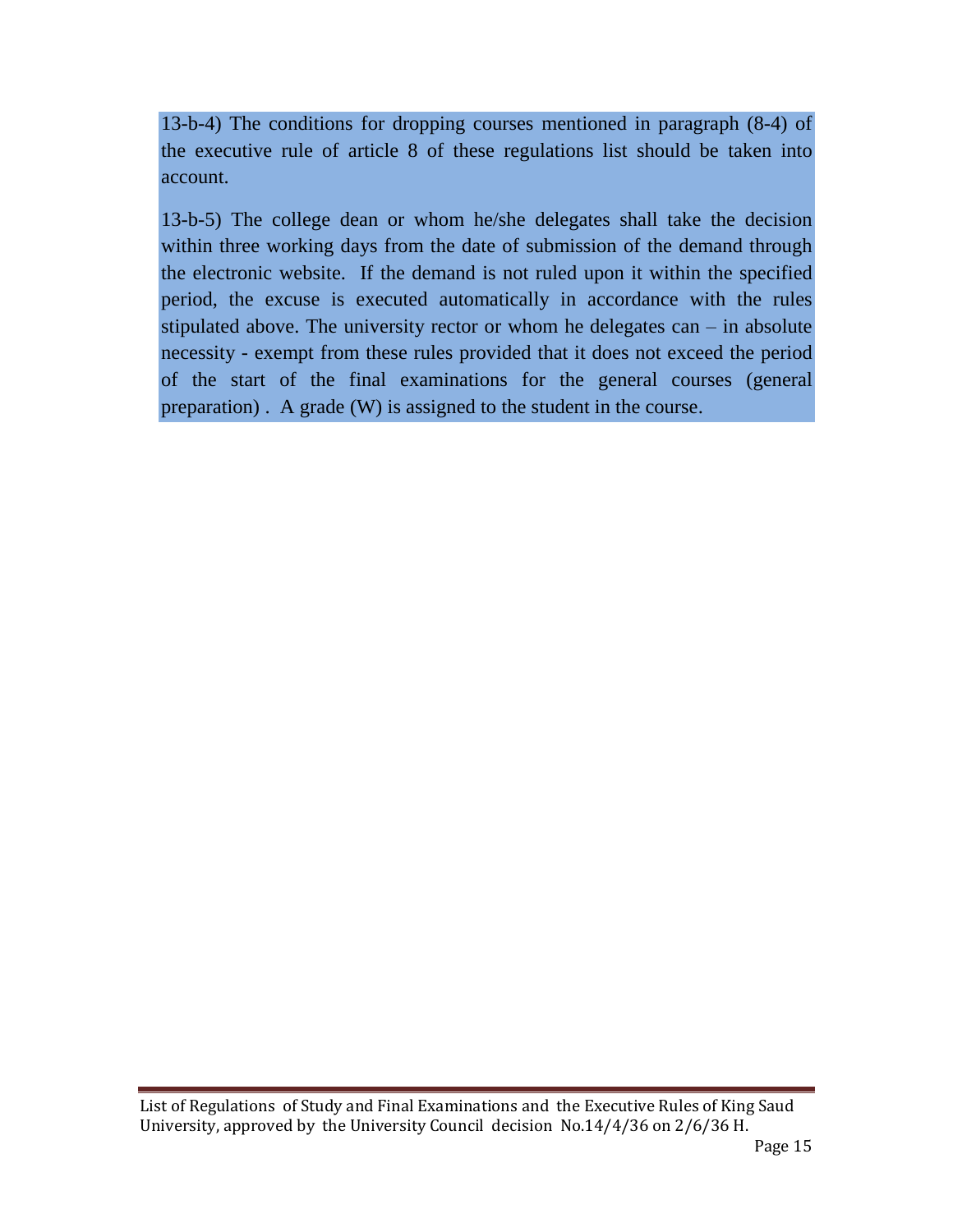### **Article fourteen:**

It is permissible for the student to apply for the postponement of study if there is an excuse acceptable to the party determined by the university council and provided that the period of postponement does not exceed two consecutive semesters or three nonconsecutive semesters during his/her staying in the university. If these periods are exceeded, the student will be suspended from the university records. It is permissible for the university council to make an exemption in case of necessity. The period of postponement is not counted within the period necessary for the completion of graduation requirements.

### **Executive Rule of the King Saud University:**

It is permissible for the student to apply to the college dean through the electronic website for postponement of study before the end of the first week of the start of study provided that the period of postponement does not exceed two consecutive semesters or three nonconsecutive semesters during his/her staying in the university. If these periods are exceeded, the student will be suspended from the university records. As for students of colleges that apply the yearly academic system, it is permissible to postpone for a maximum of one single academic year during his/her staying in the university. If this period is exceeded, the student will be suspended from the university records.

It is permissible for the university council to make an exemption from that in case of necessity. The period of postponement is not counted within the period necessary for the completion of graduation requirements. The college dean shall make the decision within three working days from the date of the submission of the demand through the electronic website. If the dean does not rule on the demand within the specified period, the postponing is executed automatically.

List of Regulations of Study and Final Examinations and the Executive Rules of King Saud University, approved by the University Council decision No.14/4/36 on 2/6/36 H.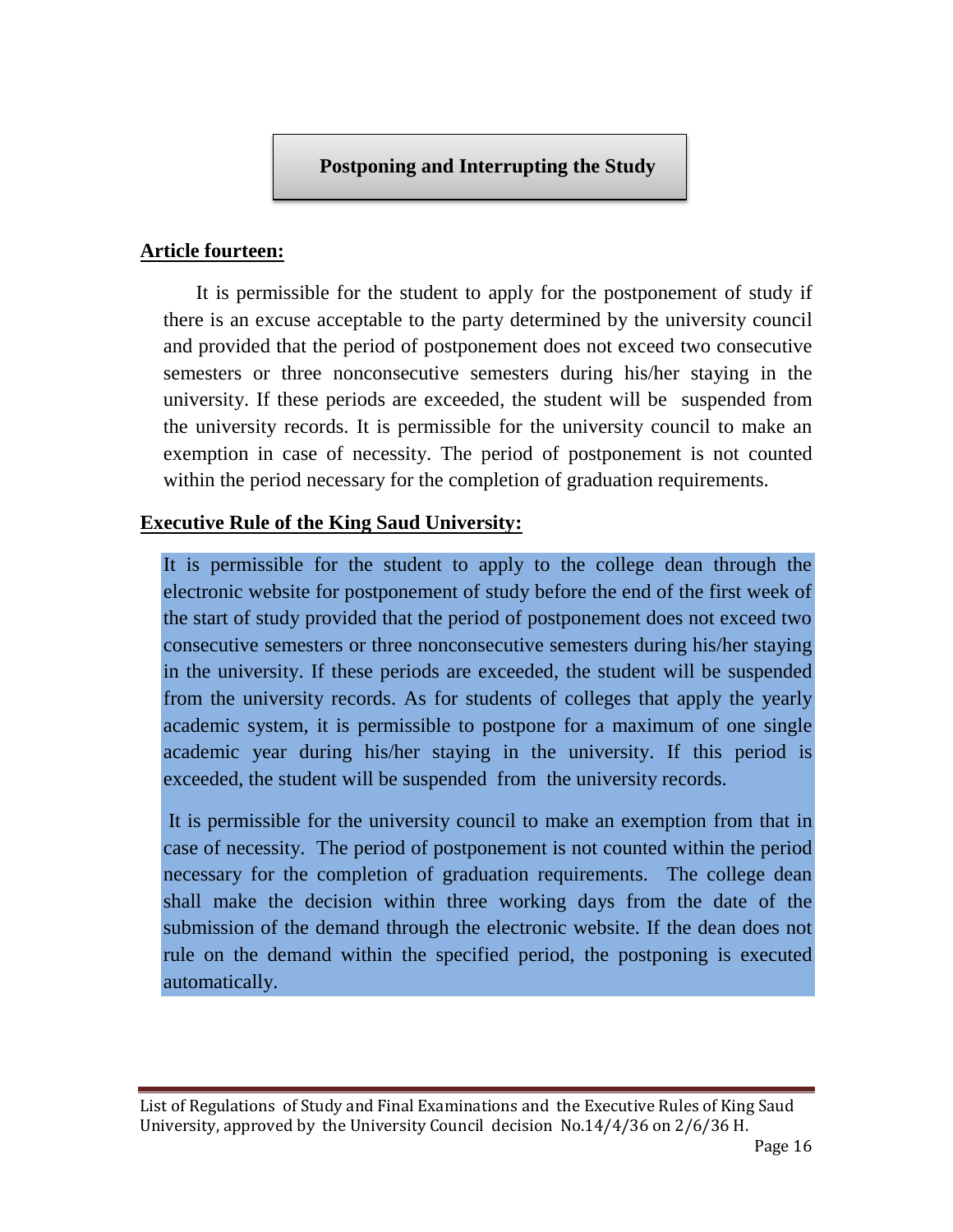### **Article fifteen:**

If a regular student interrupts his/her study for a period of one academic semester without applying for postponement, he/she will be suspended from the university records... The university council can suspend any student if he/she interrupts the study for a shorter period. As for affiliated student, he/she is suspended if he/she is absent from all the final examinations of that semester without an accepted excuse.

### **Executive Rule of King Saud University**

If a regular student interrupts the study for a period of one academic semester without applying to be excused from continuation of the study or for postponement, he/she will be suspended from the university records. The university council may suspend any student if he/she interrupts his/her study for a shorter period.

### **Article Sixteen:**

The student is not considered to be interrupting his/her study for the semesters he/she is studying as a visiting student in another university

List of Regulations of Study and Final Examinations and the Executive Rules of King Saud University, approved by the University Council decision No.14/4/36 on 2/6/36 H.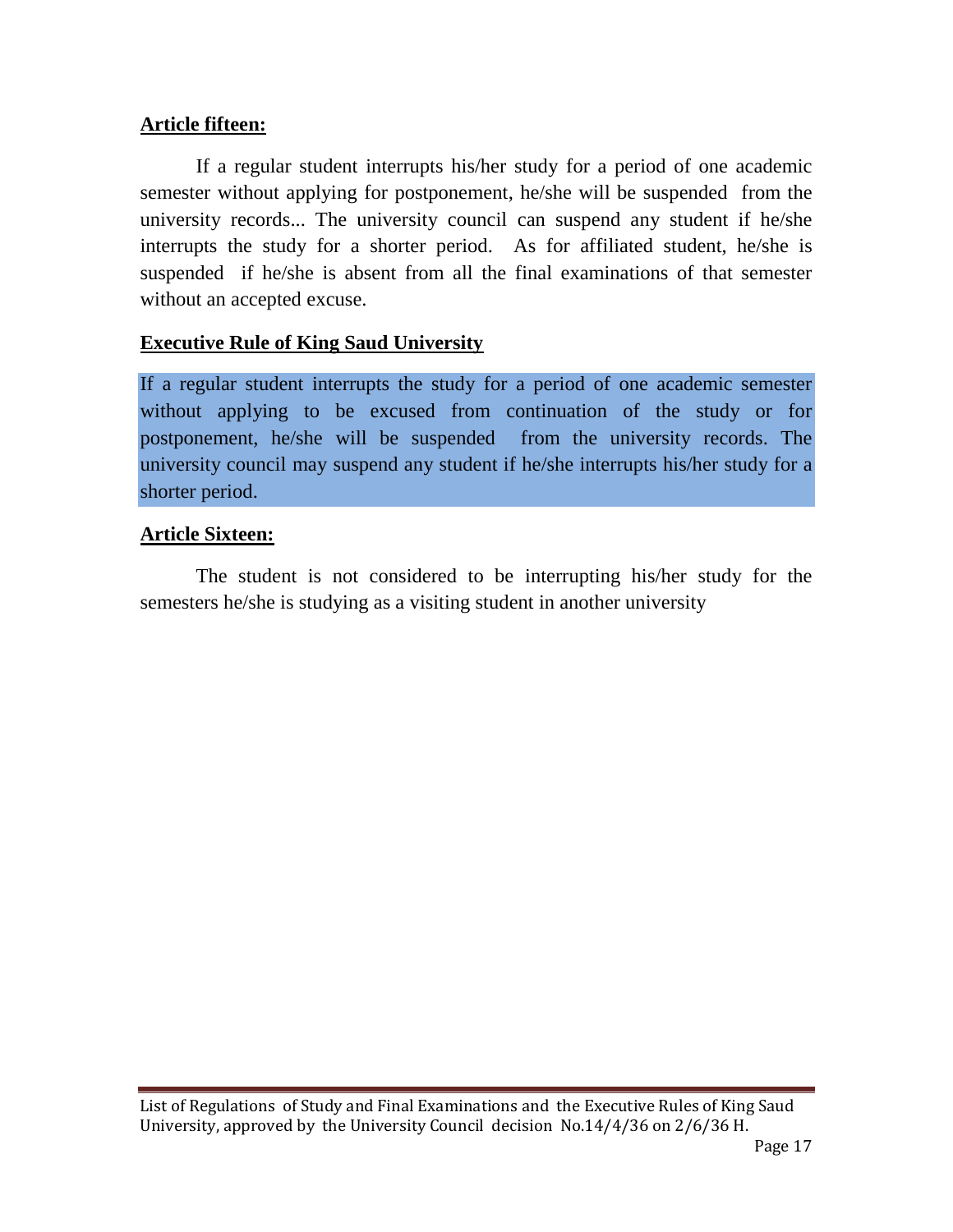

### **Article seventeen:**

The student who was suspended from the university records can apply for the reinstatement of his/her student ID and his/her records before the suspension in accordance with the following controls:

- a) He/she should apply for reinstatement within four academic semesters of the date of suspension.
- b) The concerned college council and the relevant parties should approve the reinstatement of the student
- c) If four or more academic semesters passed since the suspension, the student can apply to the university as a fresh student without taking into account his/her former academic records and he/she will be subjected to all declared admission requirements at that time. The university council has the authority to make an exemption from that in accordance with the rules issued by the council.
- d) The reinstatement of a student cannot be granted more than once. The university council has the authority in case of necessity to make an exception.
- e) It is not permissible to reinstate a student who was academically dismissed

### **Executive Rule of King Saud University**

The student who was suspended from the university records can apply to his/her college for his/her reinstatement with his/her student ID and his/her records before the suspension, in accordance with the following controls:

- a) He/she should apply for reinstatement within four academic semesters (or within two academic years or more for the student of the yearly academic system) from the date of suspension.
- b) The concerned college council and the relevant parties should approve the reinstatement of the student.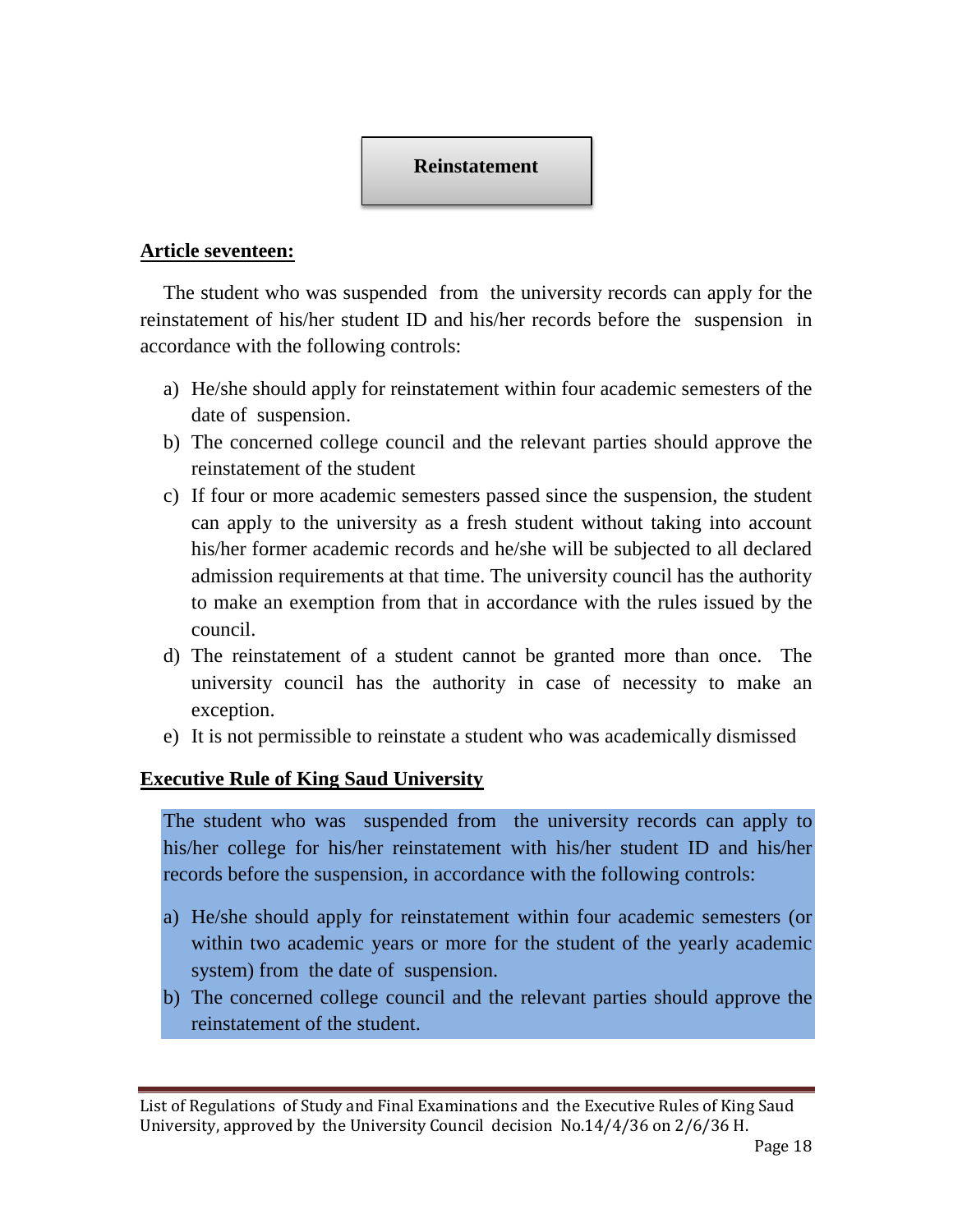If four or more academic semesters passed since the suspension, the student can apply to the university as a fresh student without taking into account his/her former academic records and he/she will be subjected to all declared admission requirements at that time. The university rector or whom he/she delegates has the authority to make an exemption in accordance with the following controls:

- 1) The college council should approve the reinstatement after examining the reasons for interruption and with the possibility that the council may, based on the recommendation of the concerned department, ask the student to study courses he/she already studied before the interruption.
- 2) The interruption period should not have been more than eight academic semesters unless the student brings evidence that he/she was practicing a work or study that had relation with the nature of the study in his/her specialty, and the council is convinced of this evidence.
- 3) The student should not have been warned academically.
- 4) The student should have completed at least 25% of graduation requirements.
- f) It is not permissible to reinstate a student more than once. The university rector or whom he delegates has the authority in case of necessity to make an exemption from that.
- g) The provisions of this rule apply to withdrawing student.

### **Article eighteen:**

It is not permissible to reinstate a student who was dismissed from the university for academic or disciplinary reasons or who was dismissed from another university for disciplinary reasons. If it comes known after the reinstatement that the student was dismissed for the aforementioned reasons, the student will then be considered suspended from the date of his reinstatement.

### **Executive Rule of King Saud University**

It is not permissible to reinstate the registration of a student who was dismissed from the university or from another university for disciplinary reasons. . If it comes to be known after the reinstatement that the student was dismissed for the same reasons, the student will then be suspended from the date of his/her reinstatement.

List of Regulations of Study and Final Examinations and the Executive Rules of King Saud University, approved by the University Council decision No.14/4/36 on 2/6/36 H.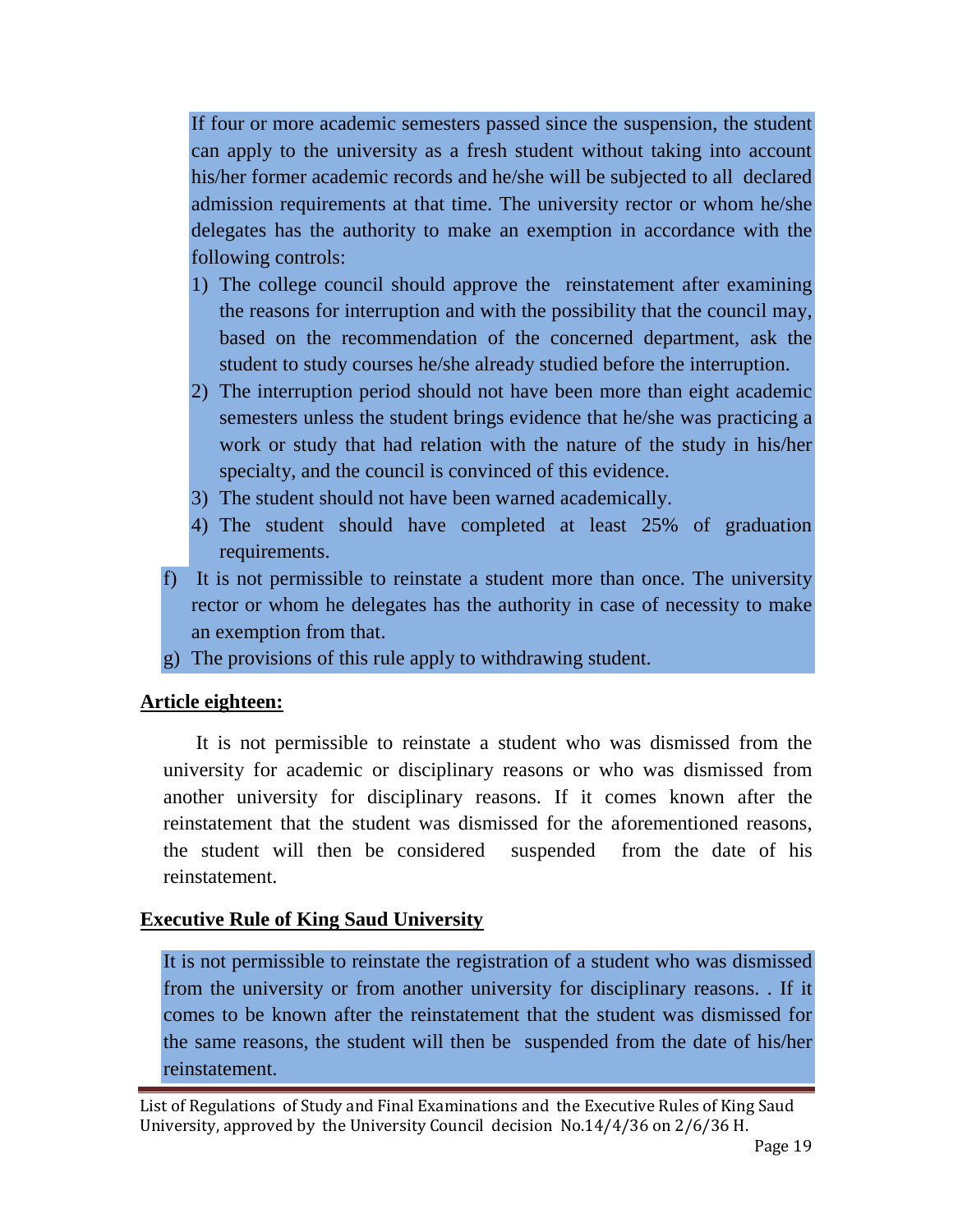### **Graduation**

### **Article nineteen \*** :

- 1) The student graduates after passing successfully the graduation requirements according to the academic plan if his/her cumulative average is not less than the average set by the concerned university council for each discipline. In any case, the cumulative average should not be below "acceptable".
- 2) It is permissible for the college council, based on the recommendation of the concerned department council, to determine suitable courses to be studied by the student in order to increase his/her cumulative grade. This permission applies in case the student passed successfully the courses but failed in the cumulative average.

\*This article was modified by virtue of decree of the high education council number (14/62/1431) dated 29/12/1431H crowned by the supreme approval number ( $\leftrightarrow$   $(4\sqrt{24})$  dated 21/10/1431 H.

### **Executive Rule of King Saud University**

19-1a) The student graduates after passing successfully the graduation requirements according to the academic plan, provided that his/her cumulative average is not less than "acceptable" (2.00 out of 5.00) with the exception of the students of the engineering college and the college of computer and information sciences for which the required average is " good" (2.75 out of 5.00)

19-1b) the university council awards the degrees to students based on memorandum of graduation submitted by the deanship of admission and registration affairs. Individual memorandums are submitted for students who completed the graduation requirements. The last academic semester in the student record is considered the graduation semester.

19-2) It is permissible for the council of the college of the concerned student, based on the recommendation of the concerned department, to determine suitable courses for the student to study in order to satisfy the requirement of the minimum cumulative average for graduation, and this in case the student passed successfully the courses but failed in the cumulative average.

19-3) The deanship for admission and registration affairs is the party that takes care of issuing the certificates of graduation.

List of Regulations of Study and Final Examinations and the Executive Rules of King Saud University, approved by the University Council decision No.14/4/36 on 2/6/36 H.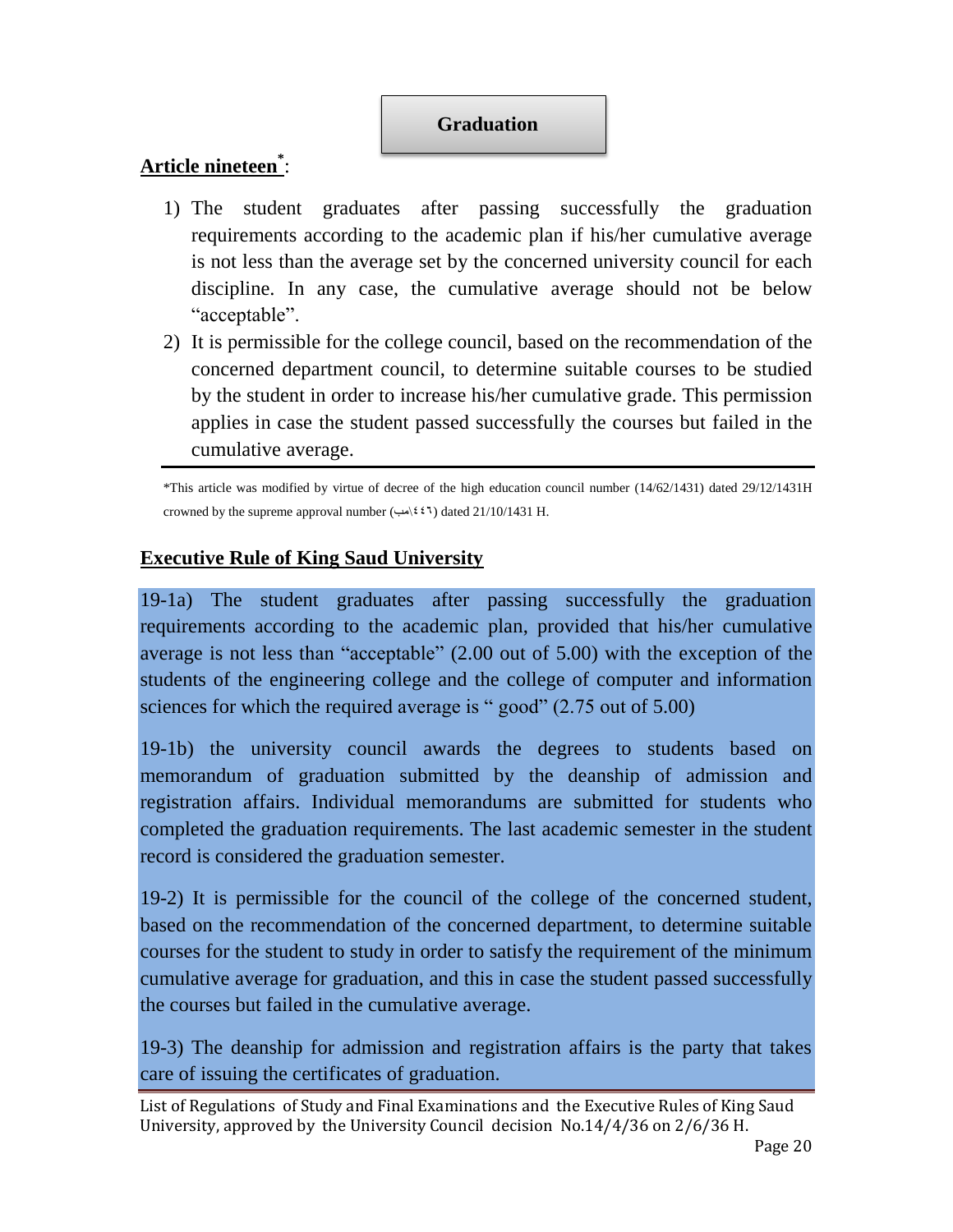### **Article twenty:**

The student is dismissed from the university in the following cases:

- a) If he/she receives three consecutive warnings at most for the decline in his/her cumulative average below the average specified for graduation in accordance with article (19) of this list of regulations. The university council, based on recommendation of college council, can give a fourth chance to the student who can raise his/her cumulative average by studying the available courses.
- b) If the student does not complete the graduation requirements within a maximum period of one and a half the planned period for his/her graduation. The university council has the authority to give the student an exceptional opportunity to complete the graduation requirements for a maximum period that does not exceed twice the original period planned for graduation.
- c) It is permissible for the university council, in exceptional cases, to process the cases of students for whom the provisions of the previous paragraphs apply by providing them with an exceptional opportunity that does not exceed two academic semesters at the most.

### **Executive rule of King Saud University**

#### **Dismissal from the university**

The student is dismissed from the university in the following cases:

- a) If he/she receives three consecutive warnings at most for the decline in his/her cumulative average below the average specified for graduation in accordance with article (19) of this list of regulations.
- b) If the student does not complete the graduation requirements within a maximum period of one and a half the planned period for his/her graduation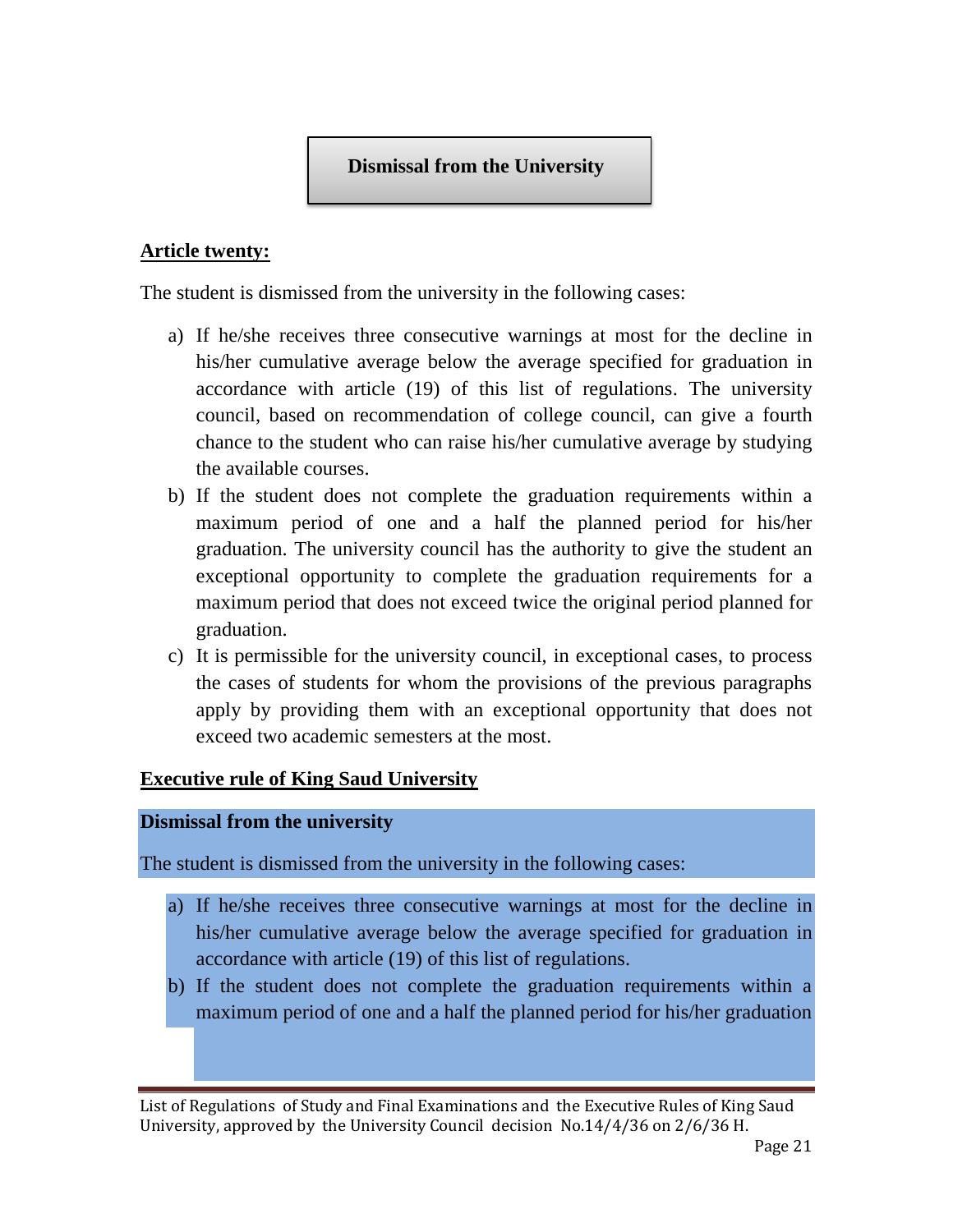#### **Providing opportunities**

- a) It is permissible for the student who was dismissed academically and who can raise his/her cumulative average past the limit imposed by the college for his/her graduation, through earning 48 points by studying 12 credit hours, to apply electronically for the approval of granting him a third opportunity. The college dean shall take a decision within three working days from the date of the submission of the application through the electronic website. If the dean does not rule on the demand, the student is granted automatically the opportunity.
- b) If the student does not complete the graduation requirements within a maximum period of one and a half the planned period for his/her graduation, it is permissible for the university council, based on recommendation of college council, to give the student an exceptional opportunity to complete the graduation requirements for a maximum period that does not exceed double the original period planned for graduation, and this in accordance with the following conditions:
	- 1) The reason for the student lagging in his/her studies should be accepted by the college council.
	- 2) There should be an improvement in the student performance in the last two semesters. This is measured by having the result of the division of the total points in the two semesters over the total registered credit hours no less than the average required for graduation from his/her college, with the summer not being counted. The university rector or whom he delegates has the authority to make an exemption from this rule.
- c) Taking into consideration the granting of opportunity cited in paragraph (b), it is permissible for the university council, based on recommendation of the council of college where the student belongs, to grant, in exceptional cases, the dismissed student the following opportunities:
	- 1) Provide an opportunity that does not exceed two academic semesters to the dismissed student for having exhausted double the program period provided that the courses remaining for the student to graduate can be passed in a period that does not exceed two academic semesters.
	- 2) Provide the dismissed student, because of warnings, an opportunity that does not exceed two academic semesters at most.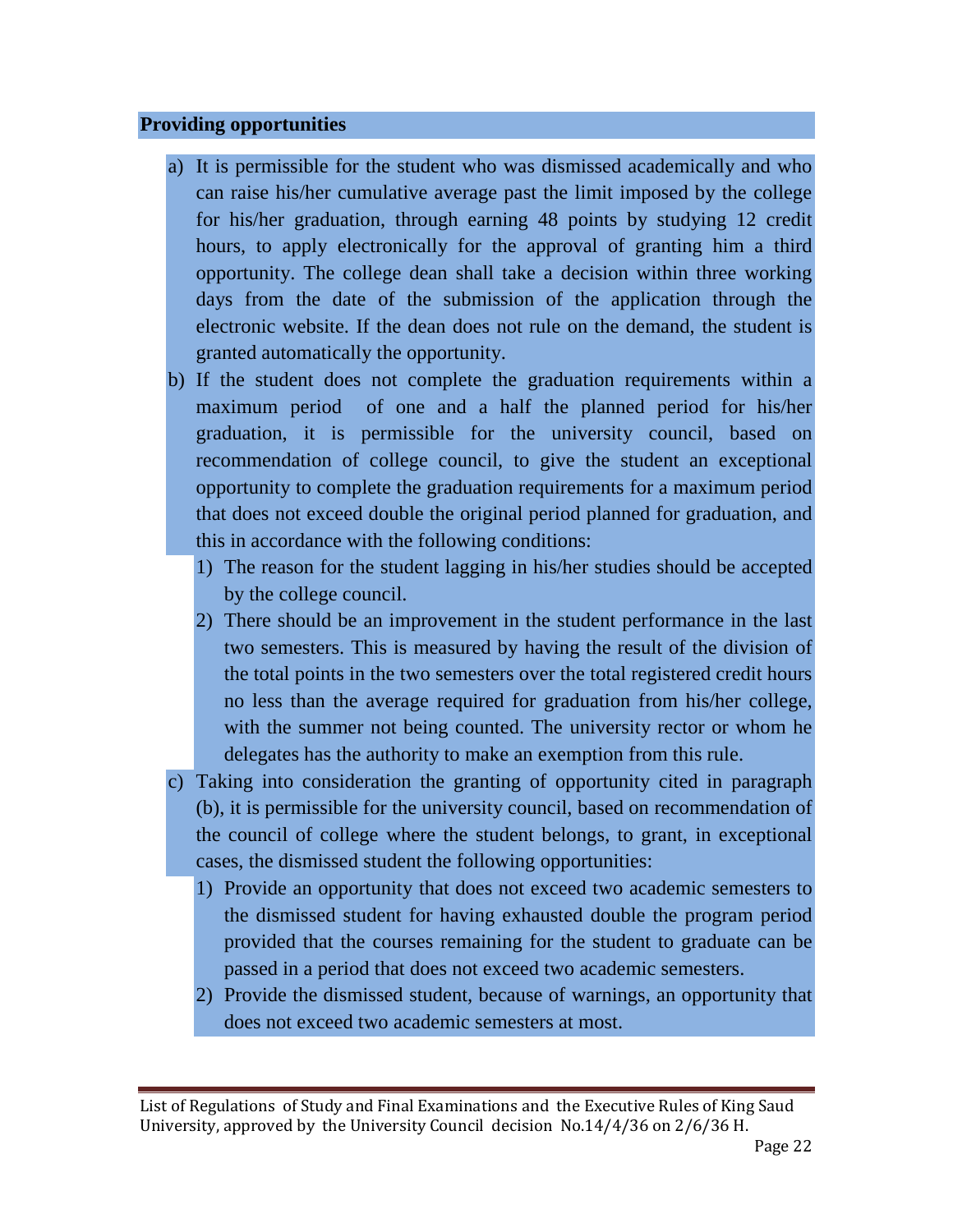# **Affiliation**

### **Article twenty one:**

It is permissible for the university council, based on colleges' recommendations, to adopt the principle of study through affiliation in some colleges and specialties that allow this type of study. The university council puts in place the rules and procedures regulating that in accordance with the following controls:

- a) The number of credit hours required for the graduation of the affiliated student should be no less than the credit hours required for the graduation of the regular student in the disciplines available for affiliation.
- b) Other than attending lectures, the affiliated student is treated in the same way as the regular student in admission, recording of grades, transfer, dismissal, reinstatement and others.
- c) The university council has the authority, based on the recommendation of college councils, to put the required rules for evaluating the performance of the affiliated student.
- d) The academic record, the graduation document and the certificate should indicate that the student study was through (affiliation).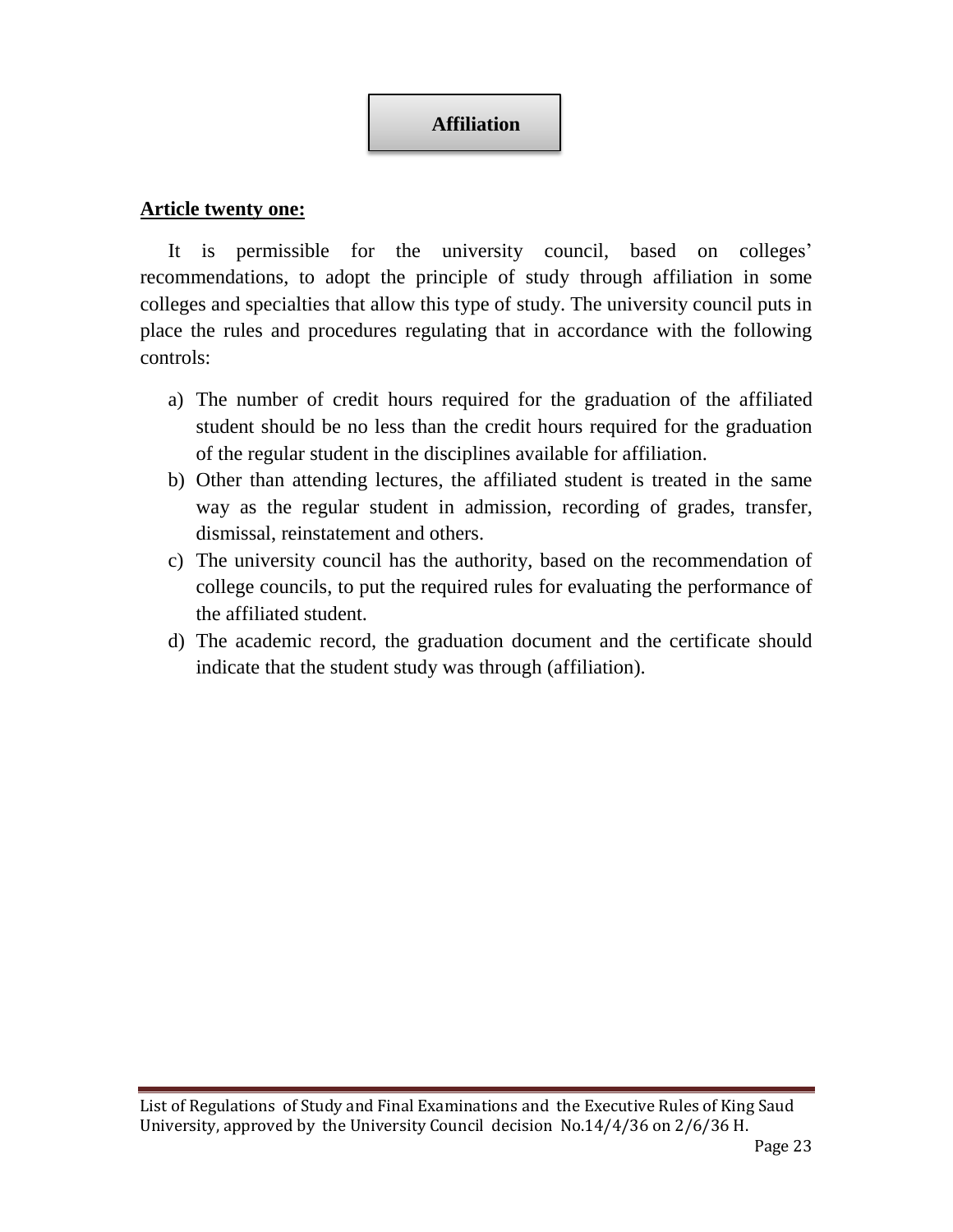### **Article twenty two:**

The council of the college offering the course, based on a proposition of department council, sets the mark for the semester course work which should be no less than (30%) of the final mark of the course.

#### **Executive Rule of King Saud University**

The mark for the semester work is set at 60% of the final mark of the course. 40% of the grade are assigned to the final examination following a decision of the council of the college offering the course and based on a recommendation of the department council, and taking into consideration what is cited in the article twenty six of this list of regulations.

#### **Article twenty three:**

The marks for the semester course work of the course are calculated using one of the following ways:

- a) Oral, practical, research examinations or any other classroom activities or all of them or parts of them and at least one written examination.
- b) At least two written examinations.

### **Executive rule of King Saud University**

- 1) -The course instructor should commit to count the mark for semester work as specified by the college council.
- 2) The course instructor should commit to announce the distribution of marks of the semester work to the students in the start of each academic semester in accordance with what was announced in the course description, in addition to announcing the dates for mid-term examinations.
- 3) The course instructor should commit to provide the students with their examination papers in the midterm examination, and this after announcing his/her results and comparing them with the model answer of the examination

List of Regulations of Study and Final Examinations and the Executive Rules of King Saud University, approved by the University Council decision No.14/4/36 on 2/6/36 H.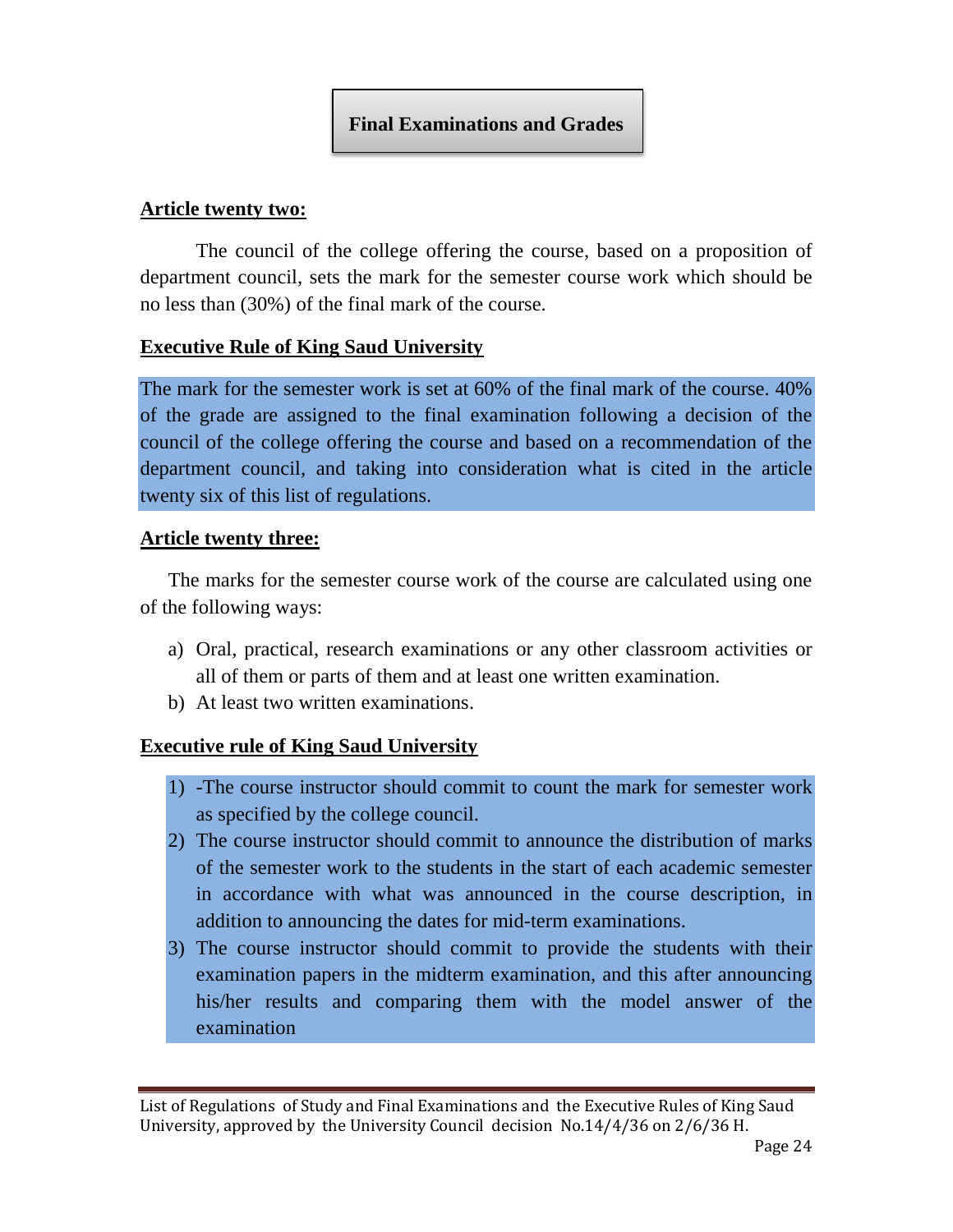- 4) The course instructor should commit to announce the results of midterm examinations within two weeks from the date of holding the examination. He/she should also commit to announce the detailed results of other semester works before the start of the final examinations period.
- 5) The student has the right to object to his/her mark in the midterm examination within one week of viewing his/her marked examination paper. He/she should present his/her objection to the course instructor and in case he/she is not convinced of the response of the course instructor, he/she can submit his/her objection to the department chairman (or the vice dean for the academic affairs if the course instructor is the department chairman) to look at revaluating the student answers. For that, the chair can seek the help of any faculty member in the department within one week from the date of submission of the objection demand to him/her. His/her decision is final in this matter.

### **Article Twenty Four:**

It is permissible for the council of the college offering the course, based on a recommendation from the department council, to have a final examination in any practical or oral examination. The college council determines the marks allocated for these examinations as percentage of the final examination mark.

### **Article Twenty Five:**

It is permissible for the council of the department offering the course, based on a recommendation of the course instructor, to allow the student to complete the requirements of any course in the next academic semester. An incomplete (IC) grade is granted to him/her in the course. Only the grade earned by the student after completing the course requirements is counted in his/her semester or cumulative grade. If one academic semester passed and the IC grade is not changed in the student records because of incompletion, then the grade is changed to failed grade (F) and is counted in his/her semester and cumulative average.

List of Regulations of Study and Final Examinations and the Executive Rules of King Saud University, approved by the University Council decision No.14/4/36 on 2/6/36 H.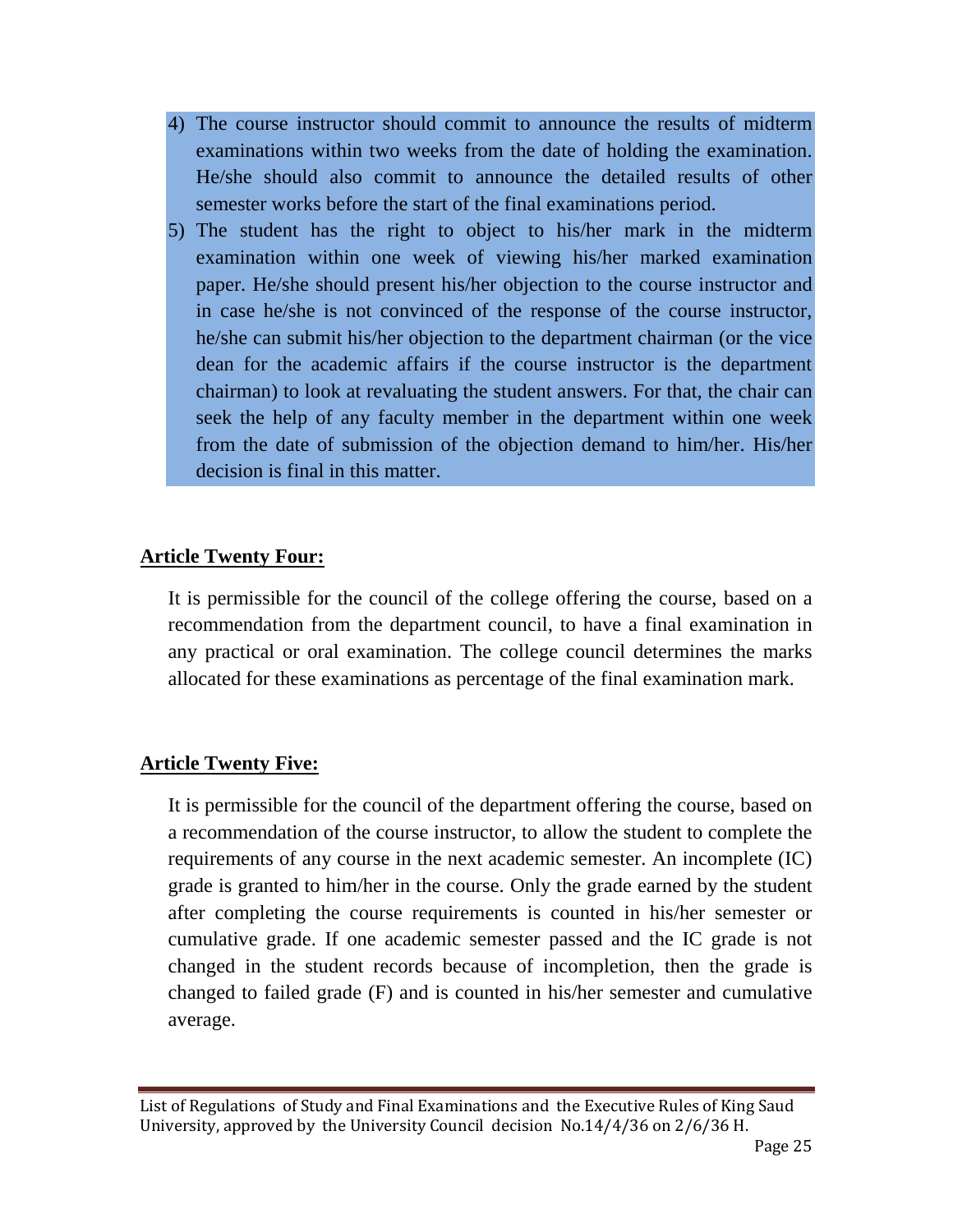### **Executive rule of King Saud University**

- a) It is permissible for the council of the department offering the course, based on a recommendation of the course instructor, to allow the student to complete the requirements of any course in the next academic semester without repeating the registration of that course. An incomplete (IC) grade is granted to him/her in the course. Only the grade earned by the student after completing the course requirements is counted in his/her semester or cumulative grade.
- b) . In case one academic semester passed and the IC grade is not changed in the student records because of incompletion, and the student does not provide an excuse or postpones that semester then the grade is changed to failed grade (F) and is counted in his/her semester and cumulative averages.
- c) . It is permissible for the college council, based on a recommendation of the department and the course instructor, to allow the student to extend the period for the completion of the course requirements for a single academic semester only, provided the student presents an excuse that is accepted by the college council.
- d) In case of the absence of the course instructor, the chair of the department offering the course chooses another faculty member to supervise the completion of requirements by the student for the course in which an incomplete grade was recorded.

### **Article twenty six:**

It is permissible to exempt the courses of symposium, research, and courses of practical or field aspect from the provisions of articles (22, 23, 24) or parts of them. This should be done following a decision from the college council based on a recommendation of the council of the department offering the course. The college council determines the assessment of student achievement in these courses.

### **Article twenty seven:**

If the study of the research courses requires more than an academic semester, an in-progress grade (IP) is recorded for the student. When the student completes the study of the course, he/she is granted the grade he/she earned. If the

List of Regulations of Study and Final Examinations and the Executive Rules of King Saud University, approved by the University Council decision No.14/4/36 on 2/6/36 H.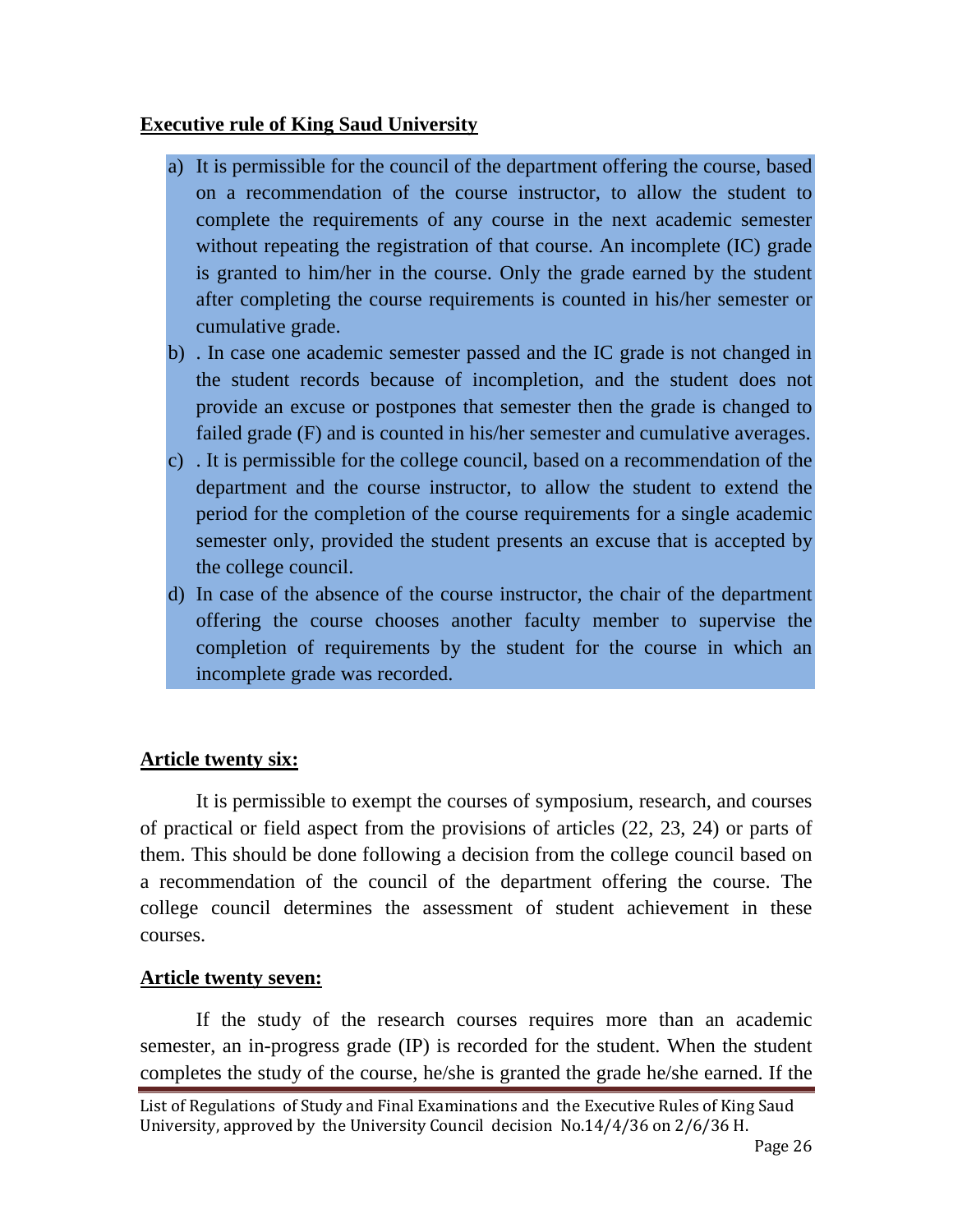student does not complete the course in the specified time, it is permissible for the council of the department teaching the course to accept to record an incomplete grade (IC) in the student records.

### **Executive rule of King Saud University**

If the study of the research courses requires more than an academic semester, an in-progress grade (IP) is recorded for the student. When the student completes the study of the course, he/she is granted the grade he/she earned. If the student does not complete the course in the specified time, it is permissible for the council of the department teaching the course to accept to record an incomplete grade (IC) in the student records and is treated in accordance with the stipulations of article twenty five of this list of regulations and its executive rule.

### **Article Twenty-Eight:**

| Score out of 100   | Interpretation in | Grade         | Grade   | Grade         |
|--------------------|-------------------|---------------|---------|---------------|
|                    | English           | code          | weight  | Weight        |
|                    |                   |               | (out of | (out of $4$ ) |
|                    |                   |               | 5)      |               |
| 95 to 100          | Superior          | $A+$          | 5.00    | 4.00          |
|                    | Excellent         |               |         |               |
| 90 to less than 95 | Excellent         | A             | 4.75    | 3.75          |
| 85 to less than 90 | Superior very     |               | 4.50    | 3.50          |
|                    | good              |               |         |               |
| 80 to less than 85 | Very good         | B             | 4.00    | 3.00          |
| 75 to less than 80 | Superior good     | $C+$          | 3.50    | 2.50          |
| 70 to less than 75 | Good              | $\mathcal{C}$ | 3.00    | 2.00          |
| 65 to less than 70 | Superior          | $D+$          | 2.50    | 1.50          |
|                    | Acceptable        |               |         |               |
| 60 to less than 65 | Acceptable        | D             | 2.00    | 1.00          |
| Less than 60       | Fail              | F             | 1.00    | 0.0           |

The grades earned by the student in each course are calculated as follows: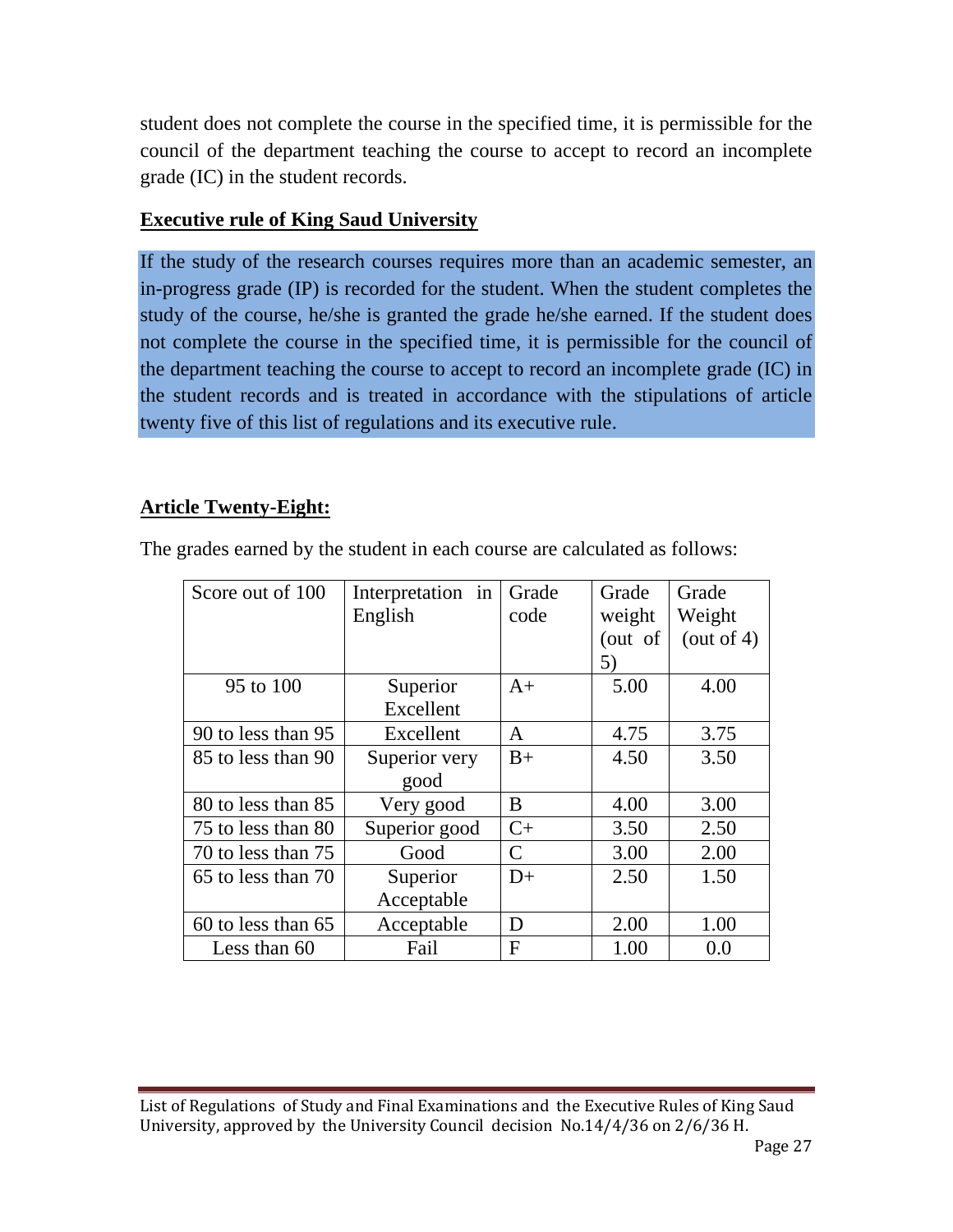### **Executive rule of King Saud University**

| Score out of 100   | in<br>Interpretation      | Grade         | Grade         |
|--------------------|---------------------------|---------------|---------------|
|                    | English                   | code          | weight        |
|                    |                           |               | (out of $5$ ) |
| $95 - 100$         | <b>Superior Excellent</b> | $A+$          | 5.00          |
| 90 to less than 95 | Excellent                 | $\mathbf{A}$  | 4.75          |
| 85 to less than 90 | Superior very good        | $B+$          | 4.50          |
| 80 to less than 85 | Very good                 | B             | 4.00          |
| 75 to less than 80 | Superior good             | $C+$          | 3.50          |
| 70 to less than 75 | Good                      | $\mathcal{C}$ | 3.00          |
| 65 to less than 70 | Superior                  | $D+$          | 2.50          |
|                    | Acceptable                |               |               |
| 60 to less than 65 | Acceptable                | D             | 2.00          |
| Less than 60       | Fail                      | $\mathbf{F}$  | 1.00          |

The grades earned by the student in each course are calculated as follows:

#### **Article twenty nine:**

Taking into account the provisions of article (19) of this list of regulations, the overall grade\* at the graduation of the student is linked to his/her cumulative grade as follows:

- 1- **(Excellen**t): if the cumulative grade is no less than 4.50 out of 5.00 or 3.50 out of 4.00
- 2- (**Very good**): if the cumulative grade is from 3.75 to less than 4.50 out of 5.00 or from 2.75 to less than 3.50 out of 4.00
- 3- (**Good**): if the cumulative grade is from 2.75 to less than 3.75 out of 5.00 or from 1.75 to less than 2.75 out of 4.00
- 4- (**Acceptable**): if the cumulative grade is from 2.00 to less than 2.75 out of 5.00 or from 1.00 to less than 1.75 out of 4.00

\*The body of this article was modified by virtue of decree of the high education council number (14/62/1431) dated 29/12/1431H crowned by the supreme approval number ( $\leftrightarrow$ 441) dated 21/1/1432 H.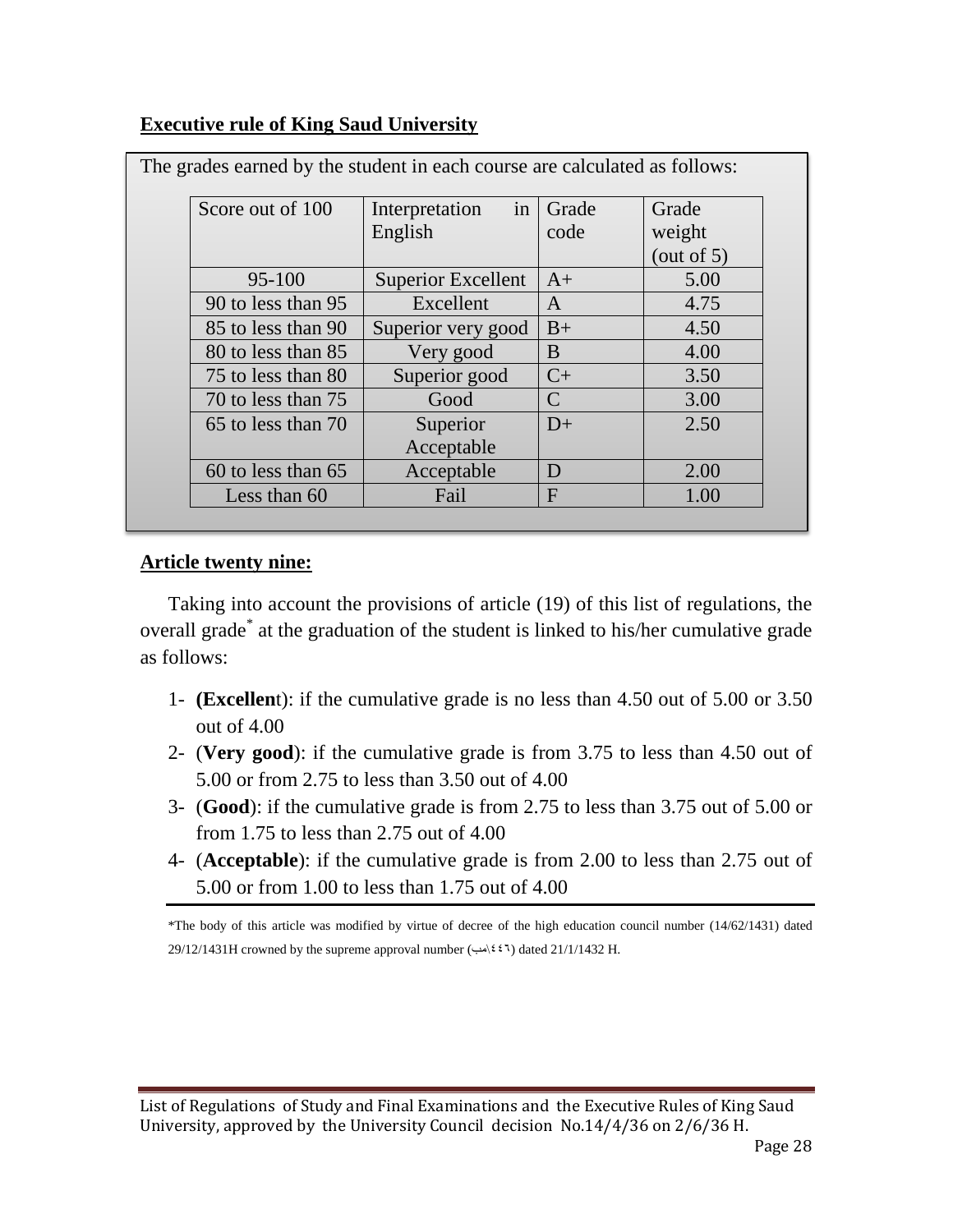### **Executive rule of King Saud University**

The overall grade for the student at his/her graduation is based on his/her cumulative average provided it is not below the average set by the university council for each discipline and should not be in any case below the (acceptable) grade. The grades are as follow:

- 1- **(Excellen**t): if the cumulative grade is no less than 4.50 out of 5.00
- 2- (**Very good**): if the cumulative grade is from 3.75 to less than 4.50 out of 5.00
- 3- (**Good**): if the cumulative grade is from 2.75 to less than 3.75 out of 5.00
- 4- (**Acceptable**): if the cumulative grade is from 2.00 to less than 2.75 out of 5.00

### **Article thirty:**

First class honors is awarded to the student having at his/her graduation a cumulative grade from  $(4.75)$  to  $(5.00)$  out of  $(5.00)$  or from  $(3.75)$  to  $(4.00)$  out of (4.00). Second class honors is awarded to the student having at his/her graduation a cumulative grade from (4.25) to less than (4.75) out of (5.00) or from (3.25) to less than (3.75) out of (4.00).

The following requirements should be fulfilled to receive first or second-class honors:

- 1. The student should not have failed in any course studied in the university or in another one.
- 2. The student should have completed the graduation requirements within a period no longer than the average period of lower and upper limits of staying in his/her college.
- 3. The student should have studied in the university from which he/she graduates no less than 60% of graduation requirements

List of Regulations of Study and Final Examinations and the Executive Rules of King Saud University, approved by the University Council decision No.14/4/36 on 2/6/36 H.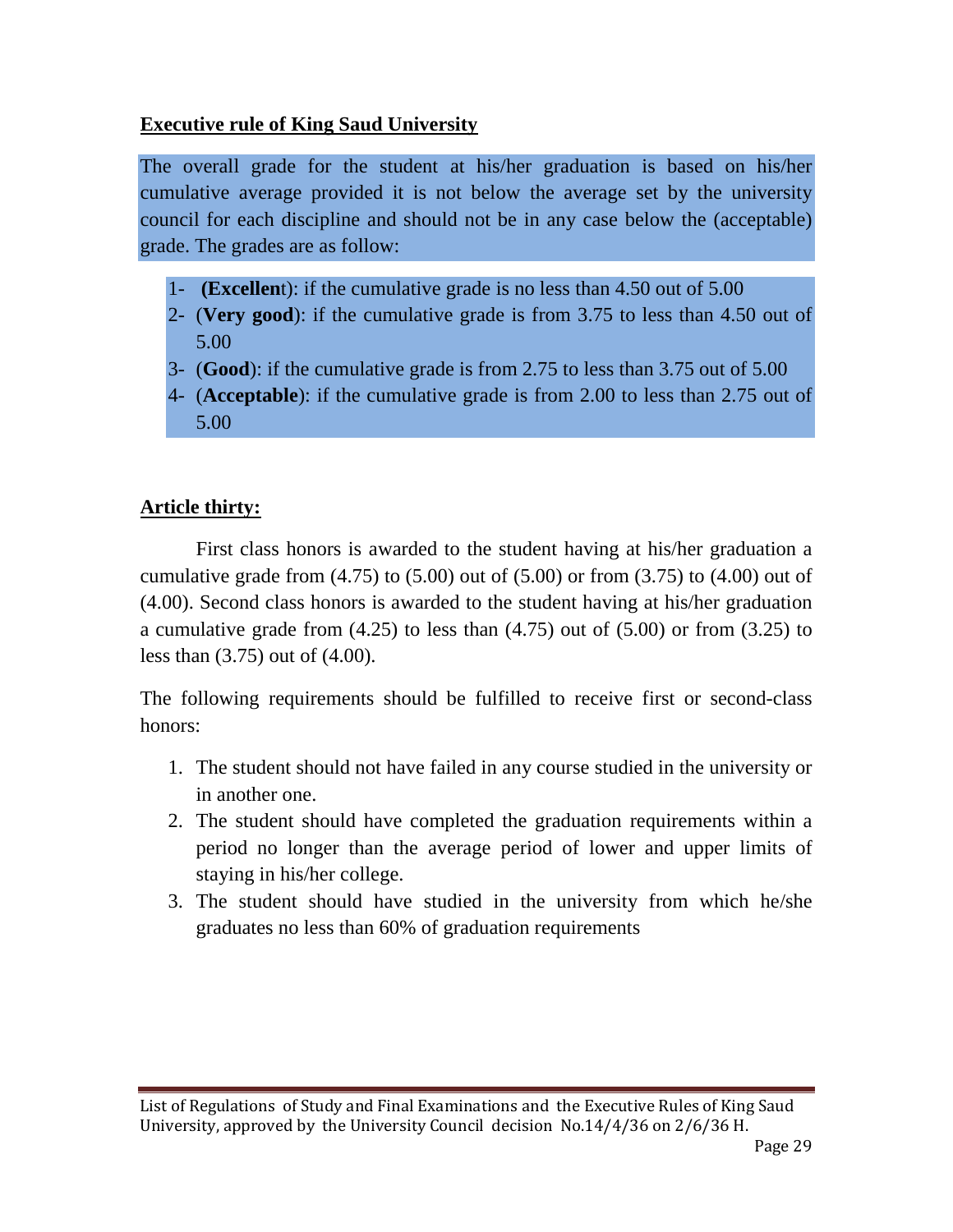### **Executive rules of King Saud University**

First class honors is awarded to the student having at his/her graduation a cumulative grade from (4.75) to (5.00) out of (5.00). Second class honors is awarded to the student having at his/her graduation a cumulative grade from (4.25) to less than (4.75) out of (5.00).

The following requirements should be fulfilled to receive first or second-class honors:

- 1. The student should not have failed in any course studied in the university or in another one.
- 2. The student should have completed the graduation requirements within a period no longer than the average period of lower and upper limits of staying in his/her college. The period does not include the semesters in which the student studied out of his/her discipline.
- 3. The student should have studied in king Saud university no less than 60% of graduation requirements.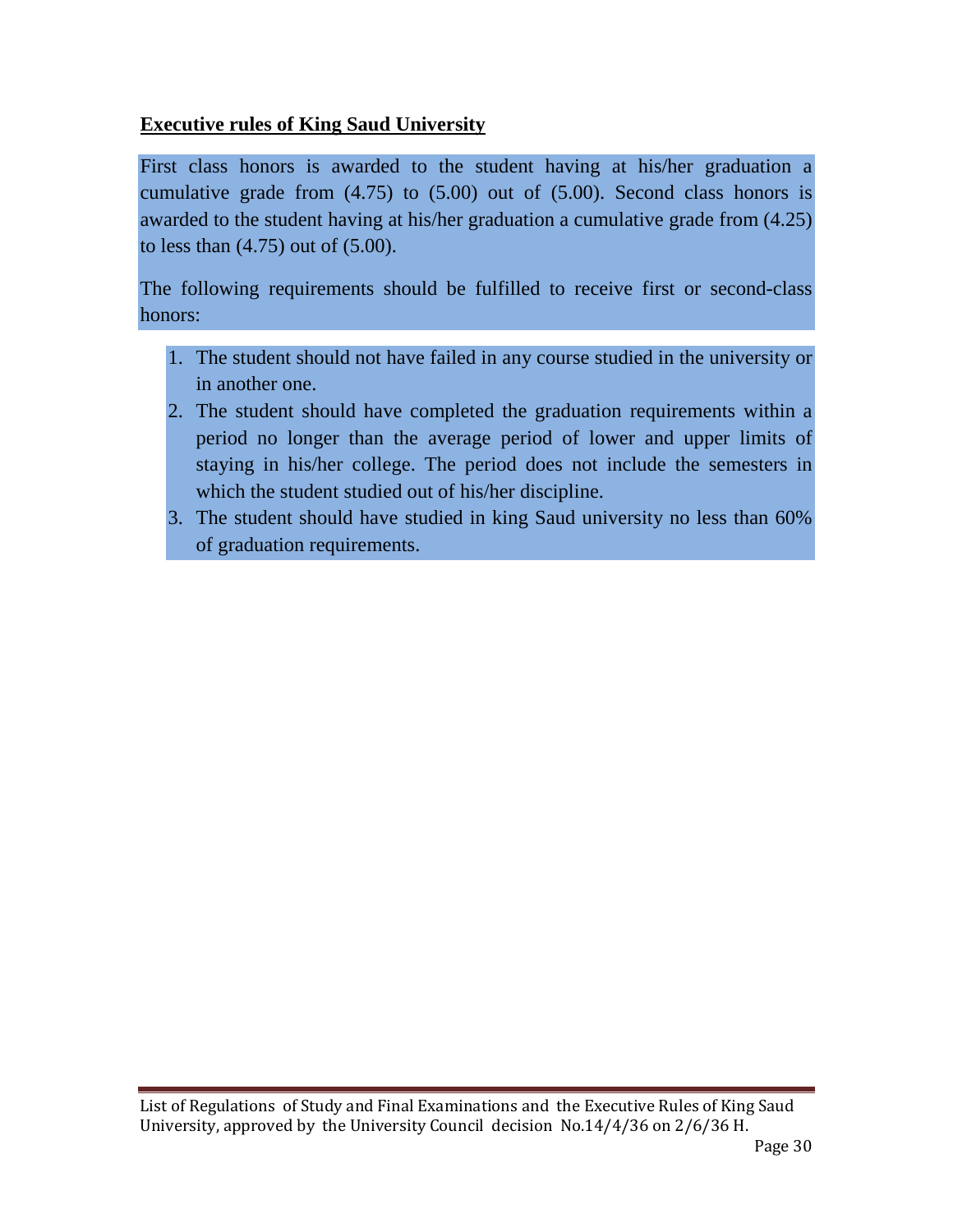**Final Examination Procedures**

#### **Article thirty one:**

It is permissible for the college council to form a committee that cooperates with the departments to organize the activities of the final examination. The role of the committee is to review the sheets of grades records and deliver them to the competent committee in a period no more than three days from any course examination.

#### **Article thirty two:**

It is permissible for the college council to decide the application of secrecy in the procedures of the final examinations.

#### **Article thirty three:**

The course instructor puts the examination questions. It is permissible when necessary, based on a proposition of the department chairman, that the college council chooses who will put the questions.

### **Article thirty four:**

The course instructor grades the final examination papers of his/her course. It is permissible for the department chair (when needed) to involve with the course instructor one or more experts for the grading. It is permissible for the college council to assign the grading to anyone it chooses.

### **Article thirty five:**

He/she who grades the final examination papers will record the grades earned by the students in the sheets prepared for that purpose. He/she should sign them and then the department chair ratifies them.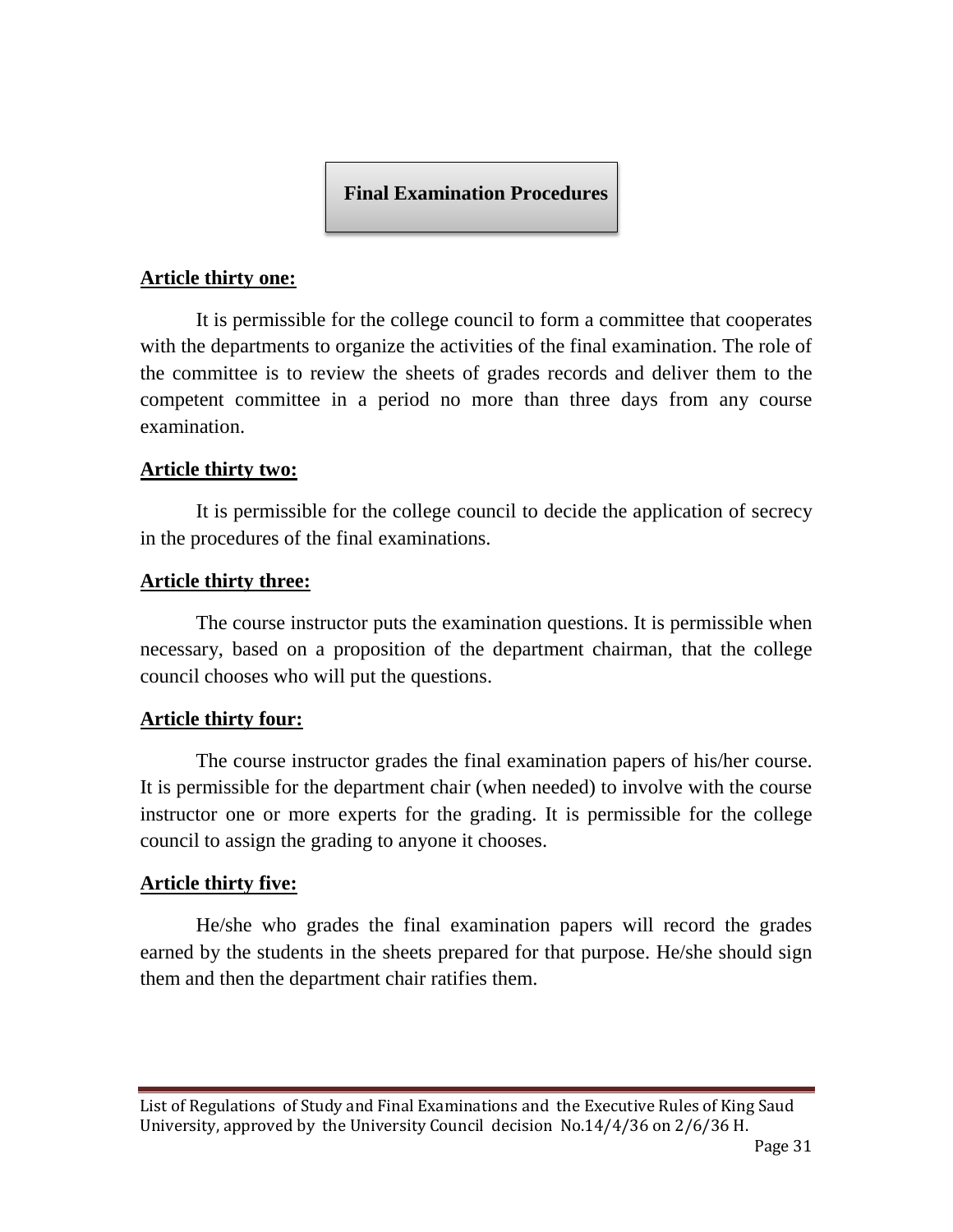#### **Executive Rule of king Saud University**

The course instructor or whoever is assigned by the department chair records the grades in the corresponding sheets prepared for that purpose and he/she approves them. The department chairman ratified them. The grades sheets have to reach the deanship of admission and registration affairs in a period no longer than 72 hours from the date the final examination was held.

#### **Article thirty six:**

It is not permissible to test the student in two courses in the same day. The university council can exempt from this requirement.

#### **Article thirty seven:**

The student is not allowed to enter the final examination after thirty minutes from its start. The student is also not allowed to leave the examination before thirty minutes from its start.

### **Article thirty eight:**

Cheating in the examination or initiating it or violating the instructions and rules for the execution of examination are issues that student will be punished for in accordance with the list of regulations of student discipline issued by the university council.

### **Article thirty nine:**

The council of the college responsible for teaching the course, in cases of necessity, can approve the re-grading of the examination papers within a period that does not exceed the start of the examinations of the next academic semester.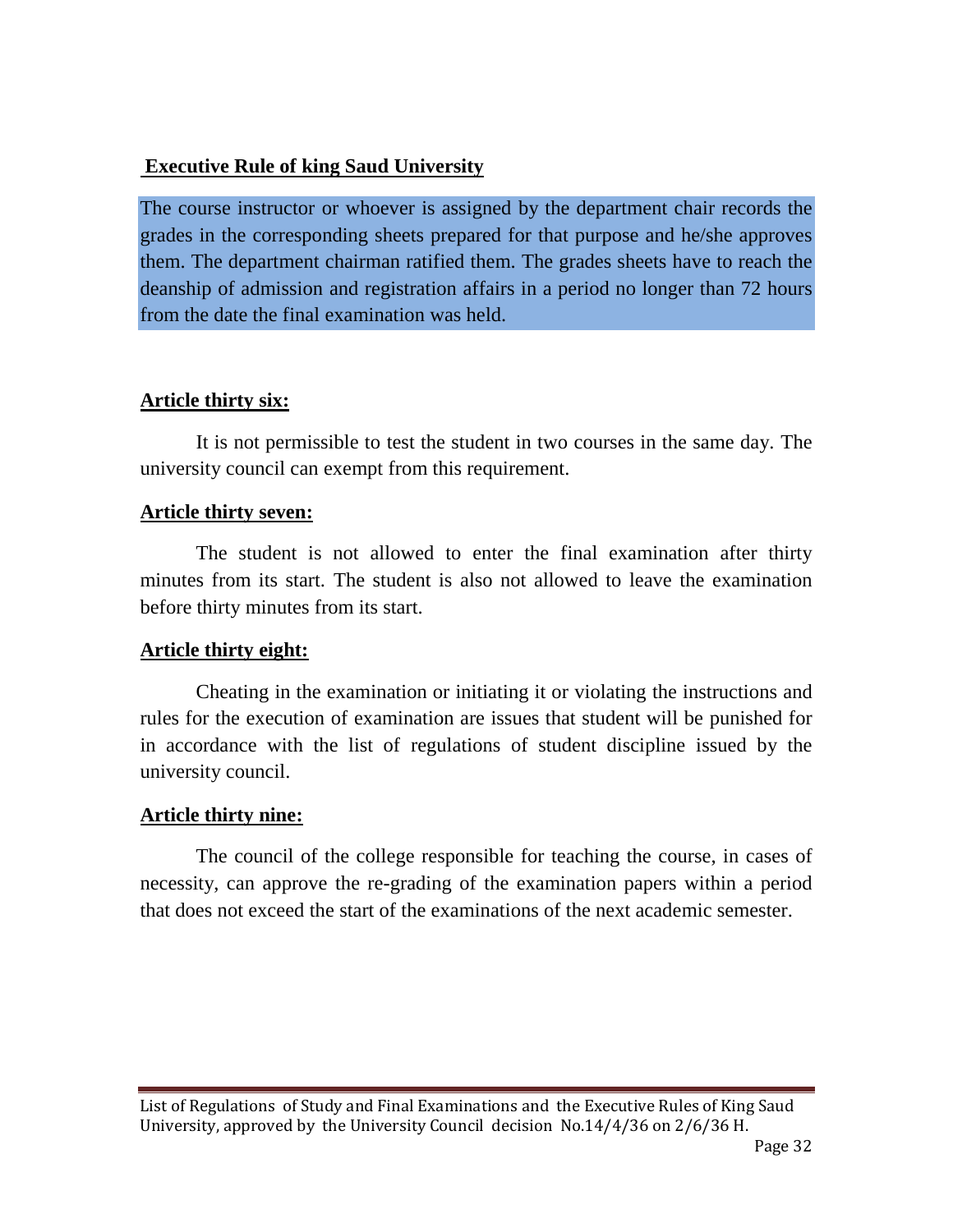### **Executive Rule of King Saud University**

Rules for re-grading the final examination papers:

- 1- The student has the right to apply for a re-grading of his/her examination papers within a period of no more than fifteen days from the announcement of the examination results of the concerned course. The application is made to the chair of the department where the course is taught. The student application is introduced in the academic system and a receipt is delivered to the student.
- 2- The student should not have previously submitted three applications for regrading of final examination papers in courses he/she previously took and for which the decisions where either to decline or close them.
- 3- The department chair should request the testimony of the course instructor. In case there is a mistake then the result should be corrected using the appropriate form used for correcting results. In case the testimony indicates a sound grading, the department chair has to show the student his/her examination paper and compare it with the model answer. If the student accepts the soundness of the grading, he/she should sign waving his/her application. The chair should sign to close the application, and the application should be considered as being one the applications mentioned in the second paragraph. These procedures should be completed within five working days.
- 4- In case the student does not accept the soundness of the grading, the department chairman has to form a committee composed of two faculty members that does not include the course instructor. The committee should submit its report to the department chair to take his/her decision to accept or reject the application. This should be done within ten working days and the student should be informed about the decision.
- 5- If the department chair is the course instructor, the college vice dean for academic affairs performs the procedures described before.
- 6- In case the student does not accept the decision, he/she is allowed to convey his/her grievance to the council of the college where the course is taught within ten working days of being informed. The grievance is presented officially to the college dean showing the reasons and justifications for his/her demand. The grievance is discussed in the first college council after the presentation of the grievance.

List of Regulations of Study and Final Examinations and the Executive Rules of King Saud University, approved by the University Council decision No.14/4/36 on 2/6/36 H.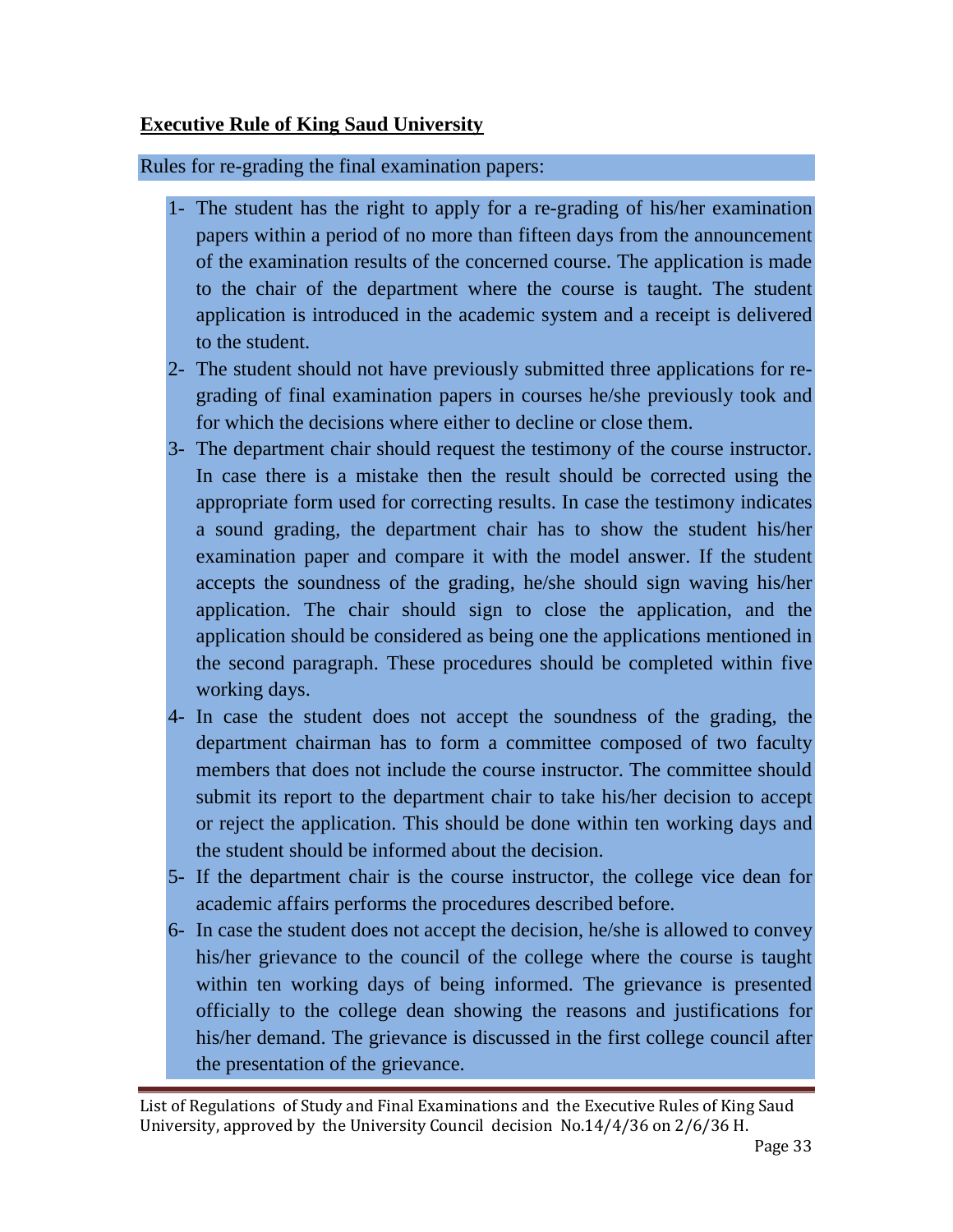**7-** It is permissible for the college council, in case it does not accept the reasons for grievance, to issue a justified decision to close the grievance. In case the college council approves the re-grading, it has to form a committee of at least three faculty members. One of the committee members should not belong to the department and the committee should not include the course instructor or members of the former committee charged with re-grading the examination paper. The committee should present its report to the council within ten working days from the date of its formation. The report is discussed in the first subsequent council meeting. The council decision is final after the approval of the minutes of meeting.

#### **Article forty:**

The college council determines, based on a recommendation of the chair of the concerned department, the period of the written final examination, provided it is not less than one hour and does not exceed three hours.

#### **Article forty one:**

Without prejudice to provisions contained in the articles (31-40), the university council can put the regulations for performing final examinations.

### **Executive Rule of King Saud University**

- a) The final examinations are held in the specified period in accordance with the approved university calendar.
- b) The college is committed to hold the final examinations in the dates specified during the registration period for each course.
- c) The course instructor is in charge of putting questions and the materials for the examination, and the preparation of a model answer. He/she who is in charge of putting questions of the final examination should deliver a copy of the examination and a copy of the model answer to the department chairman at most two days after the final examination of the course.
- d) Unified questions for the final examination are put for the course with multiple sections. The course instructors participate in the questions preparation. It is permissible for the council of the college offering a course

List of Regulations of Study and Final Examinations and the Executive Rules of King Saud University, approved by the University Council decision No.14/4/36 on 2/6/36 H.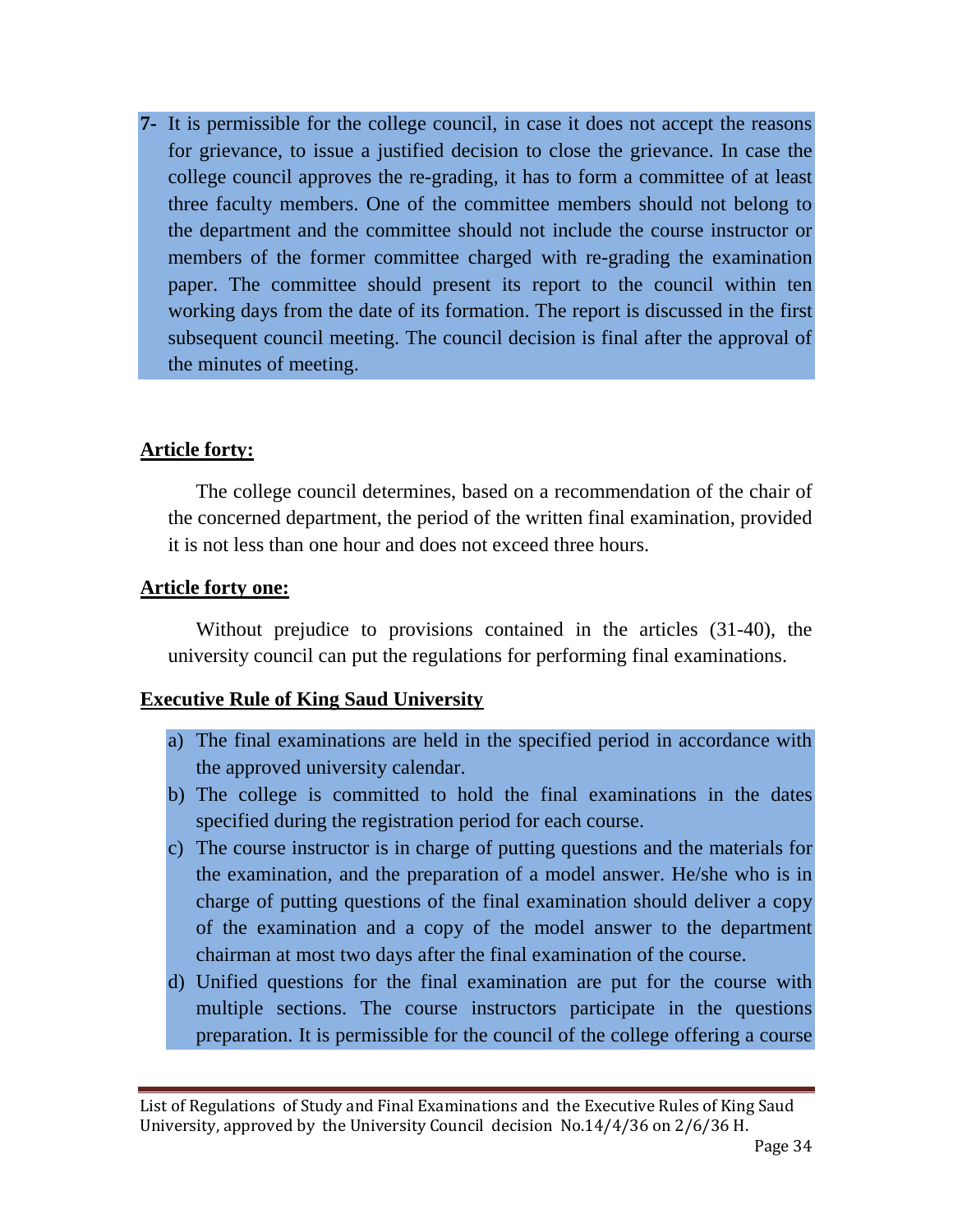with multiple sections, based on recommendation of the department chair, to put non-unified questions. Students should be informed about this issue.

- e) The faculty member should commit to be present during the holding of the examination of the course he/she is teaching.
- f) In case the final examination, for a compelling excuse, cannot be held in its specified time, the department chairman sets an alternative date to hold the final examination that should be approved by the college dean or whom he/she delegates, provided it does not contradict the contents of article thirty six of this list of regulations.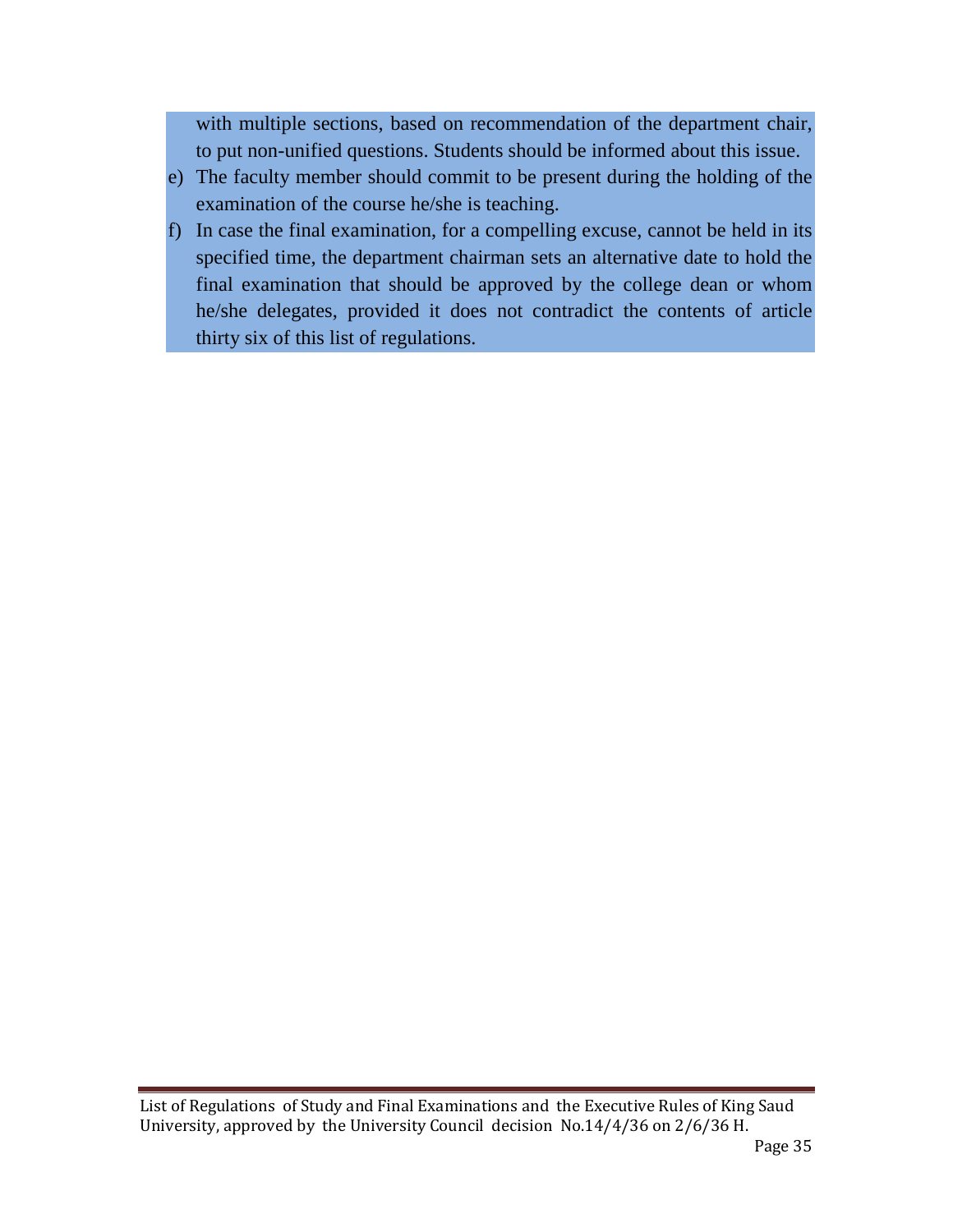### **Transfer**

### **Transfer from one University to Another**

### **Article forty-two:**

It is permissible to accept the transfer of a student from outside the university in accordance with the following controls:

- a) The student should have studied in a recognized college or university.
- b) The student should not have been expelled for disciplinary reasons from the university he/she is transferring from.
- c) He/she should satisfy the conditions of transfer that are set by the university council.

### **Executive Rule of King Saud University**

It is permissible to accept the transfer of a student from outside the university according to the following rules:

- a) The student should have studied in a recognized college or university.
- b) The student should not have been expelled for disciplinary reasons from the university he/she is transferring from.

c1) The approval of the dean of admission and registration affairs in accordance with the transfer rules approved by the university rector.

c2) The approval of the dean of the college that the student wishes to transfer to, in accordance with the transfer rules approved by the college council.

c3) The number of credit units required from the transferring student to study in King Saud University should be no less than 60% of the total credit hours required for the completion of the baccalaureate degree at the University.

List of Regulations of Study and Final Examinations and the Executive Rules of King Saud University, approved by the University Council decision No.14/4/36 on 2/6/36 H.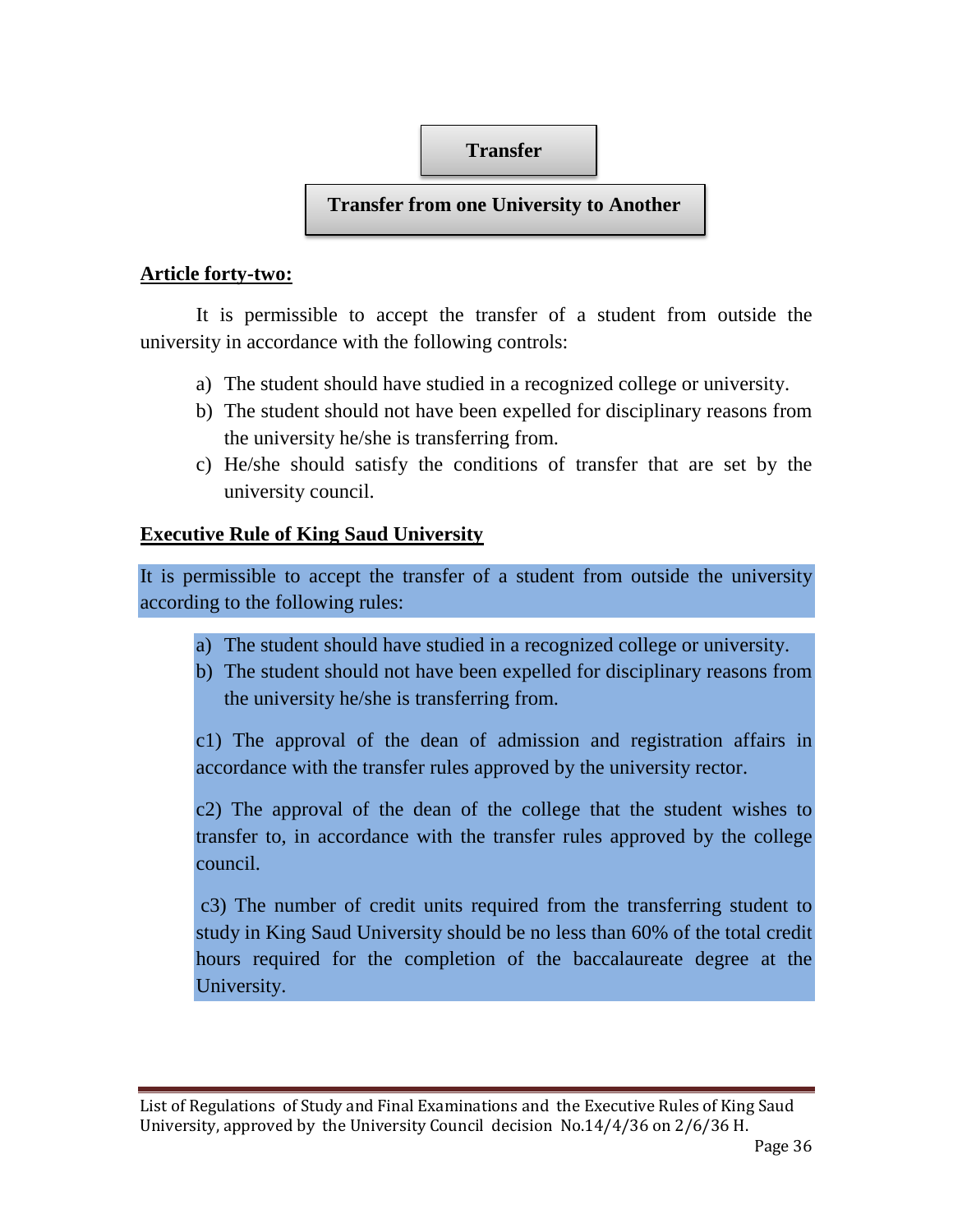### **Article forty three:**

The college council undertakes the equivalence of courses that the student has studied outside the university based on the recommendations of the departments that offer these courses. The courses for which an equivalence was made are recorded in the student academic record but they are not counted in calculating his/her cumulative grade.

### **Executive Rule of King Saud University**

The council of the college offering the course undertakes the task of making the equivalence of the courses that the transferring student has passed successfully in other university and this based on recommendation of the departments offering the course in accordance with the following controls:

- a) The study should have been done in a recognized university or college.
- b) The course that the transferring student has successfully passed should have a description equivalent or comparable to the course in King Saud University desired to be made equivalent to, and its credit hours should be no less that the course desired to be made equivalent to.

c1) Taking into consideration paragraph (c3) of article (forty two) of this list of regulations, the maximum percentage of credit hours that can be considered from outside university is (40%) of the total graduation credit units of King Saud University.

c2) There should be no more than five years elapsed since the transferring student has passed the course successfully in the university he/she is transferring from. The university reactor or whom he delegates can exempt from this rule.

c3) The grade earned by the transferring student in the course (intended to make an equivalence to it) should be no less than (good). The college council can require higher grades.

c4) The college offering the course should commit to completing the equivalence procedures in a period of no more than ten working days from the date of the reception of the application accompanied by the original of the academic record and the description of the approved course.

List of Regulations of Study and Final Examinations and the Executive Rules of King Saud University, approved by the University Council decision No.14/4/36 on 2/6/36 H.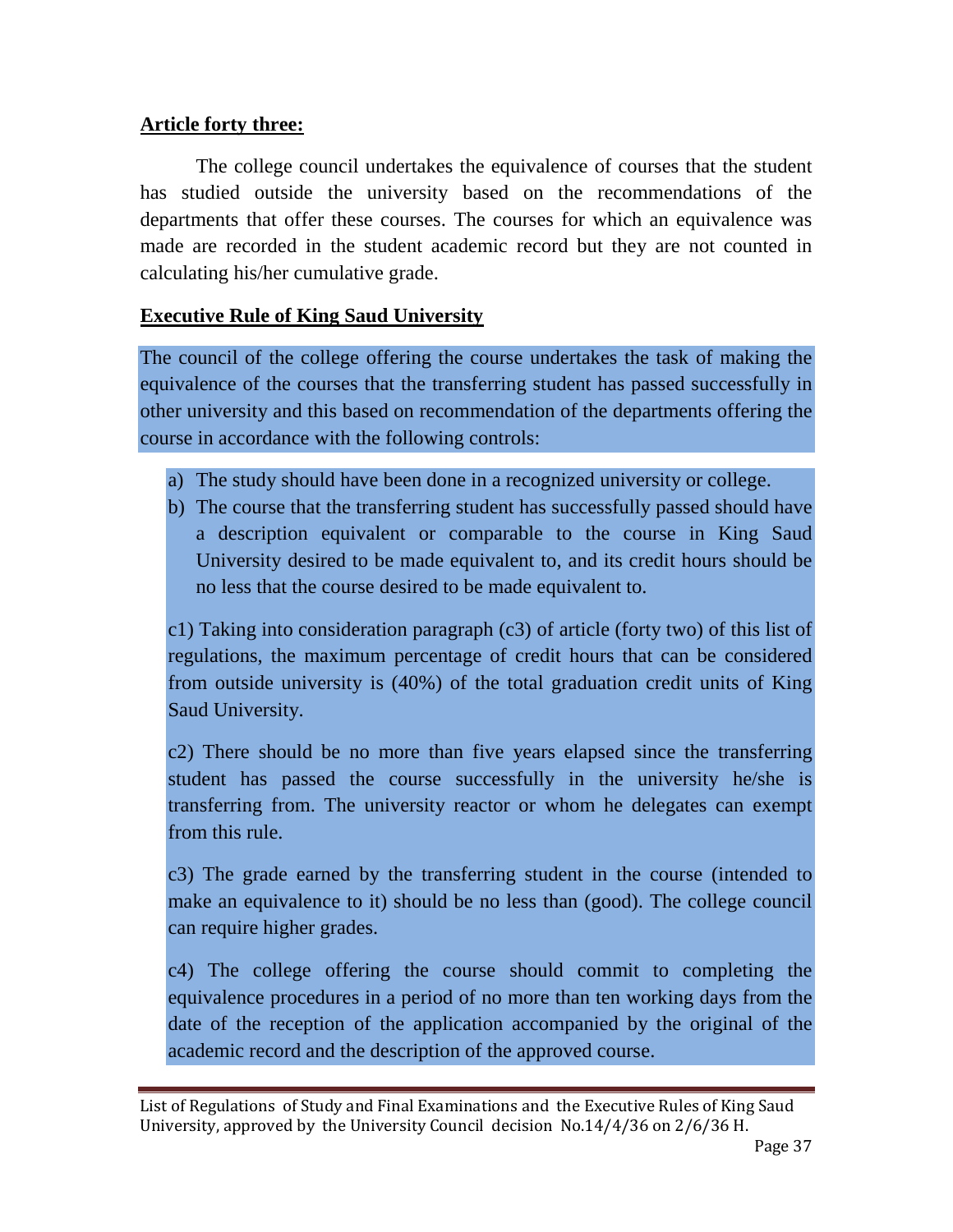d) The details of the courses for which an equivalence was made should be recorded in the academic records. This includes the grade earned by the student in each course but without using them in calculating the cumulative grade.

### **Article forty four:**

If after the student is transferred, it appears that the student was previously expelled for disciplinary reasons, then the student will be suspended from the date his/her transfer was accepted by the university.

### **Article forty five:**

The transfer of the student during any academic semester from one university to another is done according to the procedures and dates announced by the university to be transferred to in light of general rules of transfer.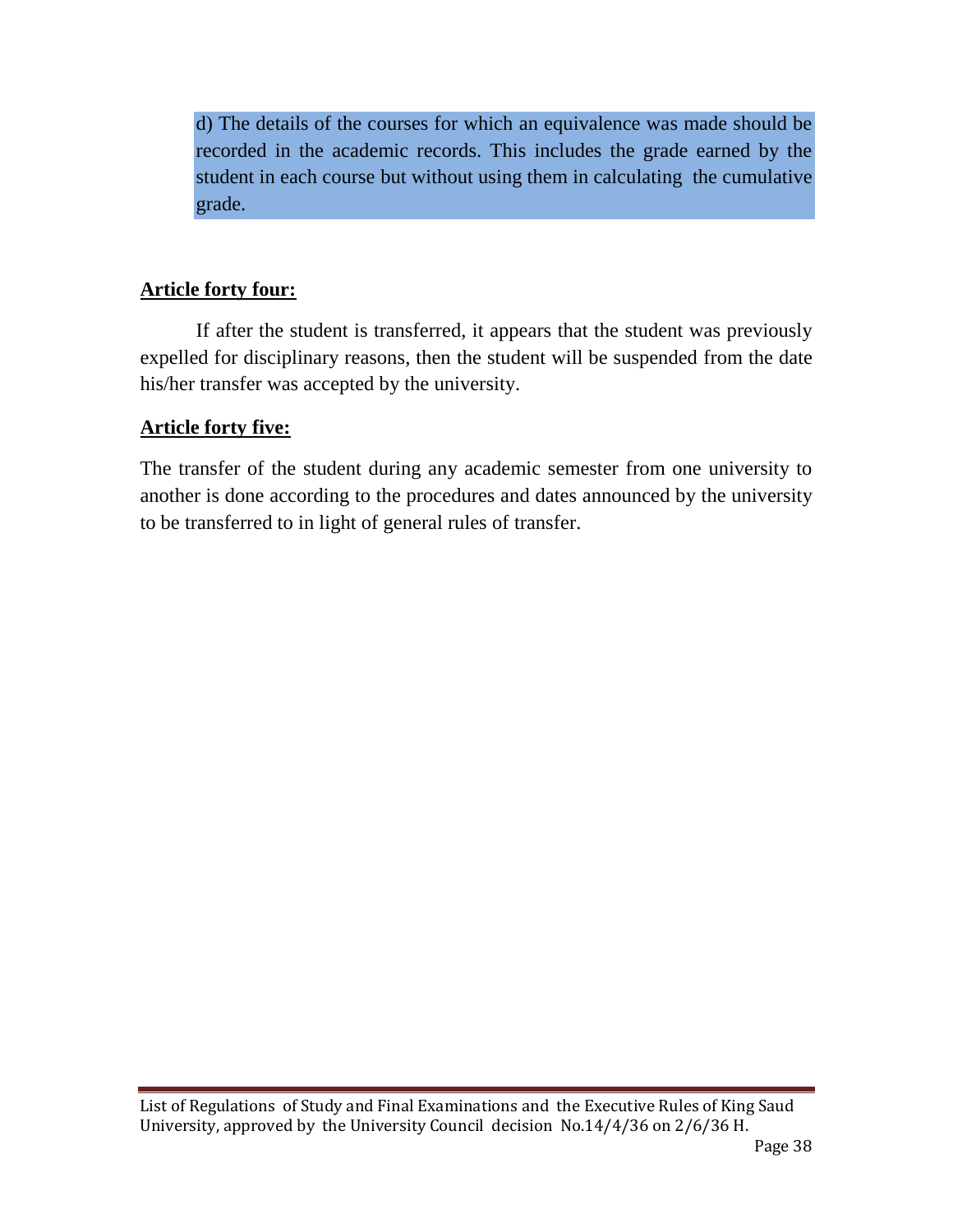### **Transfer from one College to another in the University**

### **Article forty six:**

It is permissible to transfer a student from a college to another inside the university in accordance with the rules set by the university council.

### **Executive Rule of King Saud University**

- a) The procedures for the transfer from one college to another of students that have been specialized in the colleges after finishing the specialty requirements, are subject to procedures set by the university council or whom it delegates.
- b) It is permissible for the dean of the college to where the student wants to transfer, to accept the student demand in accordance with the conditions set by the college council.

### **Article forty seven:**

All courses that were previously studied by the transferring student from one college to another should be recorded in the academic record. This includes the grades, the semester averages, and the cumulative averages during his/her study in the university.

### **Executive Rule of King Saud University**

- a) Taking into consideration the rules mentioned in the executive rule of article forty three, the council of the college offering the course or whom it delegates is in charge of accepting the equivalence of courses successfully passed by the transferring student from one college to another in king Saud university, based on a recommendation of the departments offering these courses.
- b) All courses of the same educational stage previously studied by the transferring student from one college to another in king Saud university should be recorded in his/her academic records. This includes the grade

List of Regulations of Study and Final Examinations and the Executive Rules of King Saud University, approved by the University Council decision No.14/4/36 on 2/6/36 H.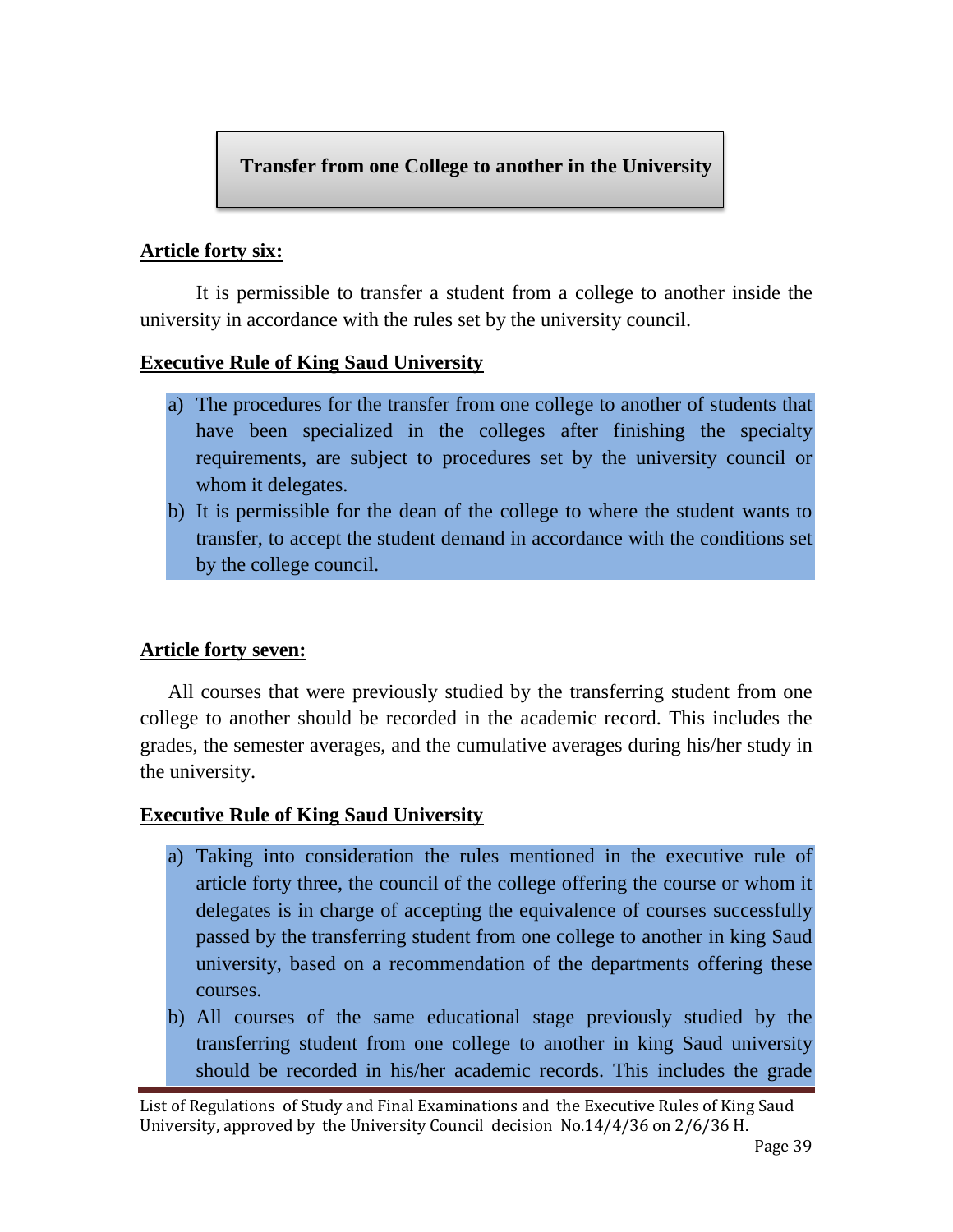earned by the student in each course. All courses that have been studied in the university are included in the calculation of his/her cumulative grade.

c) It is permissible to consider making an equivalence for the courses taken by students holding degrees less than baccalaureate from king Saud university and accepted for a baccalaureate degree, provided taking into consideration what is outlined in paragraph (a) in accordance with the following:

c1) The number of credit hours required from the student to study should be no less than (60%) of the total credit hours required to obtain a baccalaureate degree in the university.

c2) The grades of the courses for which an equivalence was made do not count within the cumulative average. But these courses are recorded in the student academic record.

- d) For the student who holds a degree less than baccalaureate from king Saud university and who is accepted for a baccalaureate degree, the regular period for study is calculated based on the number of credit hours for which an equivalence was accepted according to the text of article forty seven of the list of regulations and its executive rule and in accordance with the following:
- 1) The calculation includes the student eligibility for the compensation and opportunities.
- 2) A whole academic period is counted from his/her academic program leading to the baccalaureate, in case the equivalence is made for 14 credit hours or less
- 3) An academic semester is counted from the period for each 15 credit hours for which an equivalence is made.

List of Regulations of Study and Final Examinations and the Executive Rules of King Saud University, approved by the University Council decision No.14/4/36 on 2/6/36 H.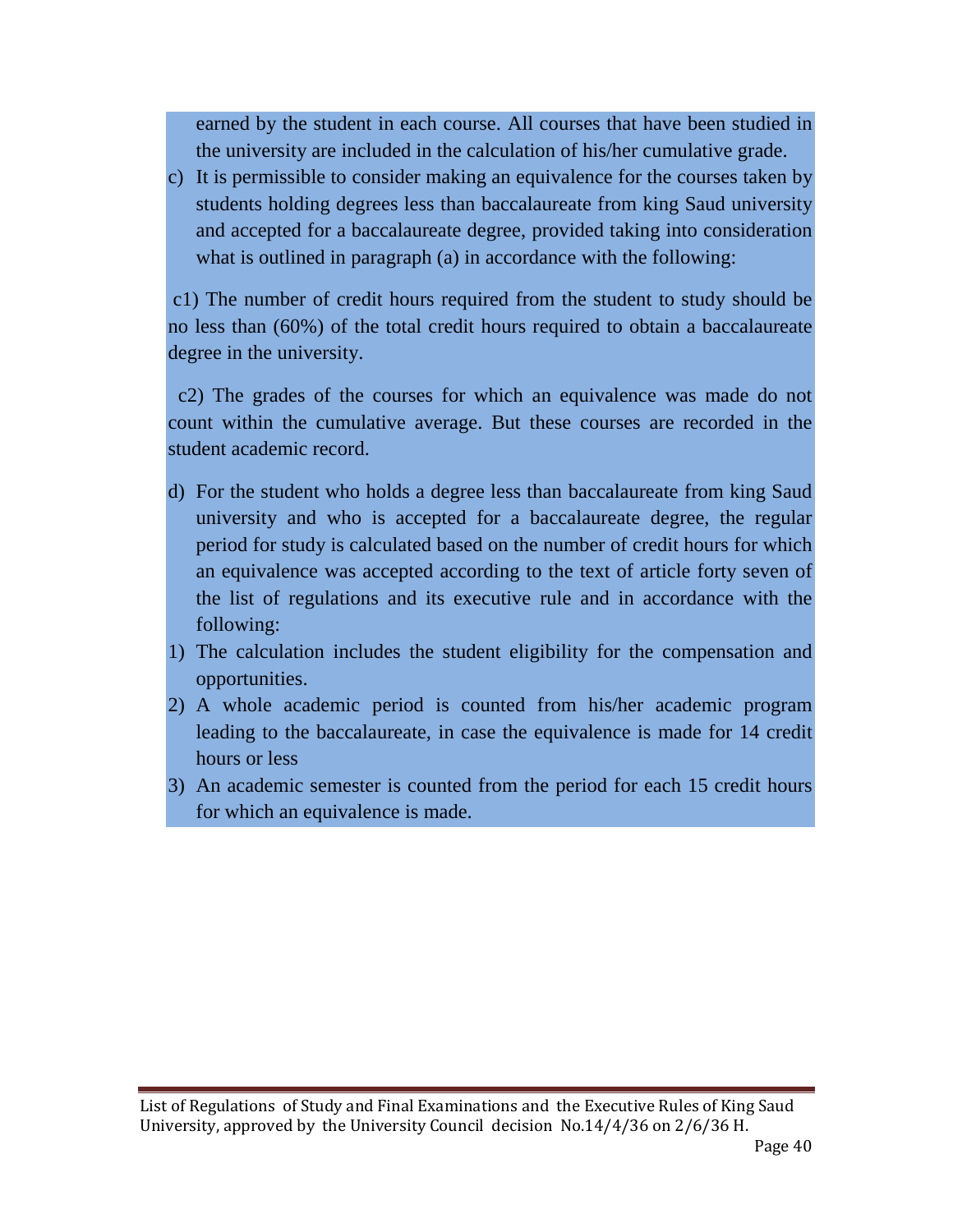### **Transfer from specialty to another inside the college**

### **Article forty eight:**

It is permissible for the student, after the approval of the college dean, to transfer from a specialty to another inside the college in accordance with controls made by the university council.

### **Executive Rule of King Saud University**

- a) It is permissible for the student, after the approval of the college dean, to transfer from a specialty to another inside the college in accordance with controls made by the college council.
- b) The procedures for the transfer from one department to another of students who have specialized in the academic department after completing the specialization requirements, are made in accordance with the controls approved by the university council.

### **Article forty-nine:**

All courses previously studied by the transferring student from one specialty to another, should be recorded in his/her academic record. This includes the grades, semester averages and cumulative averages during his/her study in the university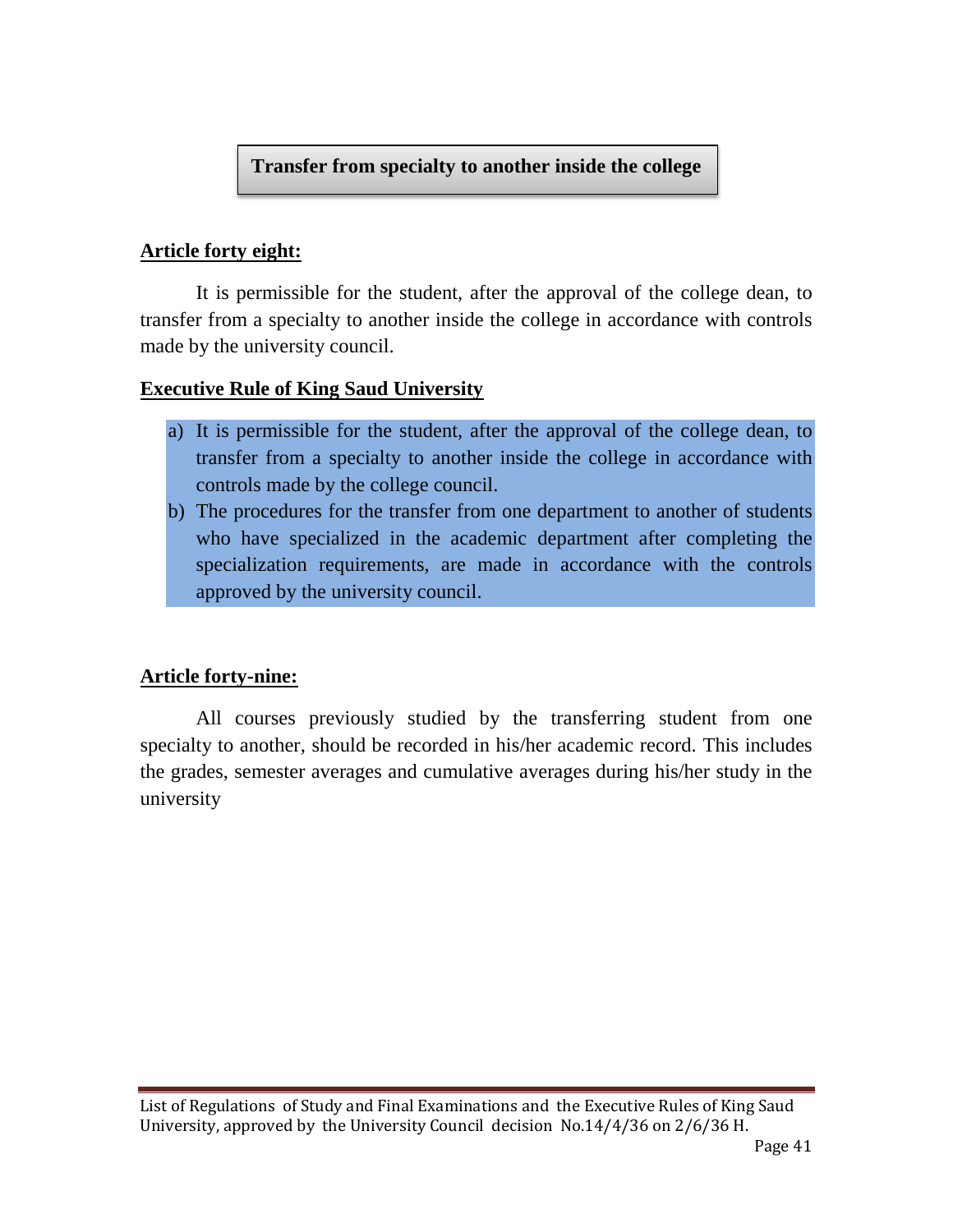

### **Article fifty:**

A visiting student is the one who is studying some courses in another university or in a branch of the university he/she belongs to, without being transferred. Equivalence is made for the courses he/she studied in accordance with the following controls:

- a) The pre-approval of the college where he/she is studying .
- b) The study should be in a recognized college or university.
- c) The course that the student takes outside the university should be equivalent or comparable in its items to some course within the graduation requirements.
- d) If the study of the student is carried out in a branch of the university where he/she belongs then he/she is treated in accordance with article (47).
- e) The university council determines the maximum percentage of credit hours from the other university that can be counted for the visiting student.
- f) The grades of the courses from the other university for which an equivalence was made are not counted within his/her cumulative grade. But they are recorded in his/her academic records.

### **Executive Rule of King Saud University**

50-1) It is permissible for a student from king Saud university to be a visiting student in another recognized university or another branch of the University without being transferred, according to the following controls:

- a) The approval of the college where he/she is studying after the confirmation that the course the student will study outside the university can be made equivalent or (comparable) in its items, and that the number of its credit hours are no less than the credit hours of the course within the graduation requirements for which an equivalence is sought.
- b) The visiting student studying in any branch of the university where he/she belongs is treated in accordance with article (47) of this list of regulations.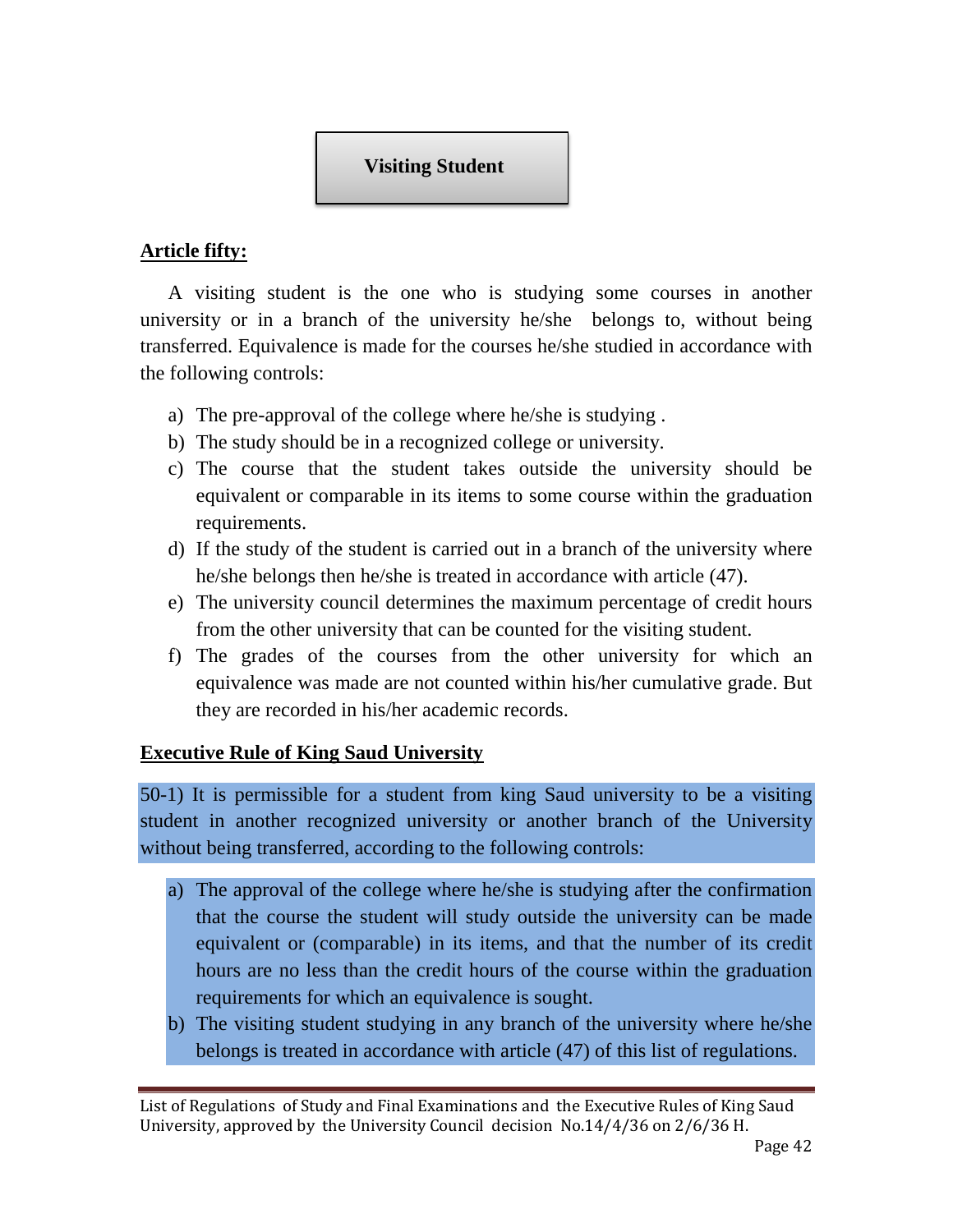- c) The grades of the courses from the other university for which an equivalence was made are not counted within his/her cumulative grade. But they are recorded in his/her academic records.
- d) The student should have studied at least two semesters in the college he/she joined as a regular student before submitting his/her demand to be a visiting student in another university, and at least one academic semester ` before submitting his/her demand to be a visiting student in another branch of the university.
- e) Taking into consideration paragraph  $(c3)$  of the executive rule of the article forty two of the list of regulations, the maximum credit hours that can be counted from outside the university is ( 30%) of the total graduation units of king Saud university.
- f) The grade of the visiting student in the course for which an equivalence is sought should not be less than (good).
- g) The approval of the deanship of admission and registration affairs in king Saud university.
- h) The student must provide the deanship of admission and registration affairs with his/her results within two weeks of the start of study in the first academic semester that follows his/her period of study as a visitor. In case he/she does not present his/her results, he/she is considered in a state of interruption from these semesters (except the summer semesters) and is treated in accordance with article (15) of this list of regulations.
- i) The monthly compensation is given to the visiting student if he/she deserves it after providing the deanship of admission and registration affairs with the results of the course he/she studied.

50-2) It is permissible for a student of another university or college to study as a visiting student in king Saud university or in any of its branches in accordance with the following controls:

- a) The approval of his/her study by the university or college where he/she studied before. He/she should present an official demand to the deanship of admission and registration affairs that includes the king Saud university courses he/she desires to study.
- b) The student should not have been dismissed from his/her university for academic reasons.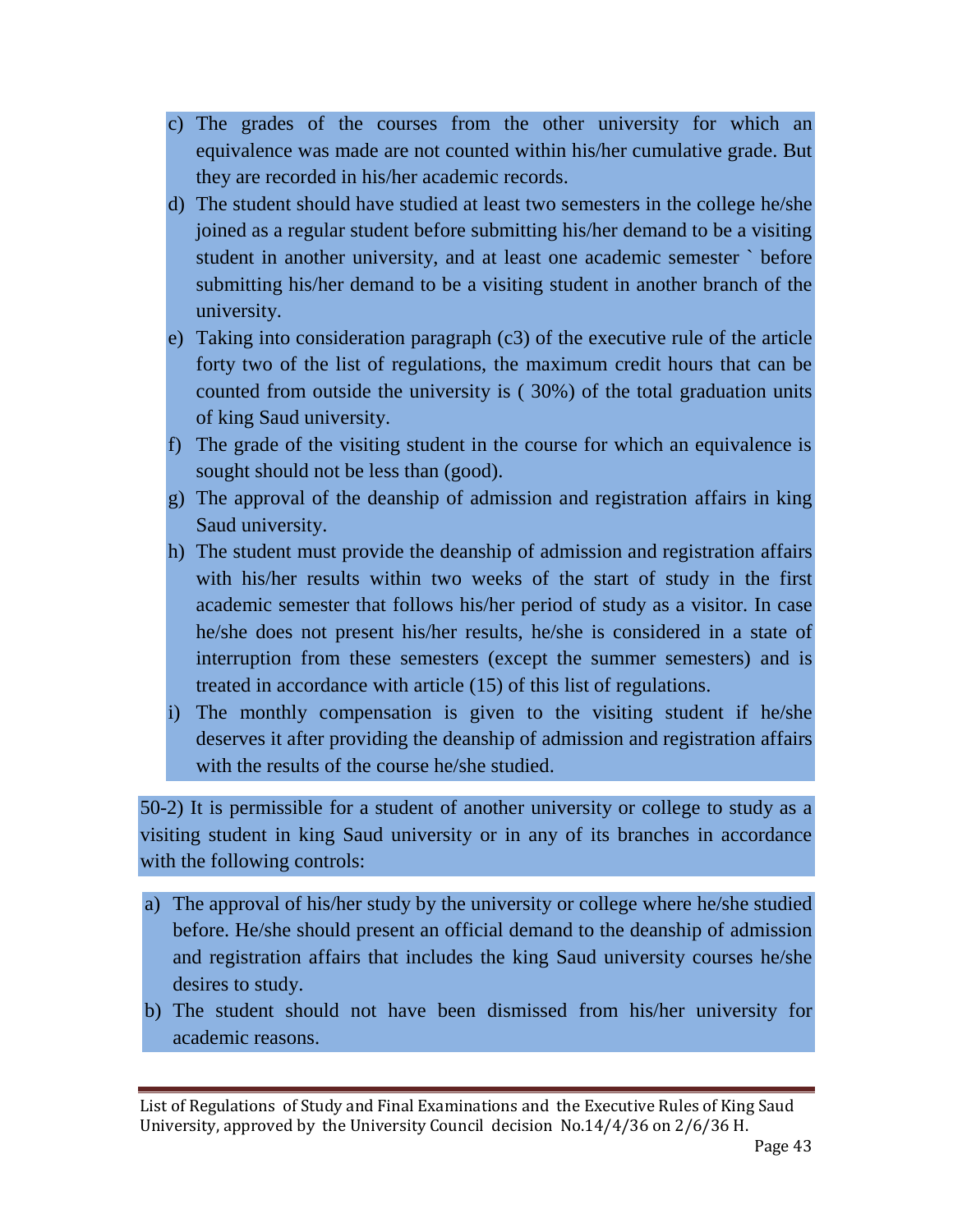- c) The student should have been enrolled regularly for at least two academic semesters in the university where he/she was accepted.
- d) The student is not allowed to study as a visiting student in king Saud university or in any of its branches if he/she was previously denied in any course he/she studied as a visitor in king Saud university.
- e) The courses are registered for the student in accordance with the controls for course registration and registration dates in king Saud university.
- f) The monthly compensation from king Saud university is not awarded to the visiting student.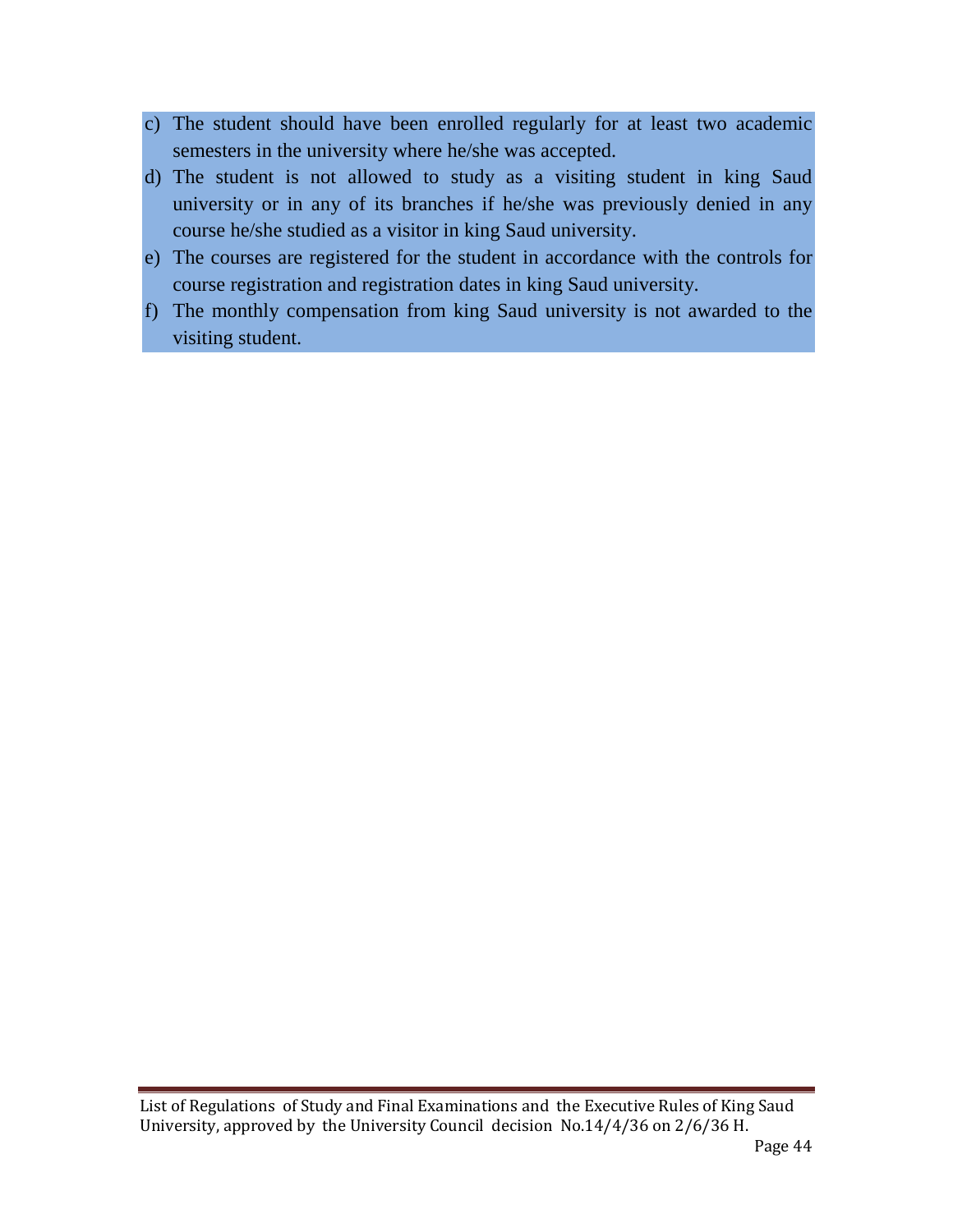### **General Rules**

#### **Article fifty-one:**

This list of regulations cancels all previous lists regulating academics and examinations, and that are in effect in the undergraduate education.

#### **Article fifty-two:**

The university council has the authority to put in place executive rules that are not in contradiction with the provisions of this list of regulations.

#### **Article fifty-three:**

The high education council has the right to explain this list of regulations.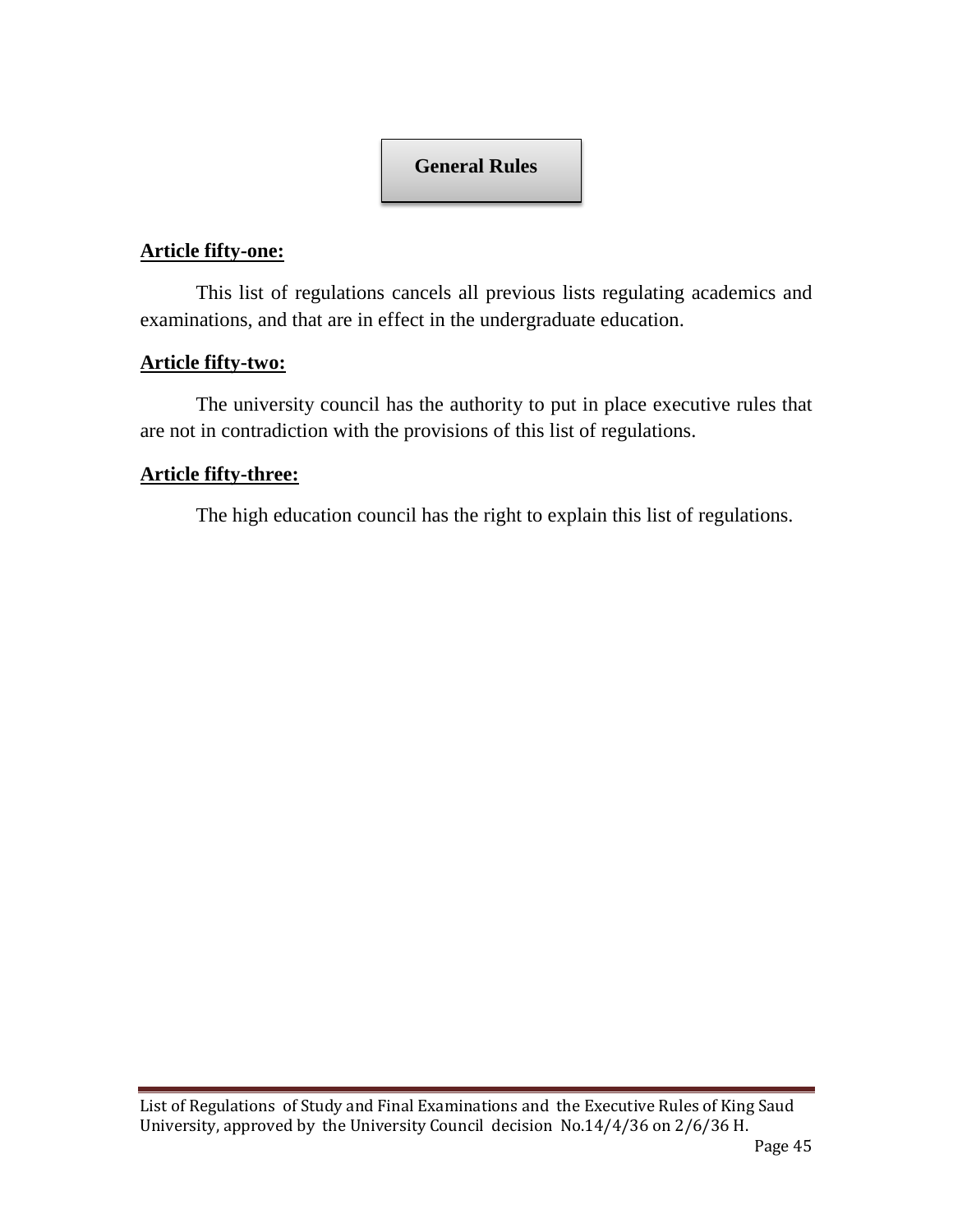# **Appendices**

## **Appendix A: Academic Record and Grades Codes**

### **Academic record**

It is a statement showing the academic progress of the student and includes the courses he/she took in each semester with its codes, numbers, number of credit units, grades he/she earned and the codes and values of these grades. The academic record also shows the semester average, the cumulative average and the overall grade in addition to the courses that the transferred students were exempted from.

| Interpretation  | Interpretation | Points                   |                          | <b>Score Limits</b> | Code in        | Code in        |
|-----------------|----------------|--------------------------|--------------------------|---------------------|----------------|----------------|
| in English      | in Arabic      |                          |                          |                     | English        | Arabic         |
| Exceptional     | ممتاز مرتفع    | 4.00                     | 5.00                     | 95-100              | $A+$           | $+1$           |
| Excellent       | ممتاز          | 3.75                     | 4.75                     | 90<br>less<br>to    | $\mathbf{A}$   |                |
|                 |                |                          |                          | than 95             |                |                |
| Superior        | جيد جدا مرتفع  | 3.50                     | 4.50                     | 85<br>less<br>to    | $B+$           | $\div$         |
|                 |                |                          |                          | than 90             |                |                |
| Very good       | جيد جدا        | 3.00                     | 4.00                     | 80to less than      | B              | ب              |
|                 |                |                          |                          | 95                  |                |                |
| Above average   | جيد مرتفع      | 2.50                     | 3.50                     | less<br>75<br>to    | $C+$           | $+\mathcal{E}$ |
|                 |                |                          |                          | than 80             |                |                |
| Good            | جيد            | 2.00                     | 3.00                     | 70<br>less<br>to    | $\mathcal{C}$  | $\overline{C}$ |
|                 |                |                          |                          | than 75             |                |                |
| High pass       | مقبول مرتفع    | 1.50                     | 2.50                     | 65<br>less<br>to    | $D+$           | $+1$           |
|                 |                |                          |                          | than 70             |                |                |
| Pass            | مقبول          | 1.00                     | 2.00                     | 60<br>less<br>to    | D              | د              |
|                 |                |                          |                          | than 65             |                |                |
| Fail            | ر اسب          | 0.0                      | 1.00                     | Less than 60        | $\overline{F}$ | هـ             |
| In Progress     | مستمر          | $\overline{\phantom{a}}$ | $\overline{\phantom{a}}$ |                     | IP             | م              |
| Incomplete      | غير مكتمل      | $\overline{\phantom{a}}$ | $\blacksquare$           |                     | IC             | ل              |
| Denied          | محروم          | 0.0                      | 1.00                     |                     | <b>DN</b>      | $\zeta$        |
| $grade-$<br>Non | ناجح دون درجة  |                          |                          | More o equal        | NP             | ند             |
| Pass            |                |                          |                          | to $60$             |                |                |
| Non grade fail  | راسب<br>دون    | $\blacksquare$           | $\blacksquare$           | Less than 60        | <b>NF</b>      | هد             |
|                 | درجة           |                          |                          |                     |                |                |
| Withdrawn       | منسحب بعذر     | $\overline{a}$           | $\blacksquare$           |                     | W              | ع              |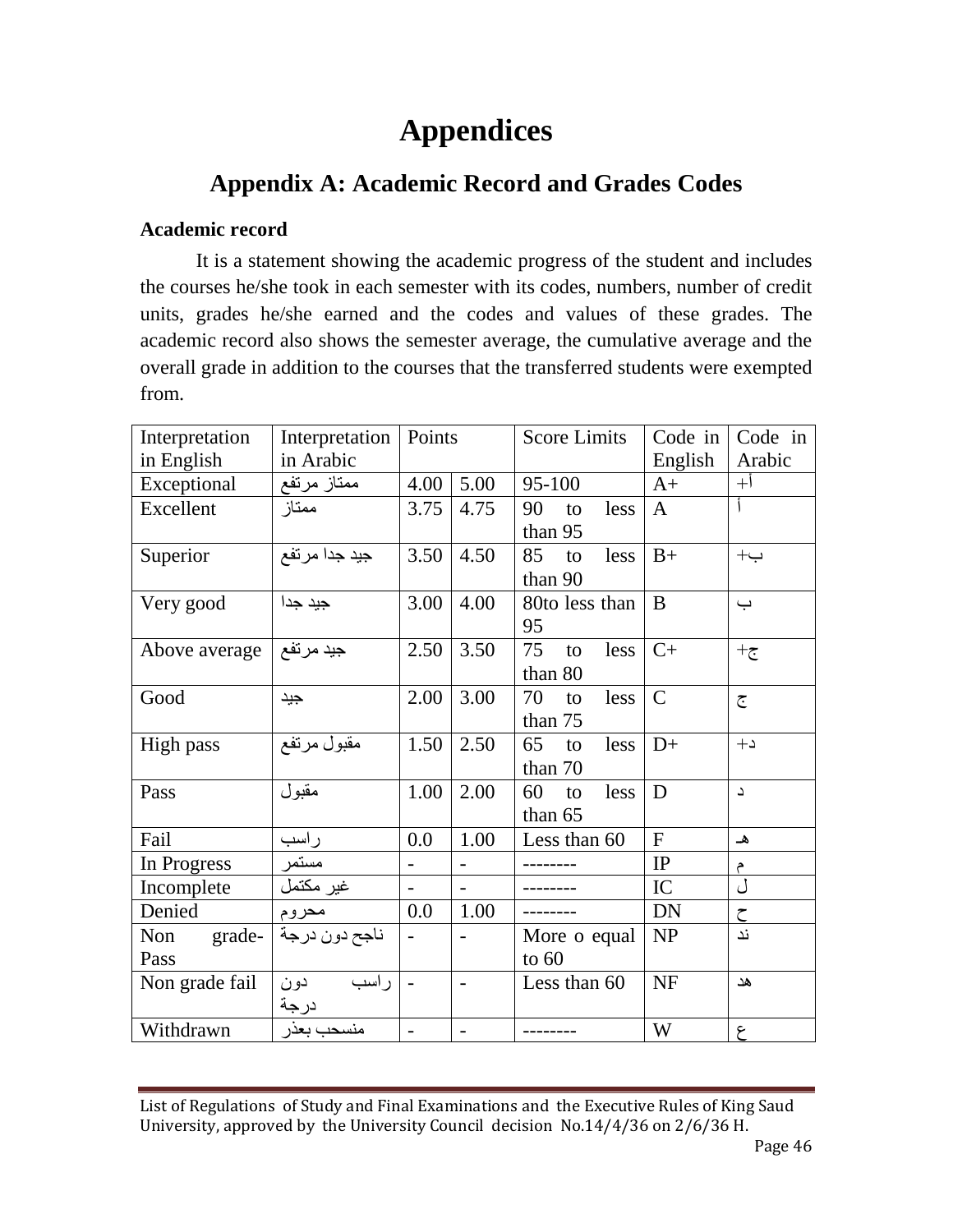# **Appendix B: An example of calculating semester average and cumulative average**

#### **First Semester:**

| Course          | Number of Score             |    | out   Grade code | grade  | Number of |
|-----------------|-----------------------------|----|------------------|--------|-----------|
|                 | credit hours $\vert$ of 100 |    |                  | weight | points    |
| <b>IC 301</b>   |                             | 85 | $B+$             | 4.50   | 9.00      |
| Chem 324        |                             | 70 |                  | 3.00   | 9.00      |
| Math 235        |                             | 92 | A                | 4.75   | 14.25     |
| <b>Phys</b> 312 |                             | 80 | B                | 4.00   | 16.00     |
| <b>Total</b>    | 12                          |    |                  |        | 48.25     |

Semester average =total points/total credit hours=48.25/12=4.02

### **Second Semester:**

| Course       | Number of Score             |    | out   Grade code | grade  | Number of |
|--------------|-----------------------------|----|------------------|--------|-----------|
|              | credit hours $\vert$ of 100 |    |                  | weight | points    |
| IC 104       |                             | 96 | $A+$             | 5.00   | 10.00     |
| Chem 327     | 3                           | 83 | B                | 4.00   | 12.00     |
| Math 314     |                             | 71 |                  | 3.00   | 12.00     |
| Phys $316$   |                             | 81 | B                | 4.00   | 12.00     |
| <b>Total</b> | 12                          |    |                  |        | 46.00     |

Semester average =total points/total credit hours=46/12=3.83

Cumulative average =total points/total credit hours=  $(48.25+46)/(12+12)$  =3.93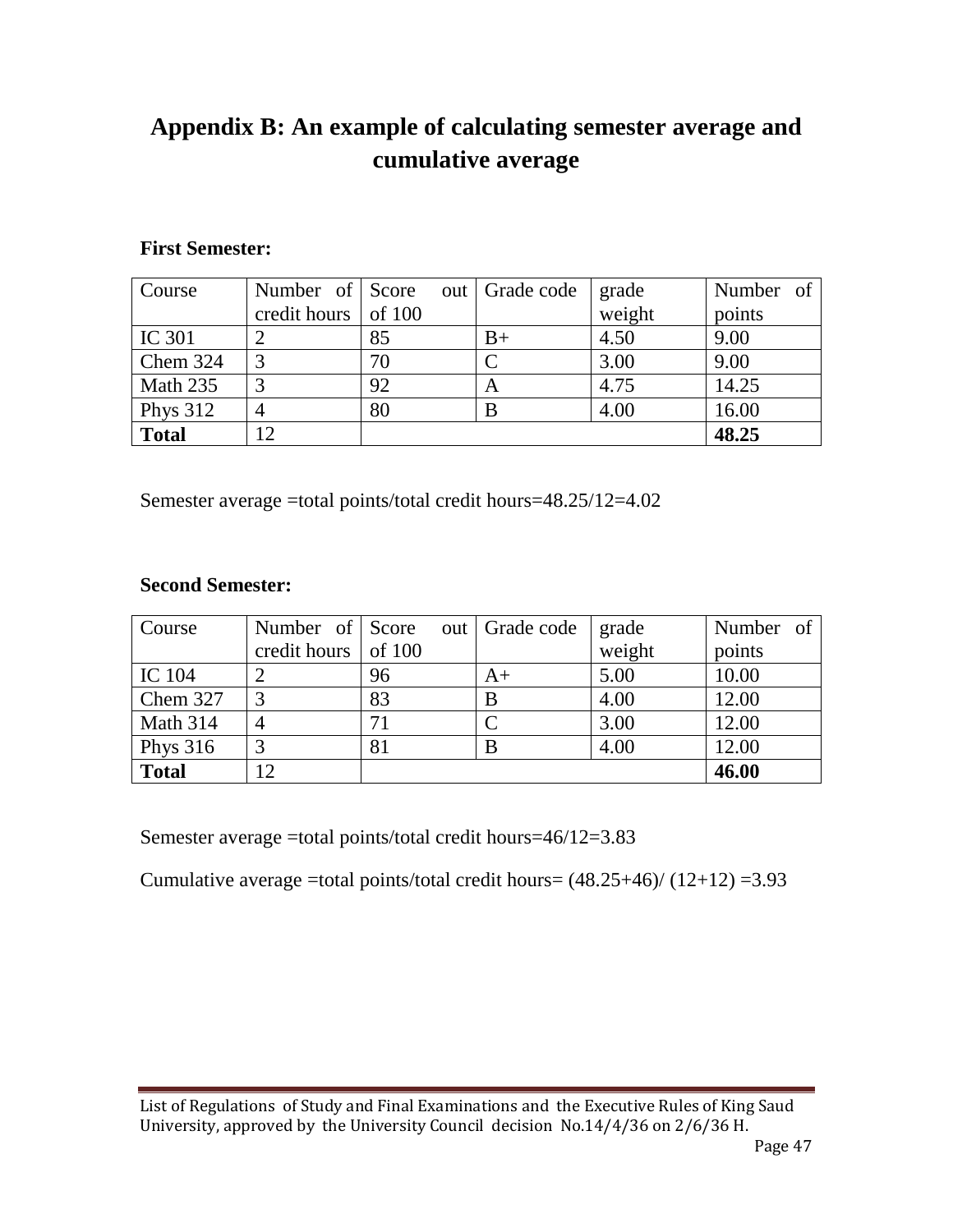# **Appendix C: Additional definitions**

#### **Summer semester:**

A period of no less than half the period of the academic semester and no more than eight weeks. The period does not include the registration and the final examinations periods. During the summer semester, the time allocated for each course is doubled.

#### **Short period:**

A period of time shorter than the academic semester in which one or several courses are taught extensively in the colleges that follow the yearly academic system.

#### **Final examinations period:**

A period for which the start and the end are set by the university council for each semester.

#### **Fresh student:**

A student accepted in the university for a degree without going back to his/her former academic records for the same degree if he/she was accepted previously in the university.

#### **Regular student:**

A student who is allowed to register for courses in an academic semester or academic year.

#### **Transferring student:**

A student whose transfer is accepted from another university, college or discipline.

#### **Visiting student:**

A student that studies some courses in a university other than his/her or in a branch of his/her university without being transferred. Equivalence is made for the courses he/she successfully passed in accordance with the executive rules of the list of regulations of study and examinations.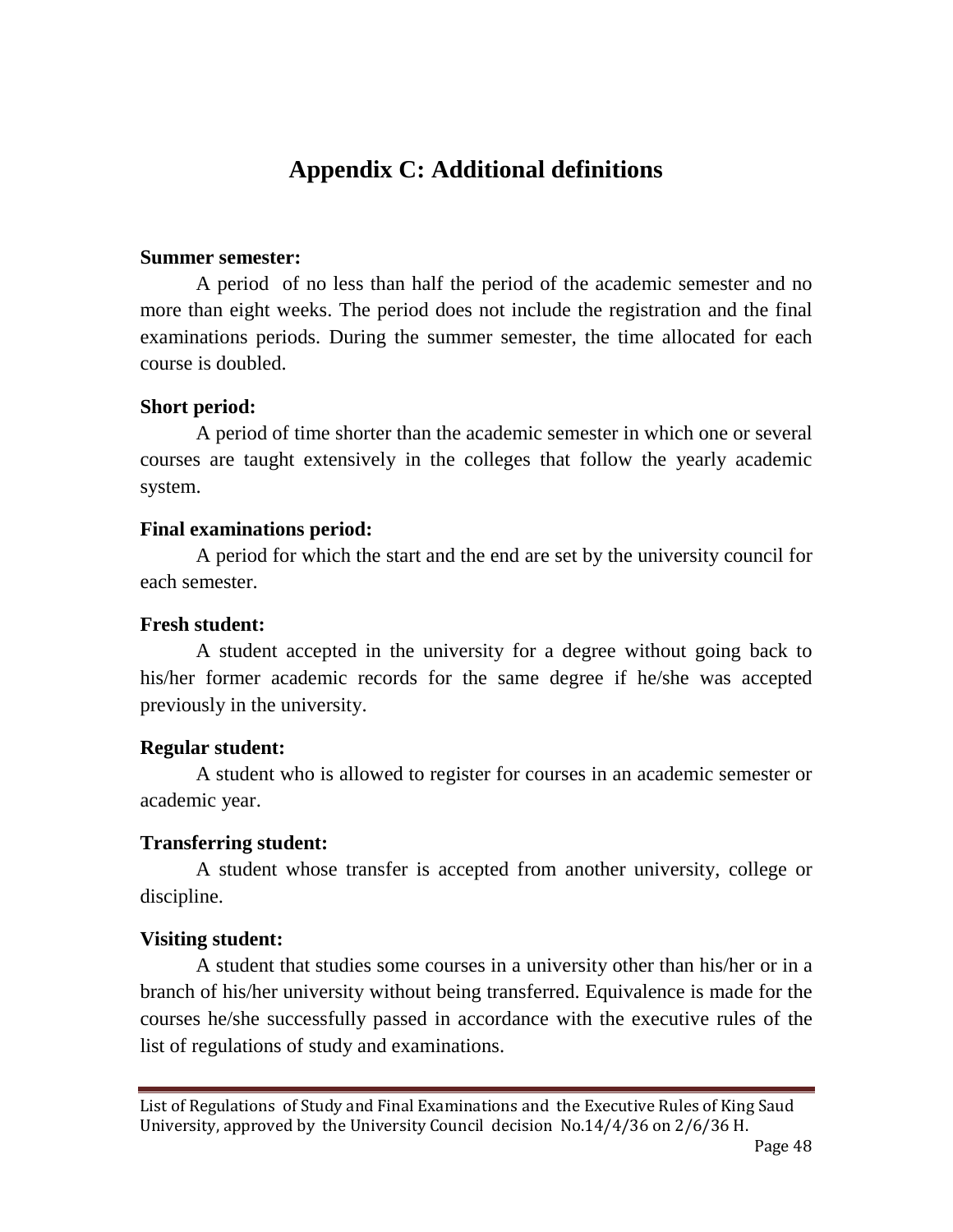### **Excused Student:**

A student whose request to be excused from continuing the study of one academic semester or an academic year is accepted.

#### **Postponing student:**

A student whose request to postpone the study for an academic semester or a full academic year is accepted.

#### **Suspended student:**

A student who is stopped from study for specific reasons outlined in the list of regulations of study and examinations and its executive rules.

#### **Academically dismissed student:**

A student whose registration is stopped as result of obtaining a specific number of academic warnings and/or for exceeding the maximum regular period of study.

### **Disciplinary dismissed student:**

A student who is dismissed permanently from the university as result of the issuance of a disciplinary decision from the competing authority as stipulated by the regulations of student discipline.

### **Withdrawing student:**

A student who terminates his/her study at the university before finishing his/her academic study.

### **Guiding plan:**

The typical distribution of requirements of the academic plan over levels or academic years.

### **Regular period of study:**

The specified period for completing the graduation requirements of an academic program in accordance with the number of years or specified academic levels in the guiding plan of that program.

### **Pre-requisite:**

The condition to be fulfilled before being able to register for a course. This may include the successful passing of one or several courses or a specified number of credit hours.